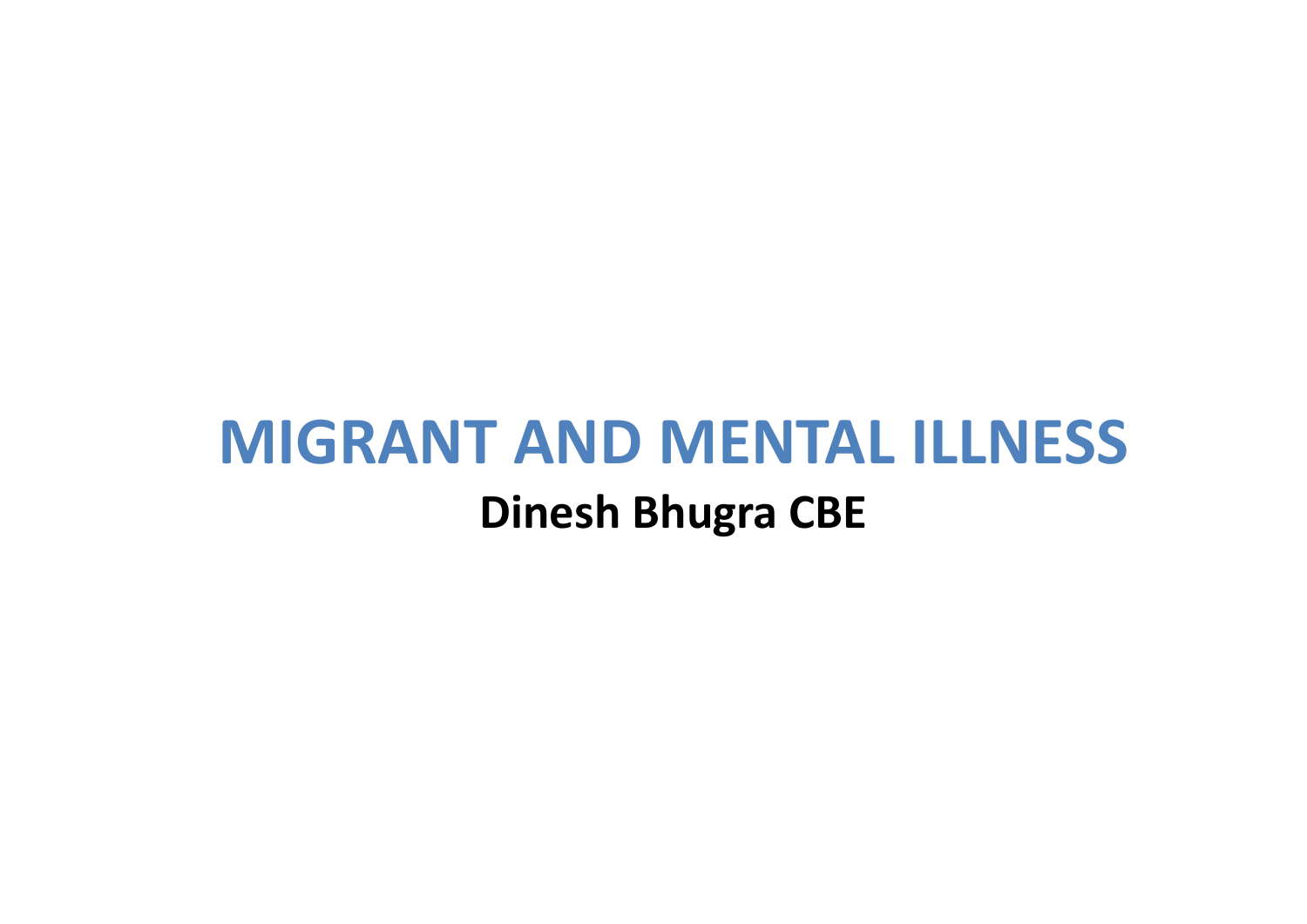## **What is a migrant?**

Someone who changes their place of residence for any purpose or for any period of time

Legal classification

Characteristics of migration

Motivation of migration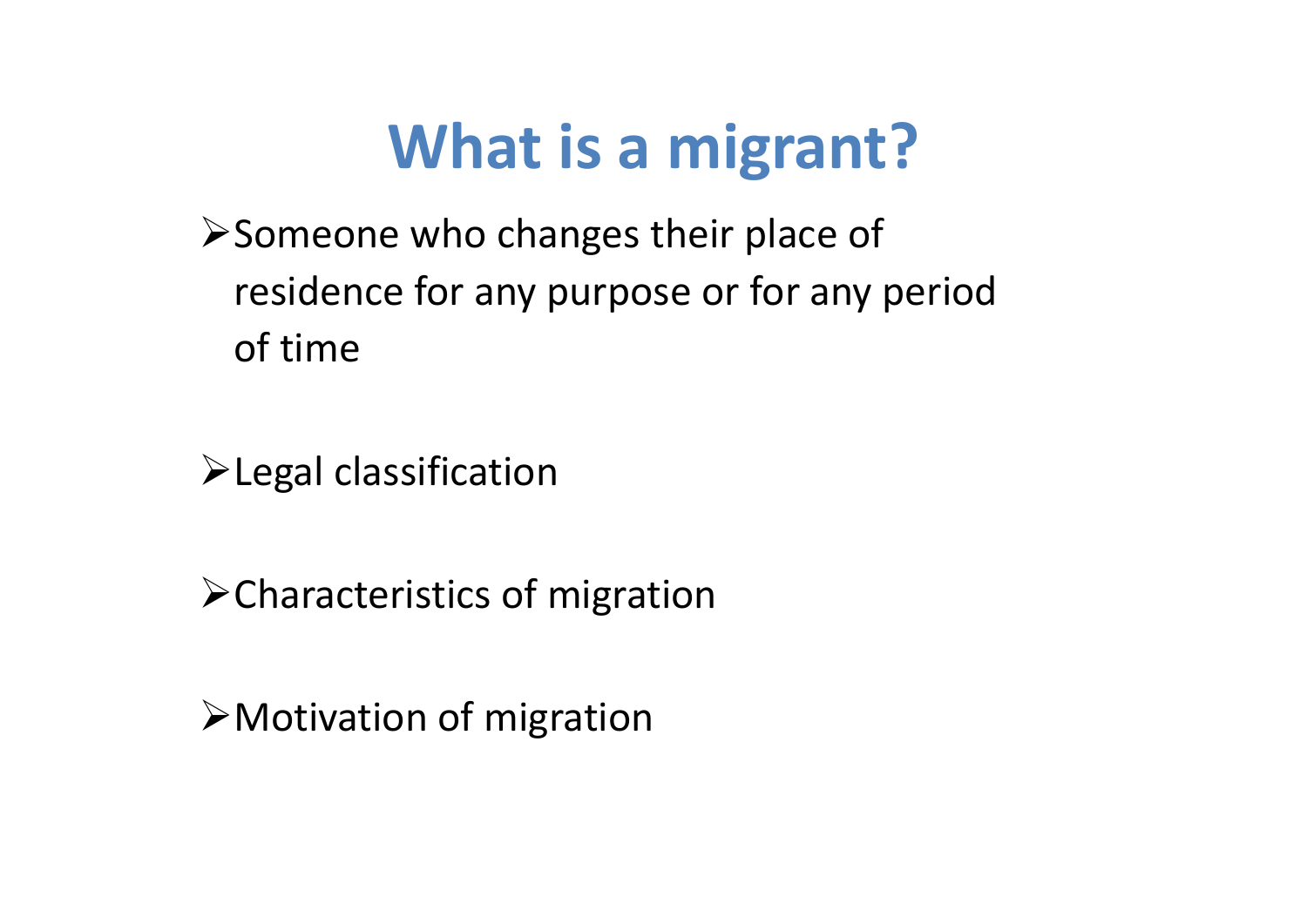# **Occupational Migration**

- $\blacktriangleright$ Anthropology
- $\blacktriangleright$ **Diplomacy**
- $\blacktriangleright$ Higher Education
- $\blacktriangleright$ Journalism
- $\blacktriangleright$ Military Service
- $\blacktriangleright$ Missionaries
- $\blacktriangleright$ Sales People
- $\blacktriangleright$ Seasonal Migratory Work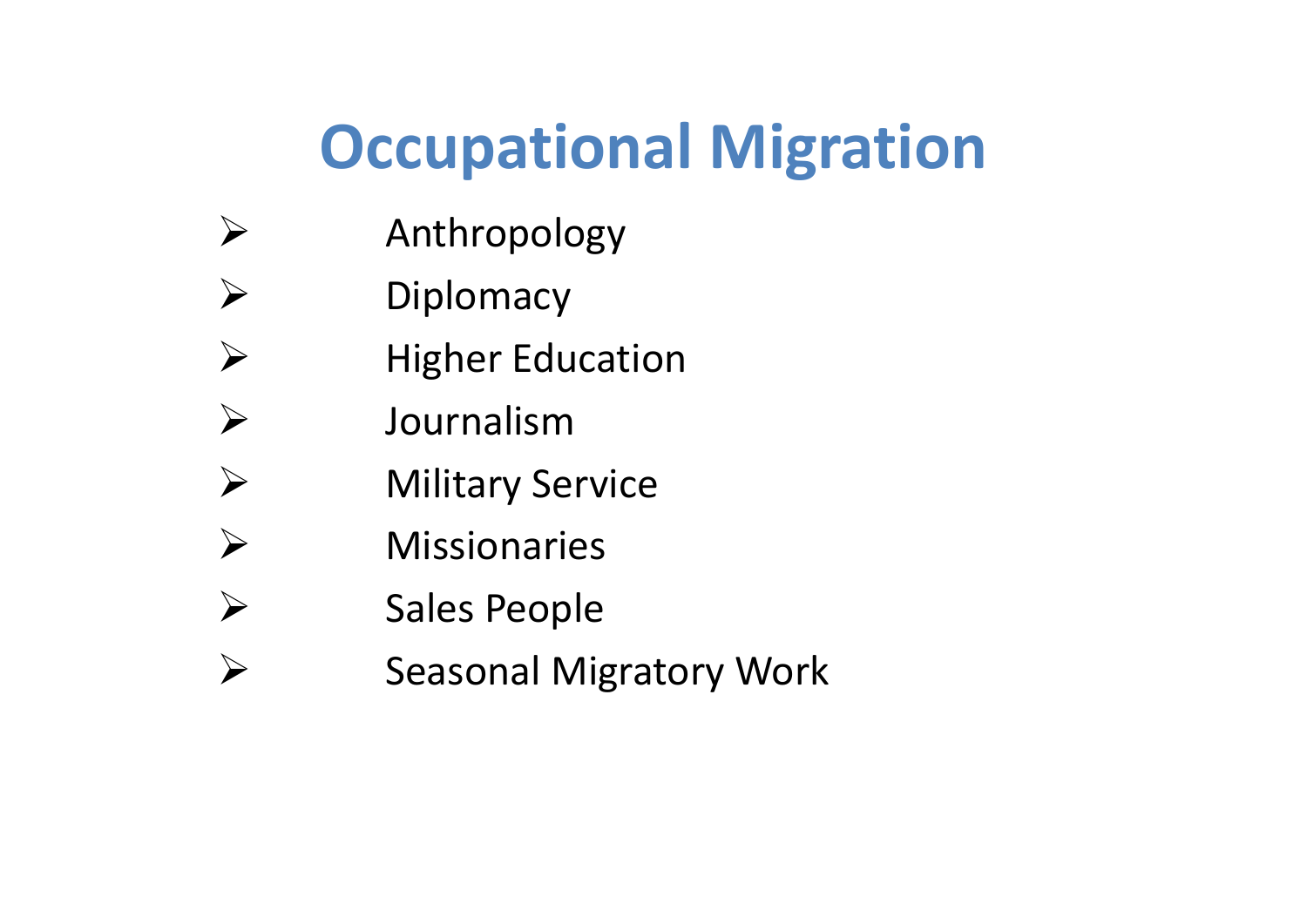## **Patterns of Migration**

• Across countries

• In country

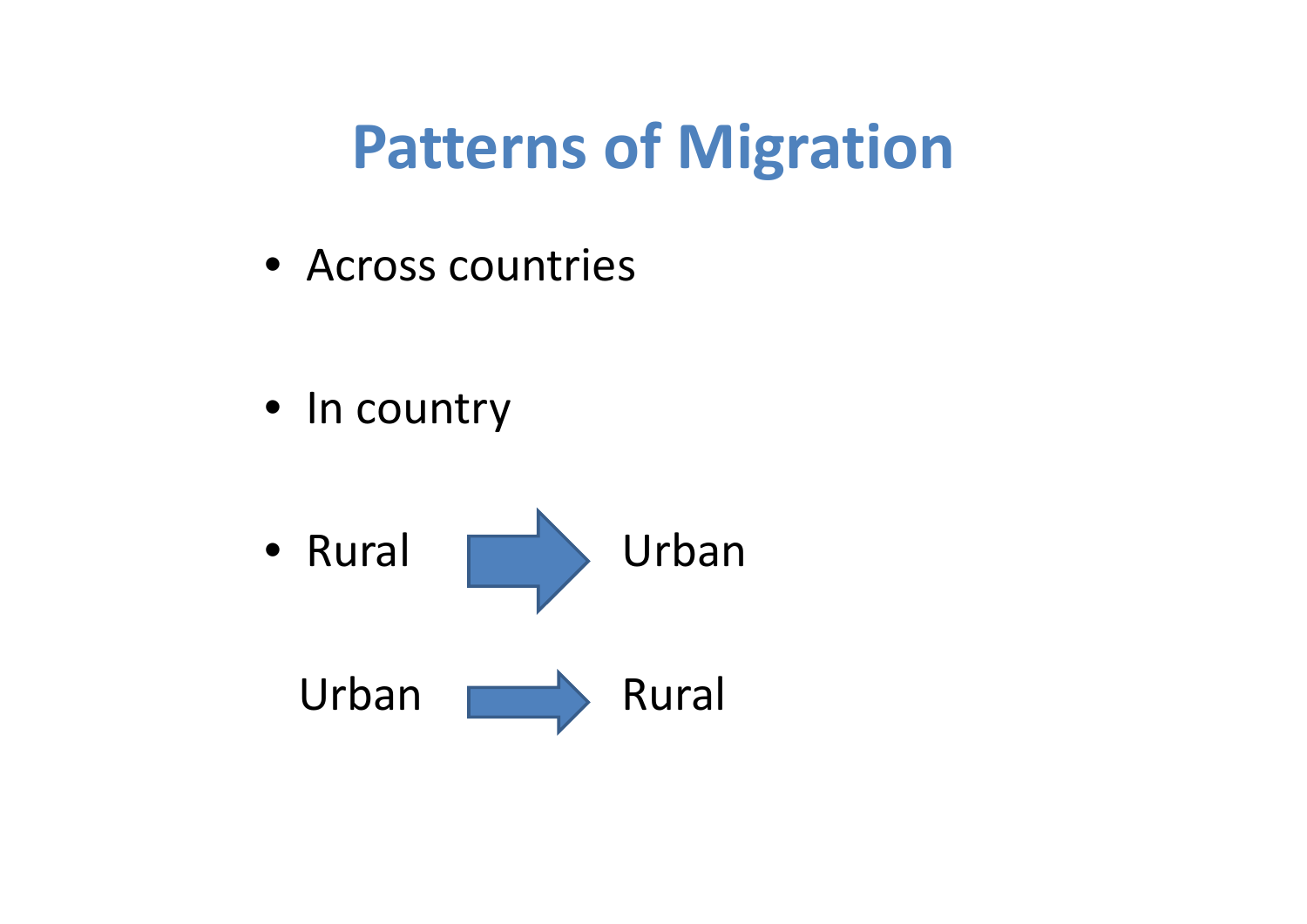## **Reasons for Migration**

- **Political ‐** Exiles
	- $\overline{\phantom{0}}$ Refugees
- **Economic** ‐ Single
	- $\overline{\phantom{0}}$ Business Transient
	- $\overline{\phantom{m}}$ - Permanent
	- ‐Group
- **Social** ‐ Students
	- $\hbox{--}$ Film Stars**;** Pop stars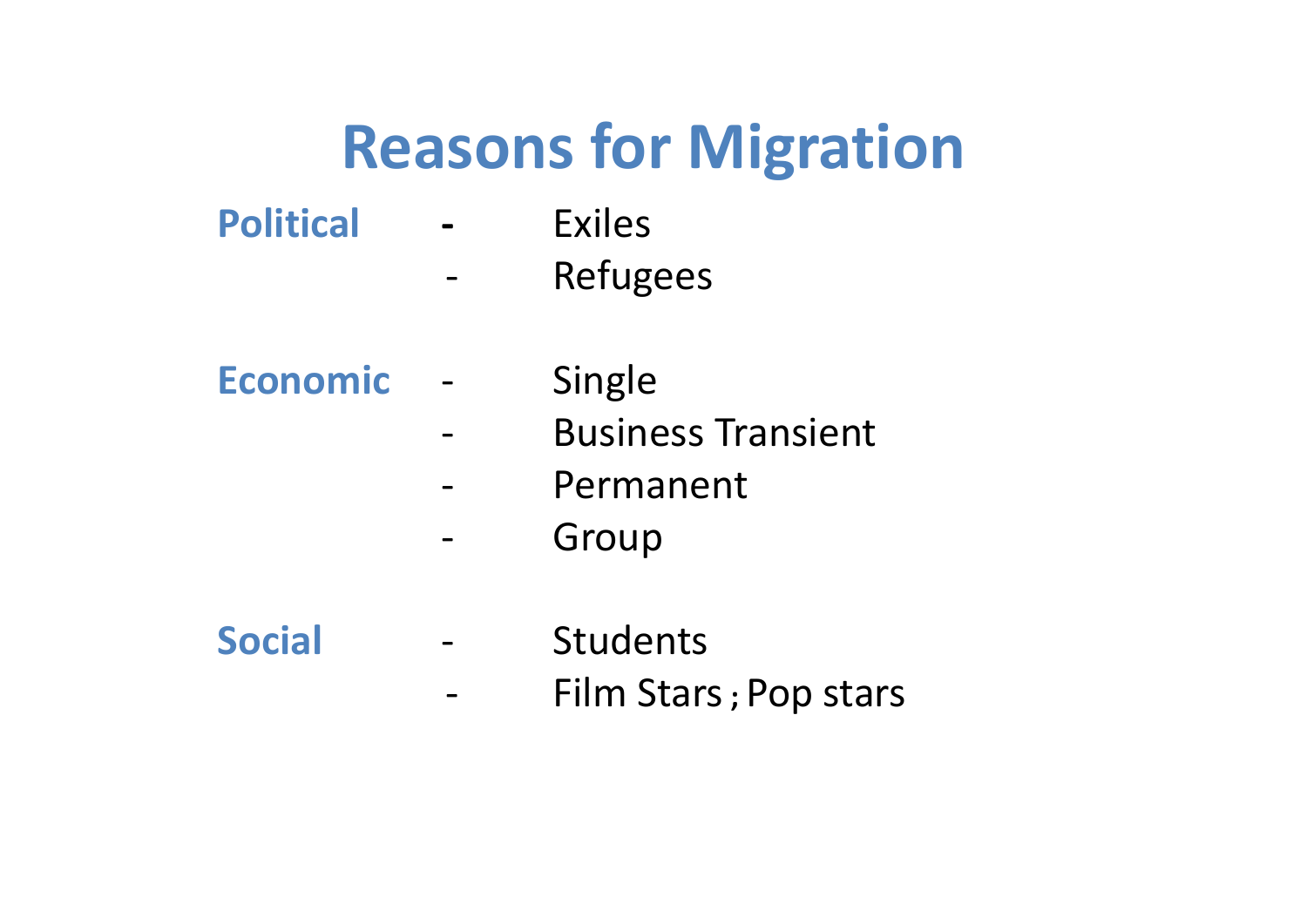# **Demographics of Migrants**

- $\triangleright$  Age
- Gender
- $\triangleright$  Primary
- $\triangleright$  Education
- Voluntary or Forced?
- ▶ Duration of Location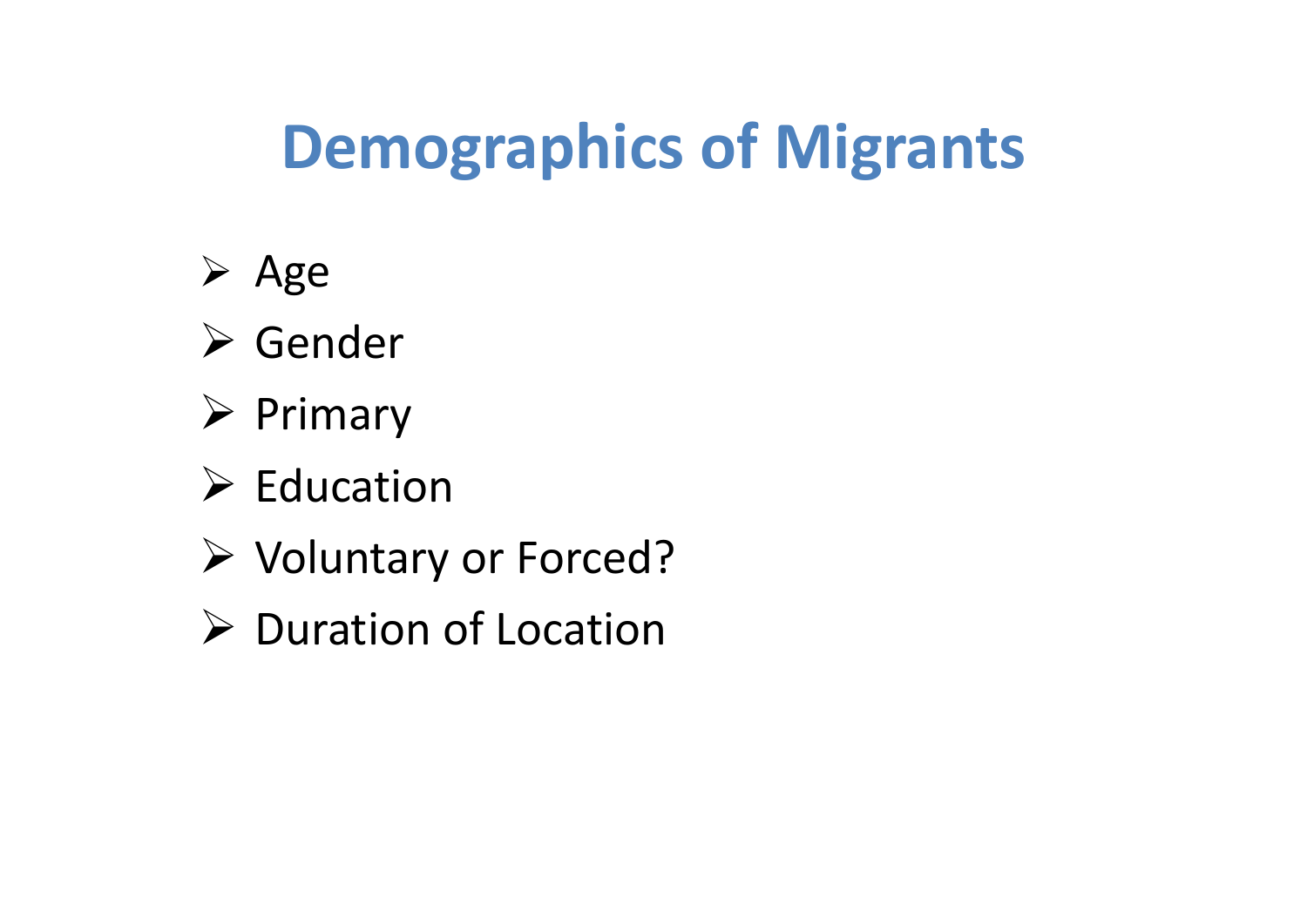## **Reactions to Migration**

- ▶ Over accepting, enthusiastic
- $\triangleright$  Deny difficulties
- $\triangleright$  Actively critical
- $\triangleright$  Inhibited
- $\triangleright$  Hypo reactive: feel lost, perplexed, dissatisfied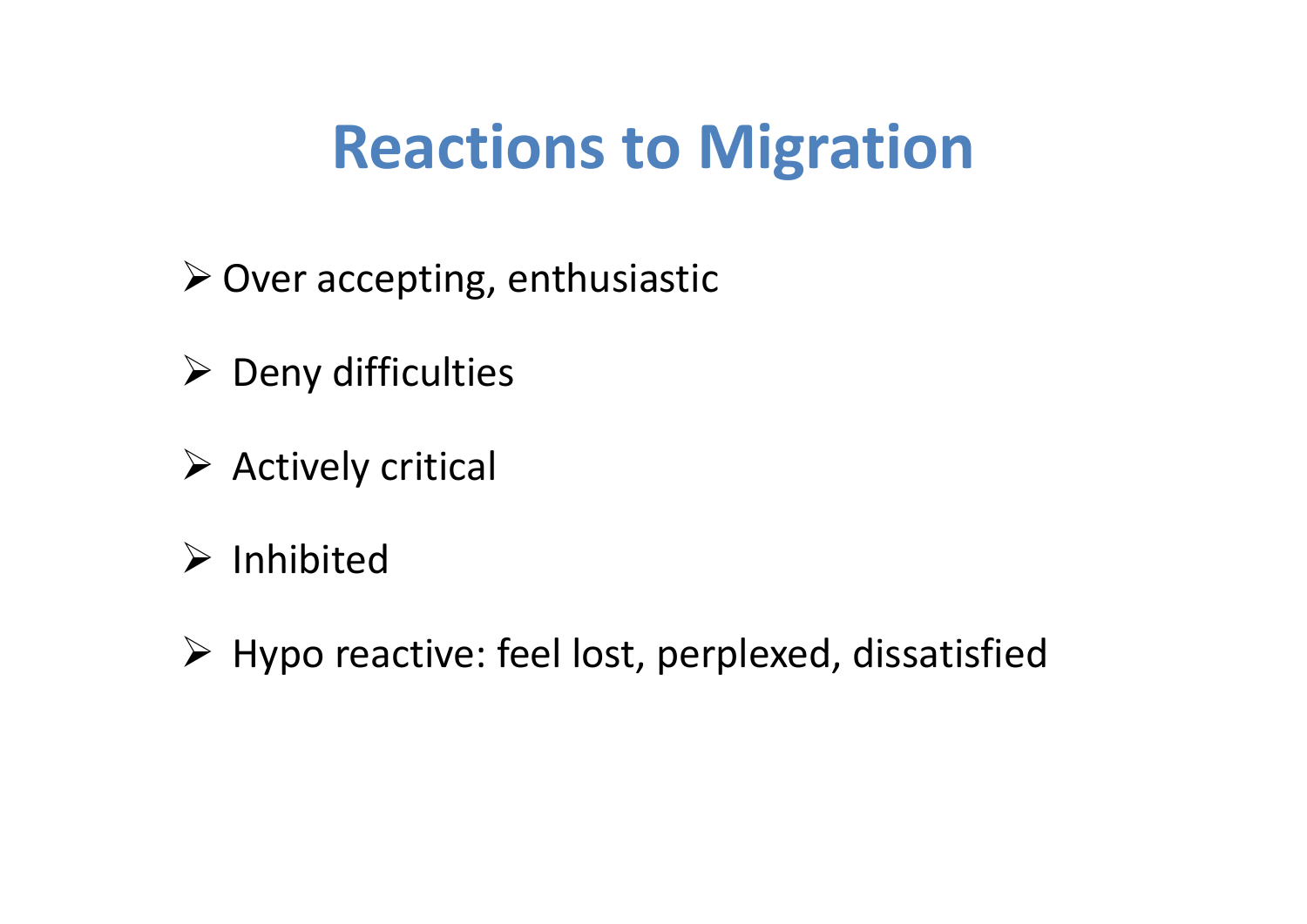## **Reactions to Migration**

Hyper reactive: labile; act out

**Berry** (1976) Types of acculturation

- Adjustment
- Reaction
- Withdrawal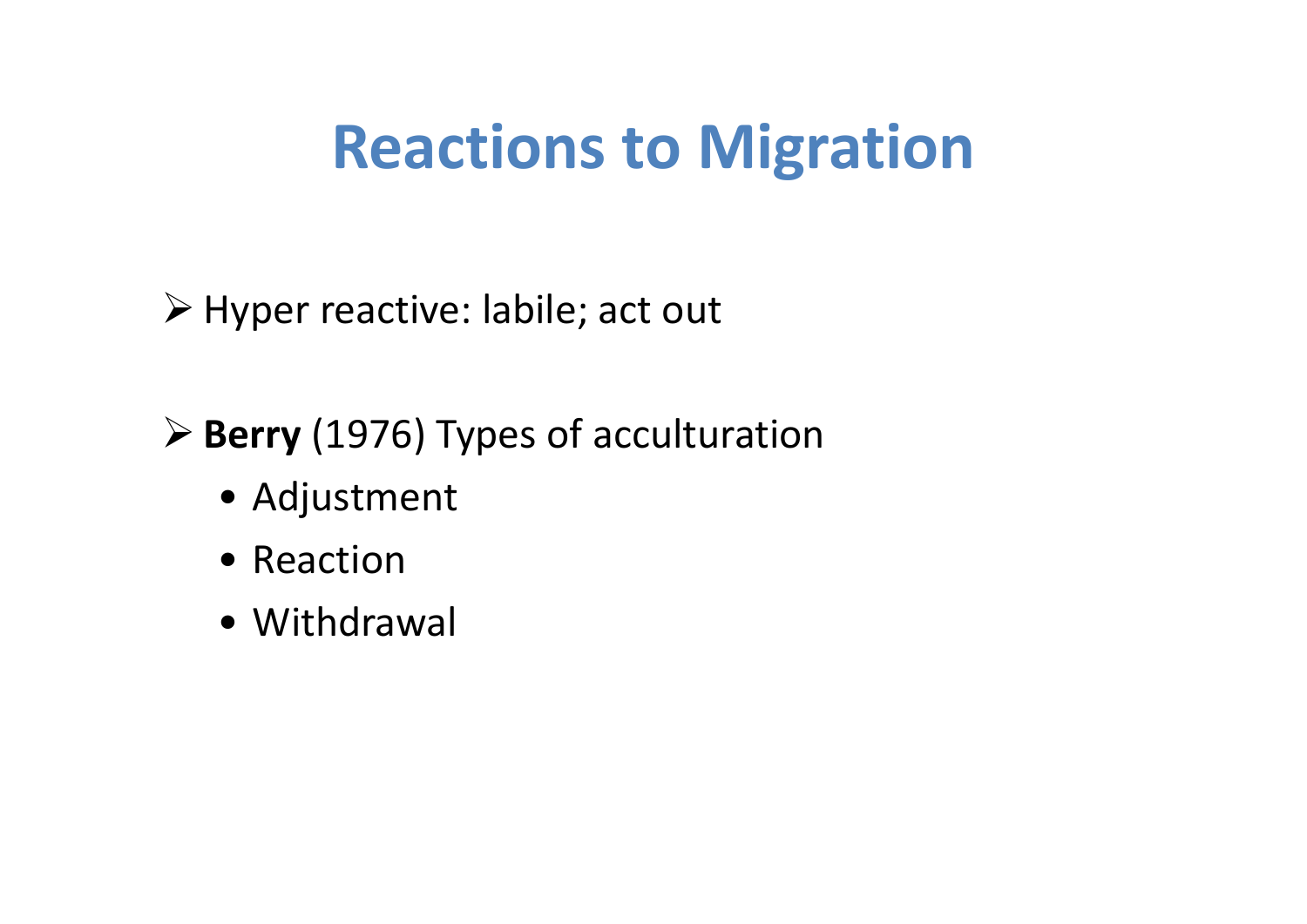# **Impact on Individuals**

Acculturation Language

Rituals BehavioursAttitudes

Deculturation

Assimilation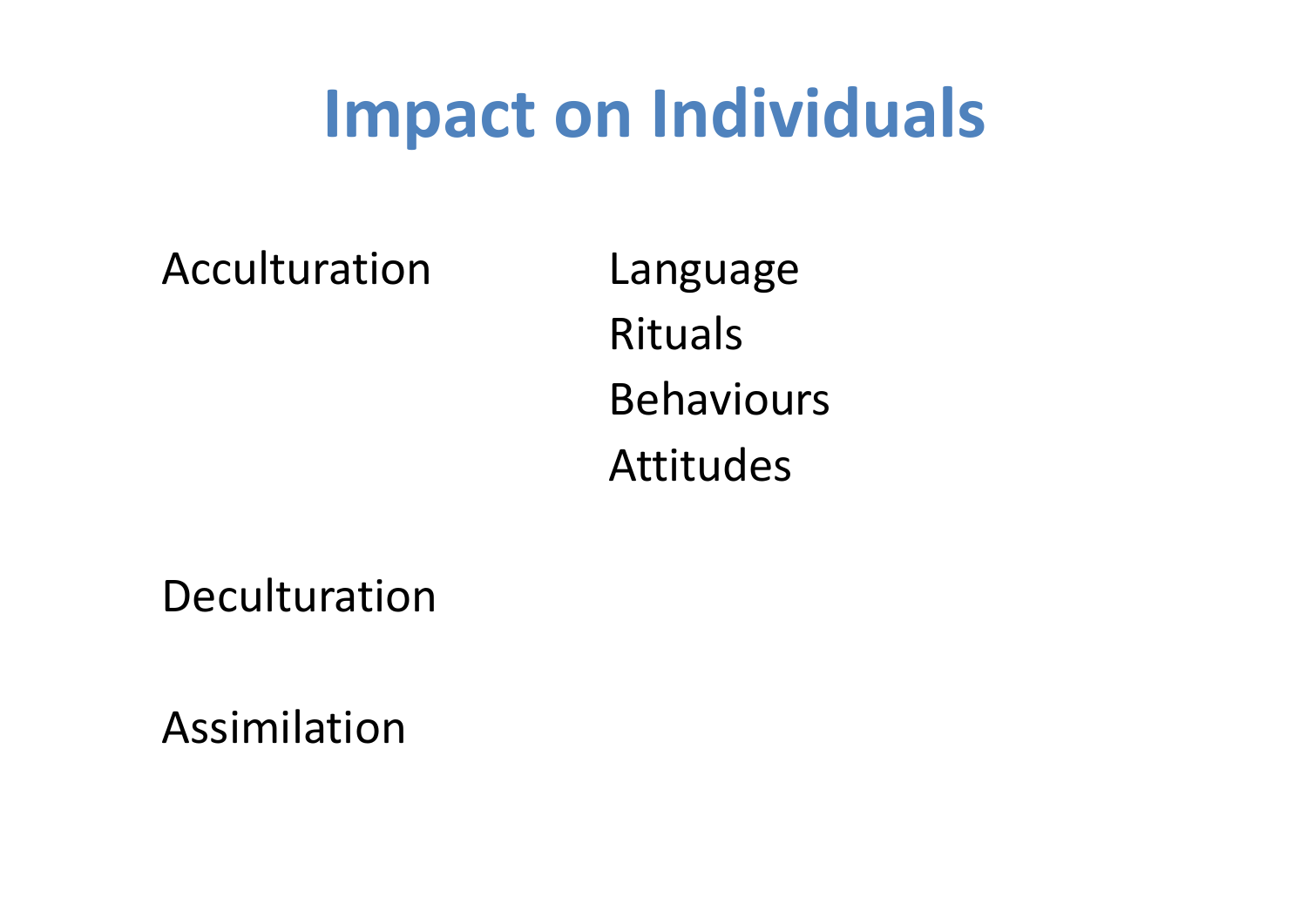### **Acculturation Strategies**

- Orientation towards one's own group
- Orientation towards the other's group

Relative preference for maintaining one's own culture and identity

*vs*

Relative preference for having contact with and participating in the larger society with others.

(Berry 2007)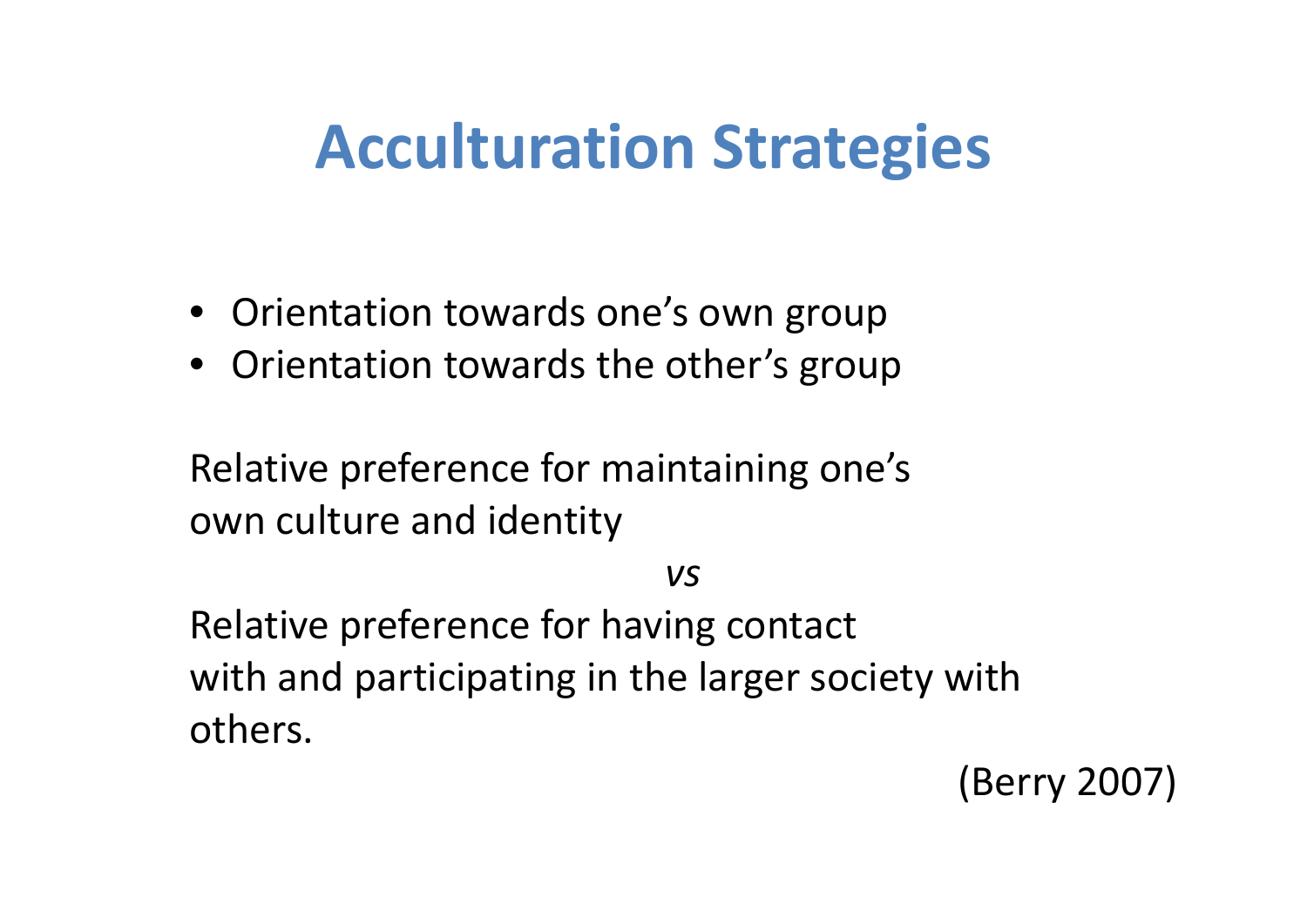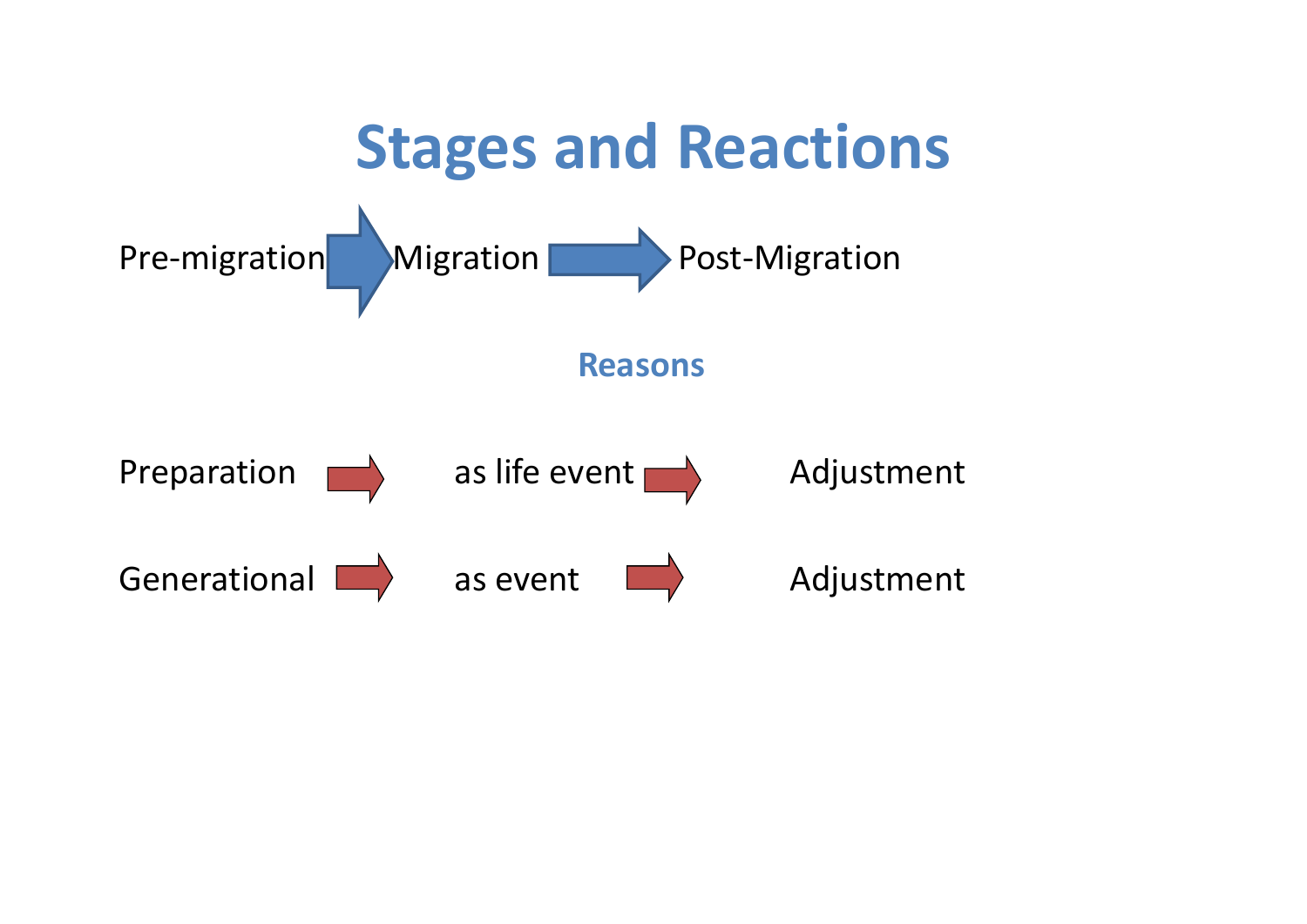# **Folk Explanations**

×

- •Supernatural •Natural •Somato – medical•Psychological •Mixture ><
- •Social
- •Does it reflect some kind of evolutionary process?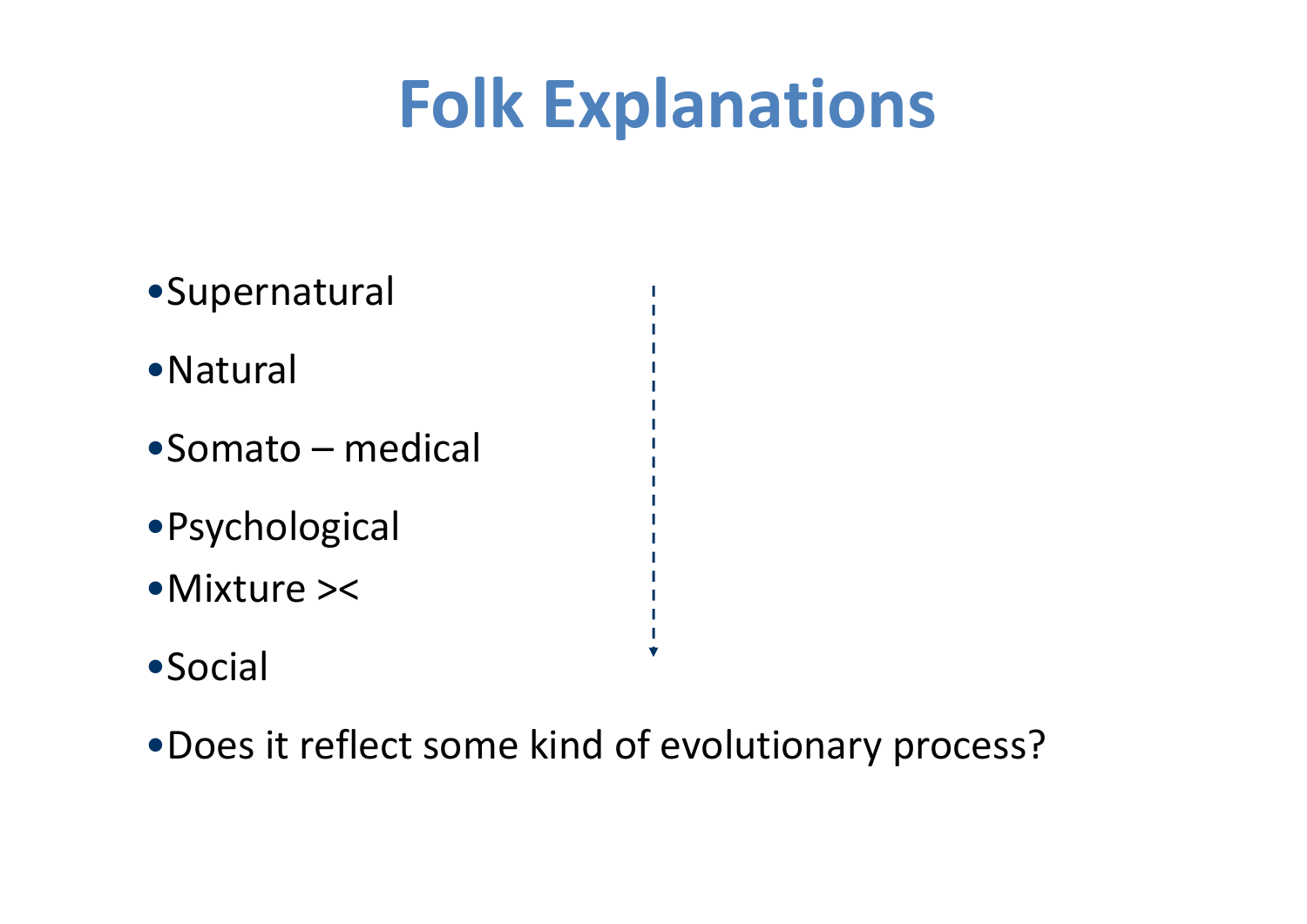|                            |       | <b>Folk</b> |        | Professional |
|----------------------------|-------|-------------|--------|--------------|
| Supernatural               |       |             |        |              |
| Spirits                    |       | $++$        |        |              |
| <b>Breaking Taboo</b>      | $+ +$ |             |        |              |
| Evil Eye                   | $+ +$ |             |        |              |
| Soul Loss                  |       | $++$        |        |              |
| <b>Natural</b>             |       |             |        |              |
| Disharmony                 |       | $++$        |        | $\mathbf +$  |
| Fate                       |       | $+ +$       |        |              |
| <b>Noxious Environment</b> | $+$   |             | $\div$ |              |
| <b>Karmic Law</b>          |       | $+ +$       |        |              |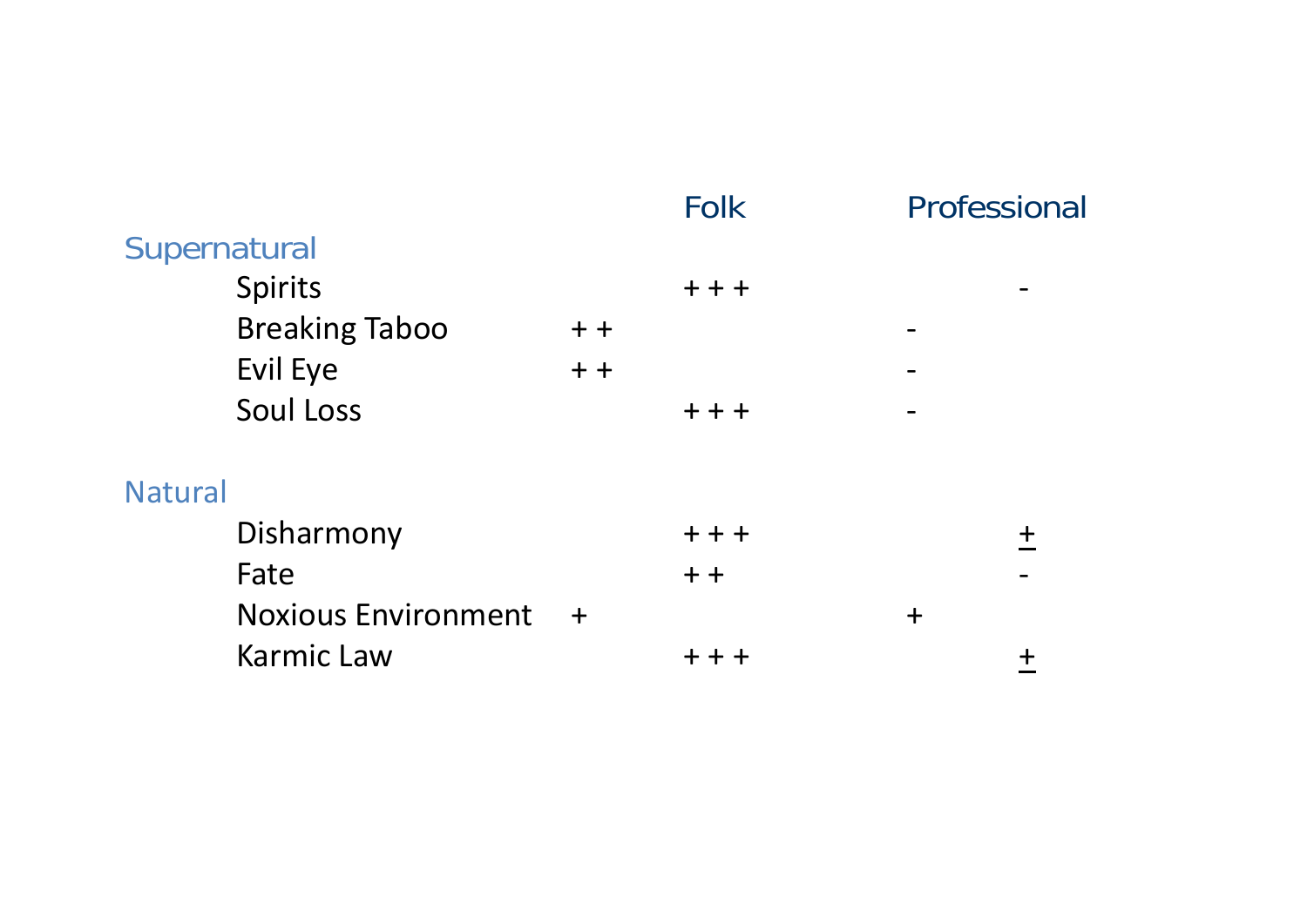|                                   |       | <b>Folk</b>                       | Professional  |
|-----------------------------------|-------|-----------------------------------|---------------|
| <b>Somatomedical Explanations</b> |       |                                   |               |
| <b>Insufficient Vitality</b>      | $+ +$ |                                   | $\ddagger$    |
| Dysfunction                       |       | $+ +$                             | $+++$         |
| Physiological Imbalance           |       | $\mathbf +$                       | $+++$         |
| Heredity                          |       | $+ +$                             | $++$          |
| <b>Psychological Explanations</b> |       |                                   |               |
| Fright                            |       | $+ +$                             | ╈             |
| <b>Excess Emotion</b>             |       | $+ +$                             | $\frac{1}{+}$ |
| Slowness                          |       | $+ +$                             |               |
| <b>Too Much Thinking</b>          |       | $\boldsymbol{+}$ $\boldsymbol{+}$ |               |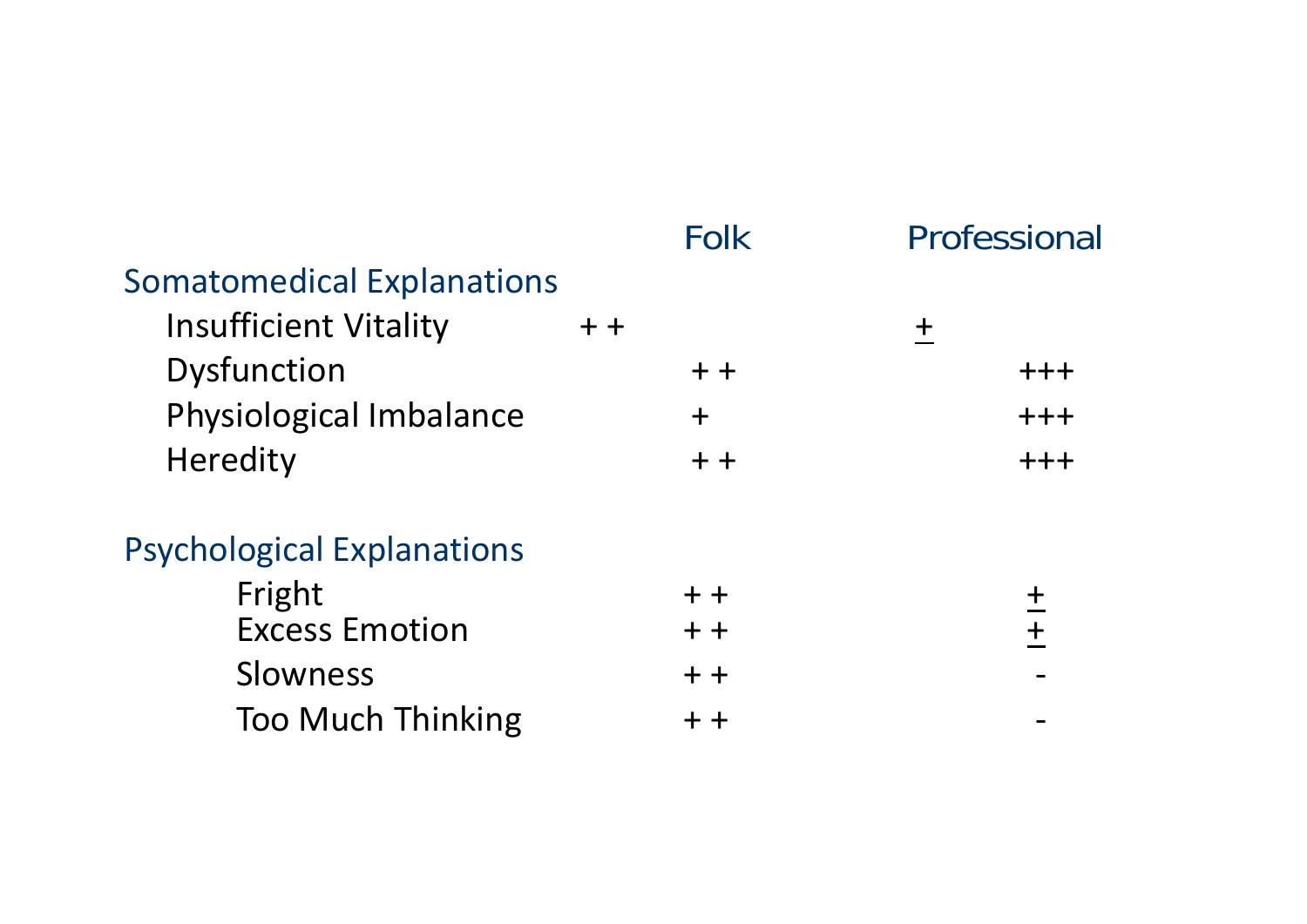#### **Changes associated with Migration**

#### $\triangleright$  Communication

- Verbal
- Non‐verbal
- ▶ Social Support
- Vocational Change
- $\triangleright$  Social Roles
- $\triangleright$  Legal Implications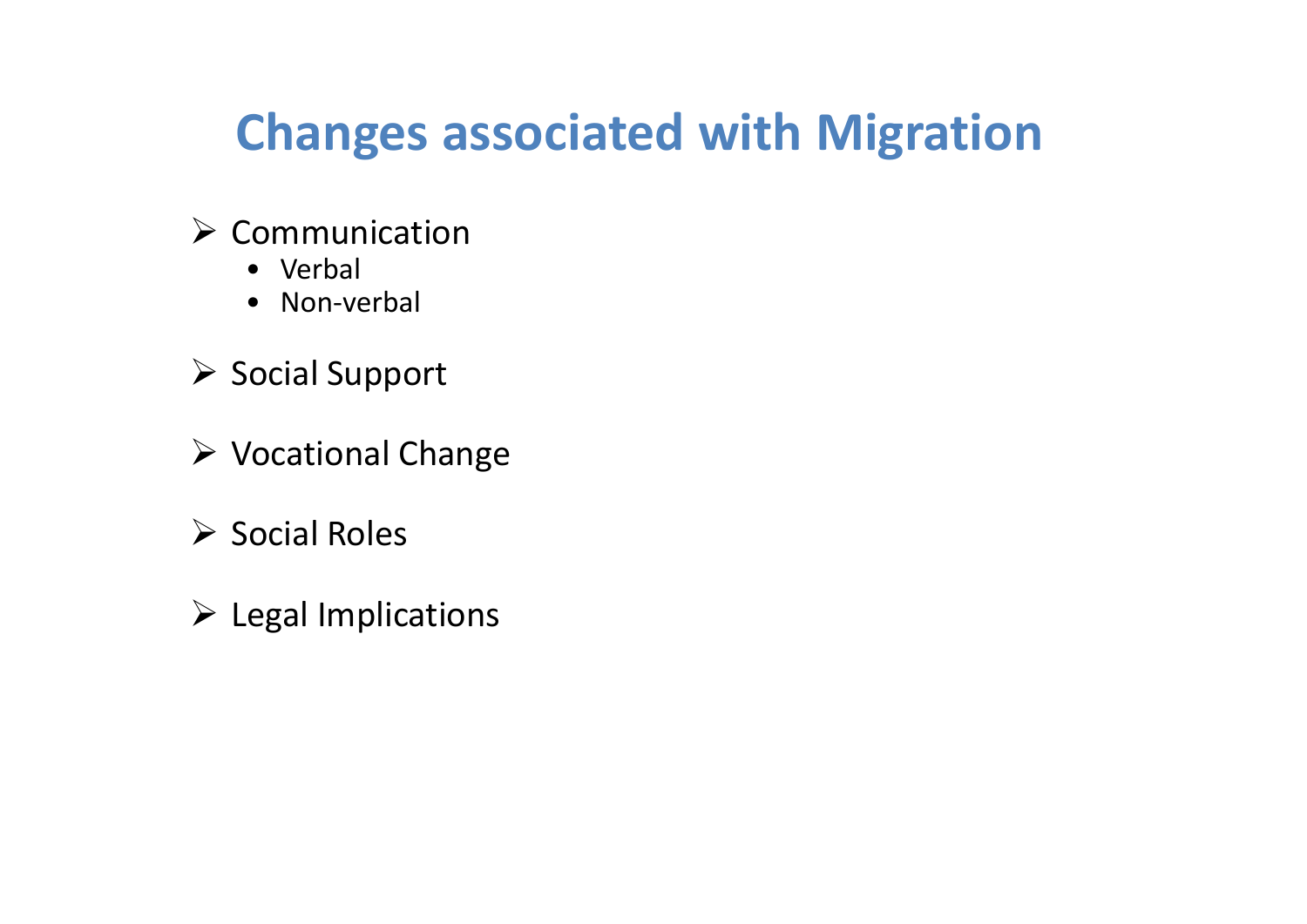### **Factors Responsible for Distress**

- $\triangleright$  Experiences before, during and after arrival
- Migrated alone or in <sup>a</sup> group
- $\triangleright$  Initial intentions and expectations
- Attitudes towards new country and culture
- $\triangleright$  Helpfulness of the new society in adjustment
- $\triangleright$  Previous similar experiences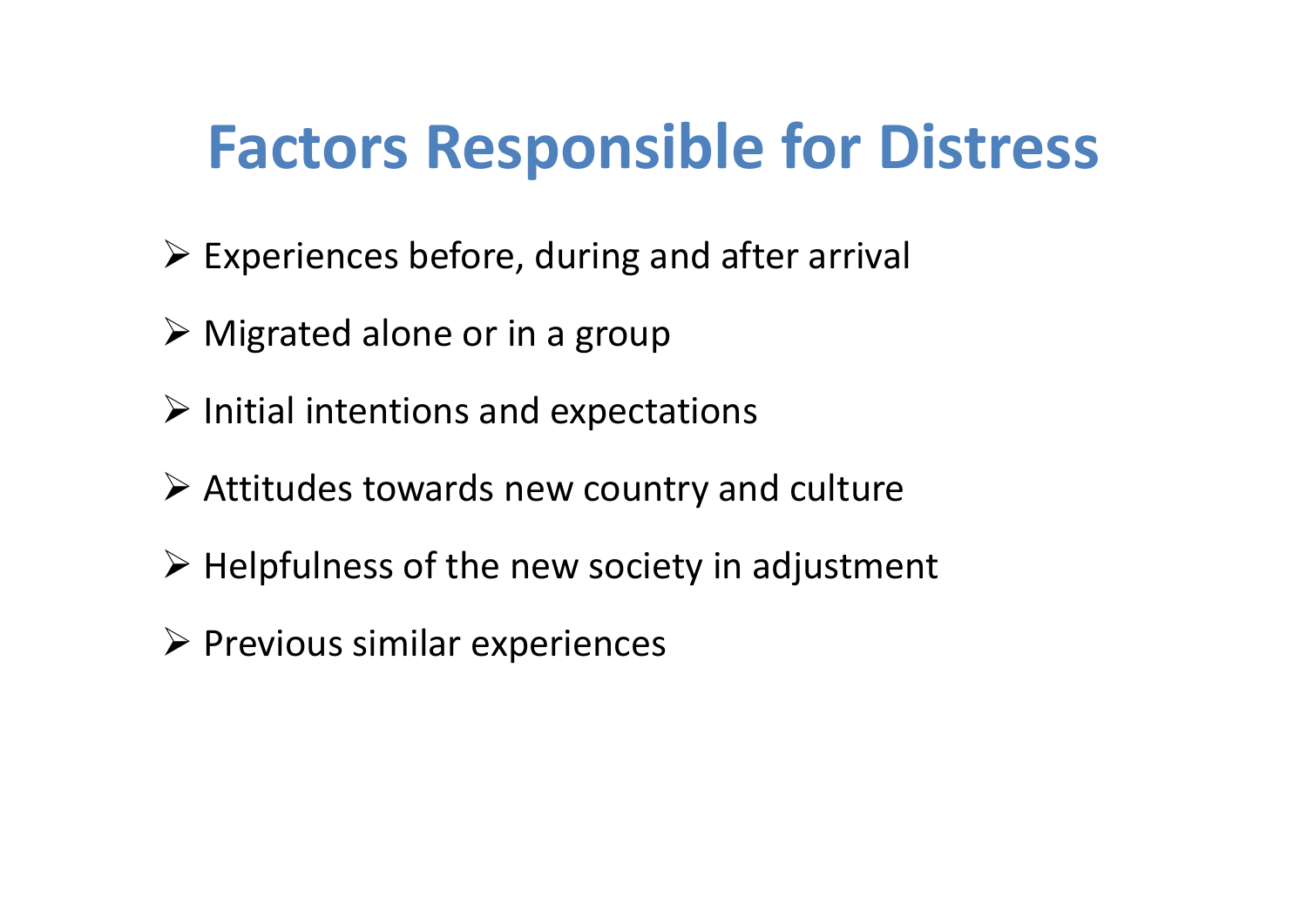#### **Reactions to Migration**

- Cultural Expansion
- Cultural Contraction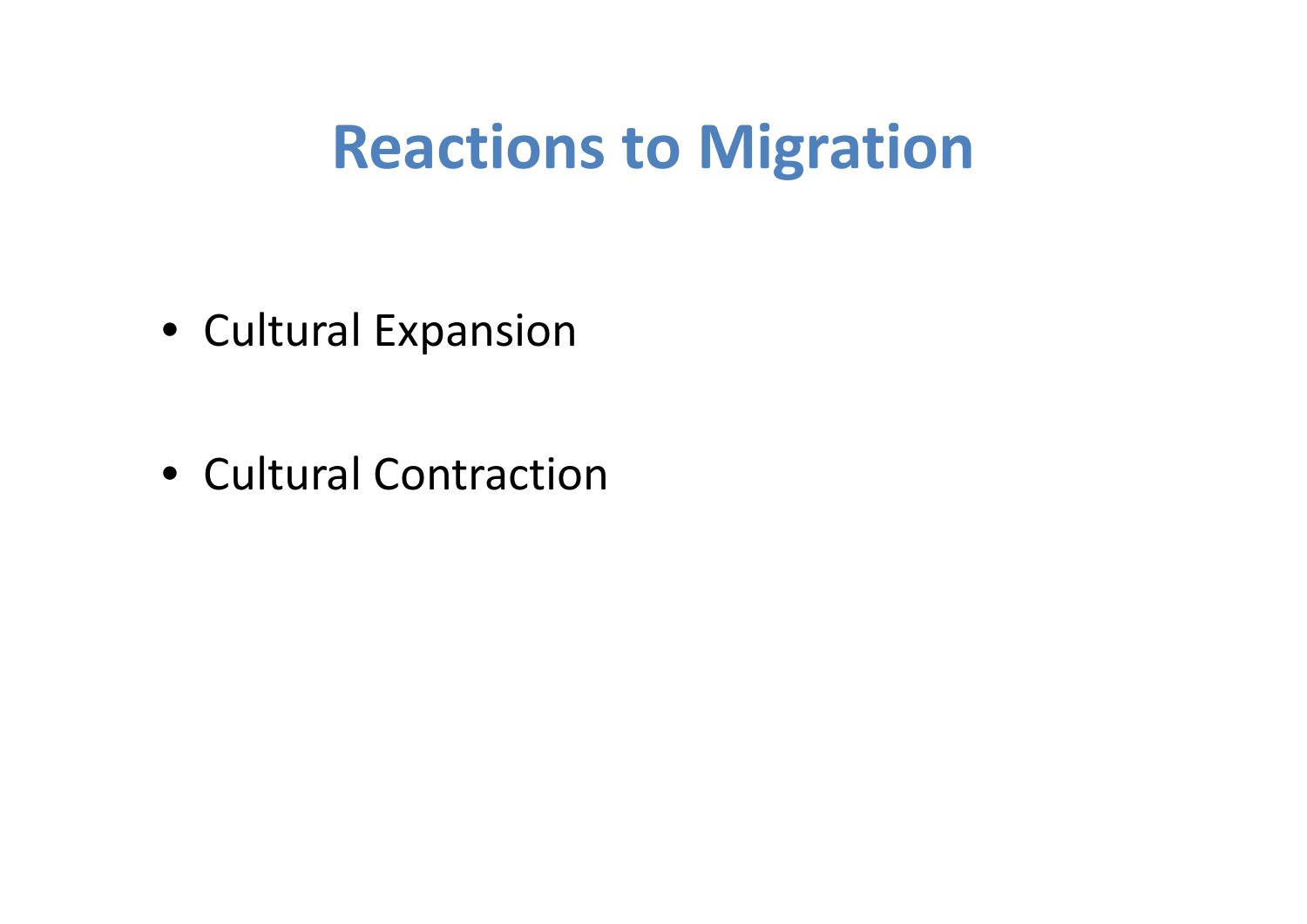• Culture is broadly defined as <sup>a</sup> common heritage or set of beliefs, norms, and values (DHHS, 1999). It refers to the shared attributes of one group. Anthropologists often describe culture as <sup>a</sup> system of shared meanings.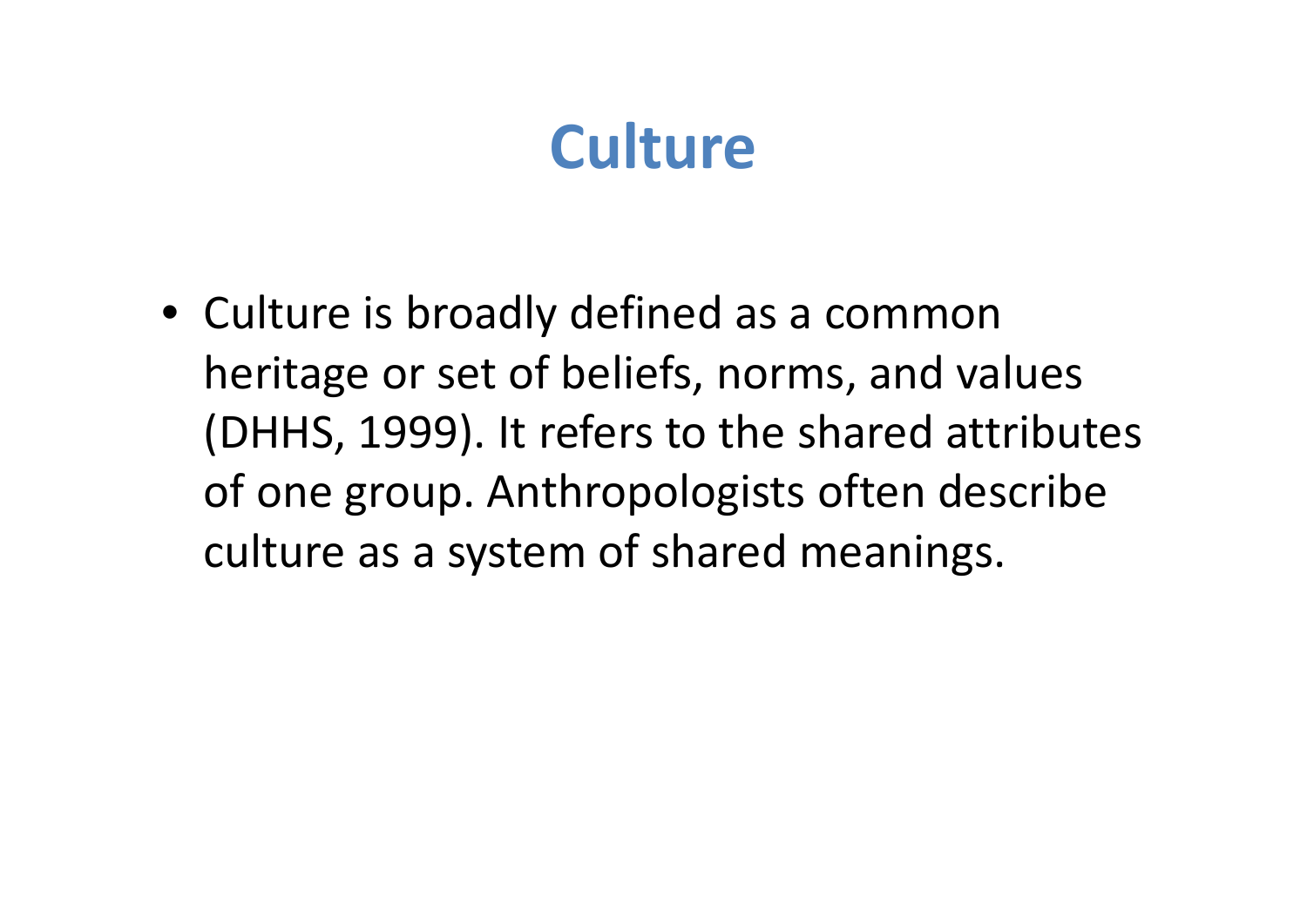• The term 'culture' is as applicable to whites as it is to racial and ethnic minorities. The dominant culture for much of the West is focused on the beliefs, norms, and values of Europeans. But today's UK is unmistakably multicultural.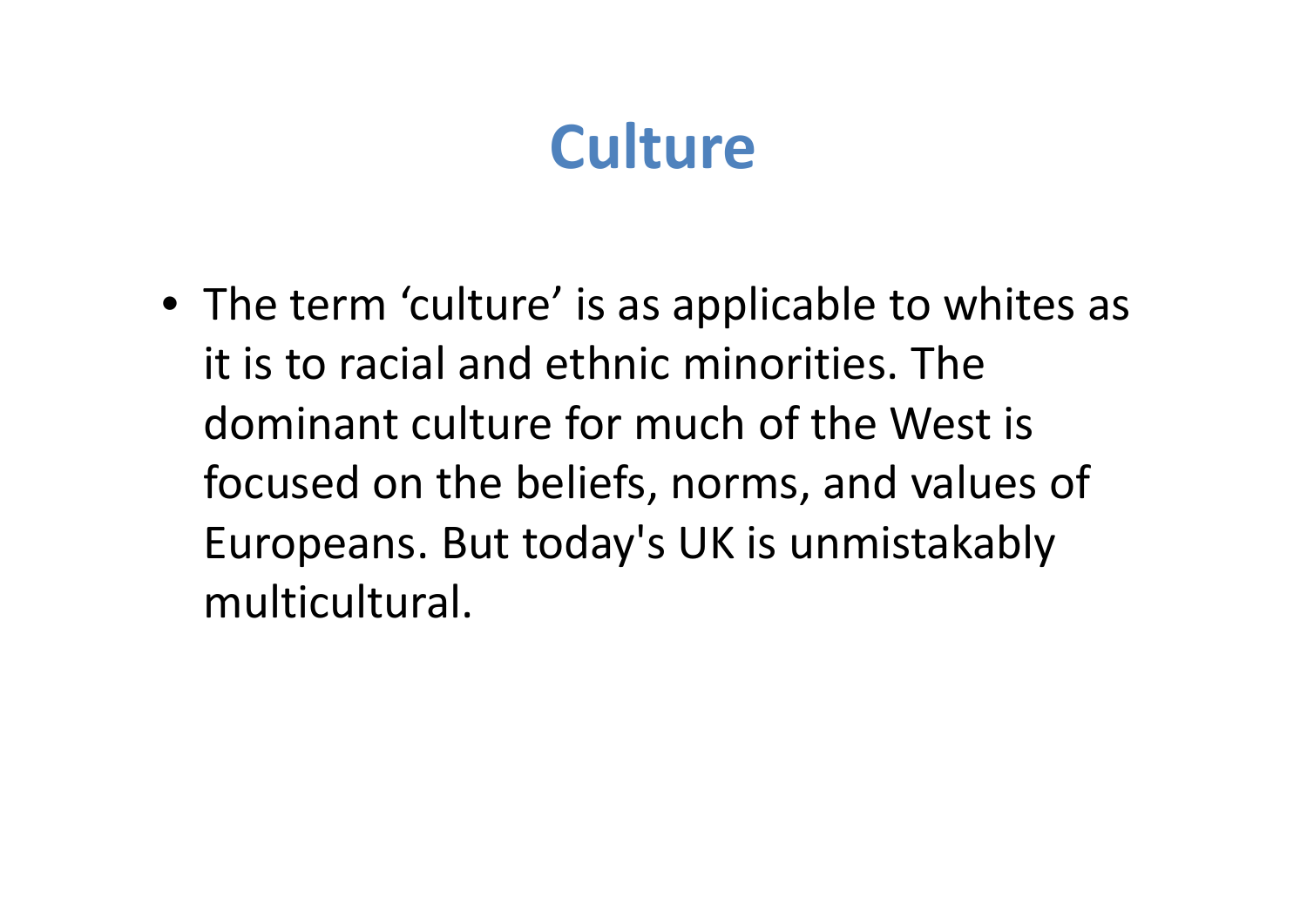### **Cultural Identities**

• And because there are <sup>a</sup> variety of ways to define <sup>a</sup> cultural group (e.g., by ethnicity, religion, geographic region, age group, sexual orientation or profession), many people consider themselves as having multiple cultural identities.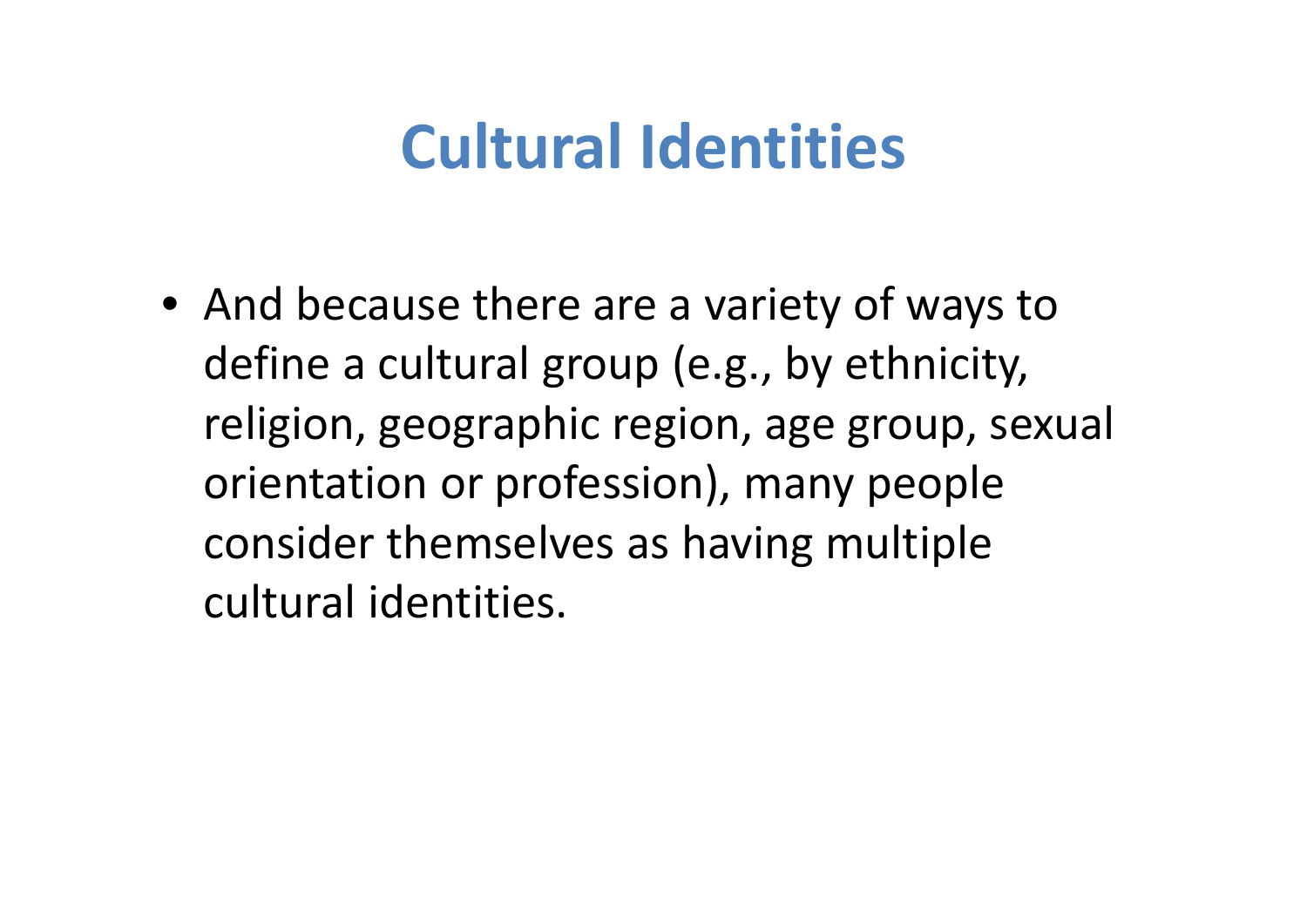- Culture is <sup>a</sup> concept not limited to patients. It also applies to the professionals who treat them.
- Every group of professionals embodies <sup>a</sup> 'culture' in the sense that they too have <sup>a</sup> shared set of beliefs, norms and values.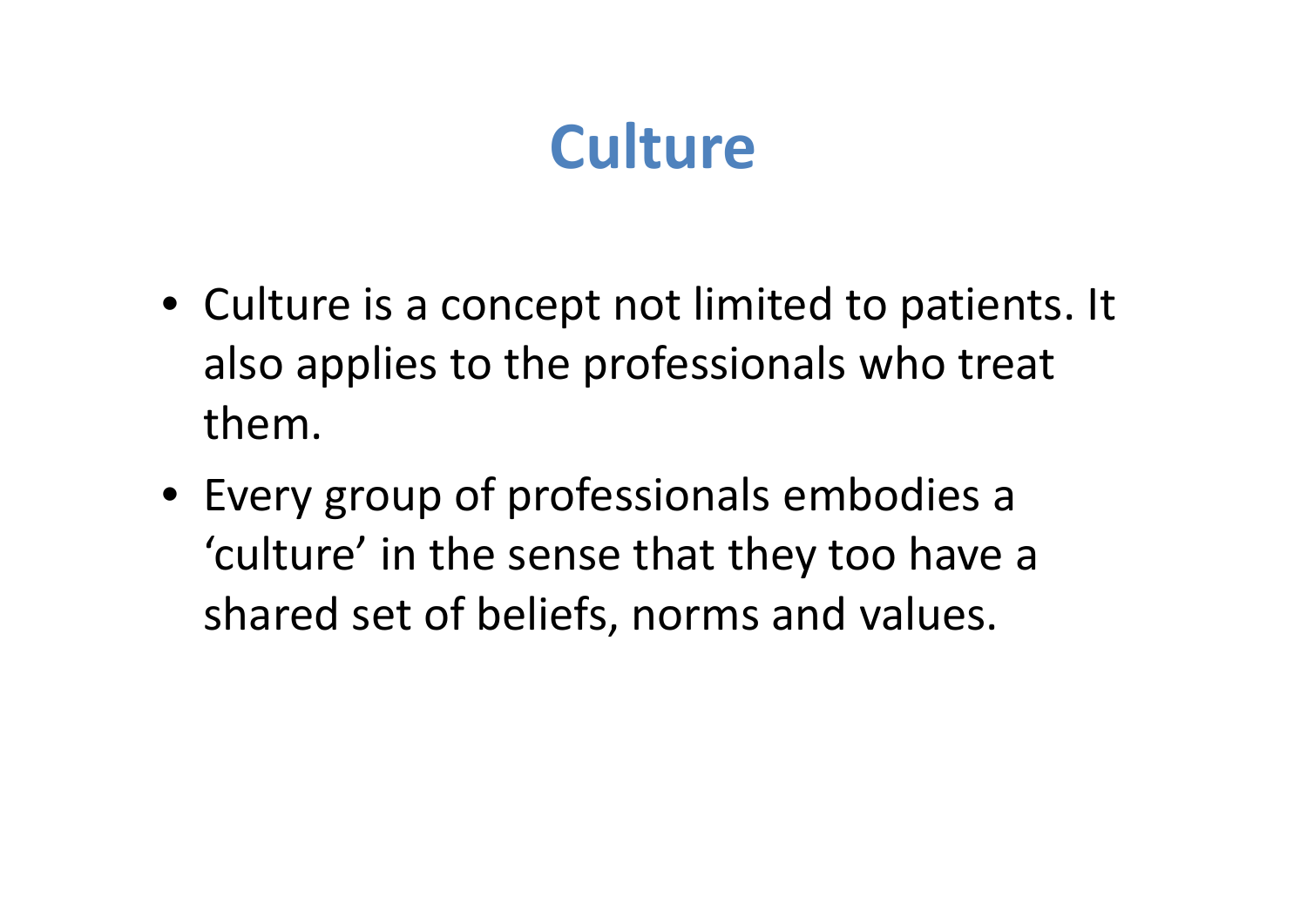• Thus true for health professionals as it is for other professional groups such as engineers and teachers. Any professional group's culture can be gleaned from the jargon they use, the orientation and emphasis in their textbooks, and from their mindset or way of looking at the world 'world view'.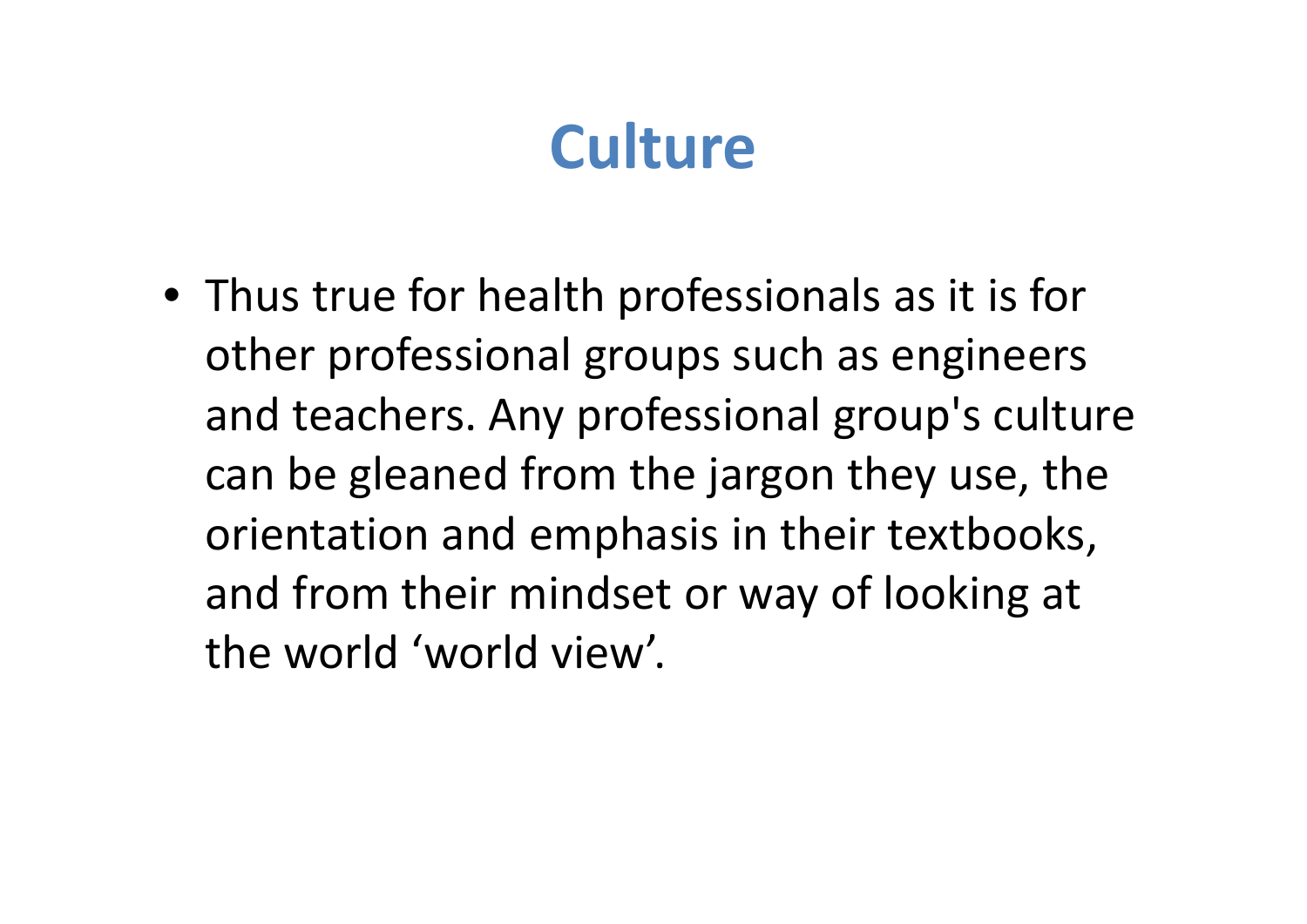- Is dynamic
- Changes subtly over time
- Can change acutely
- Culture is integrated in people's lives
- People acquire culture ‐ <sup>a</sup> number of ways
- Culture ensures generational continuity
- **Influences cognitive and social development**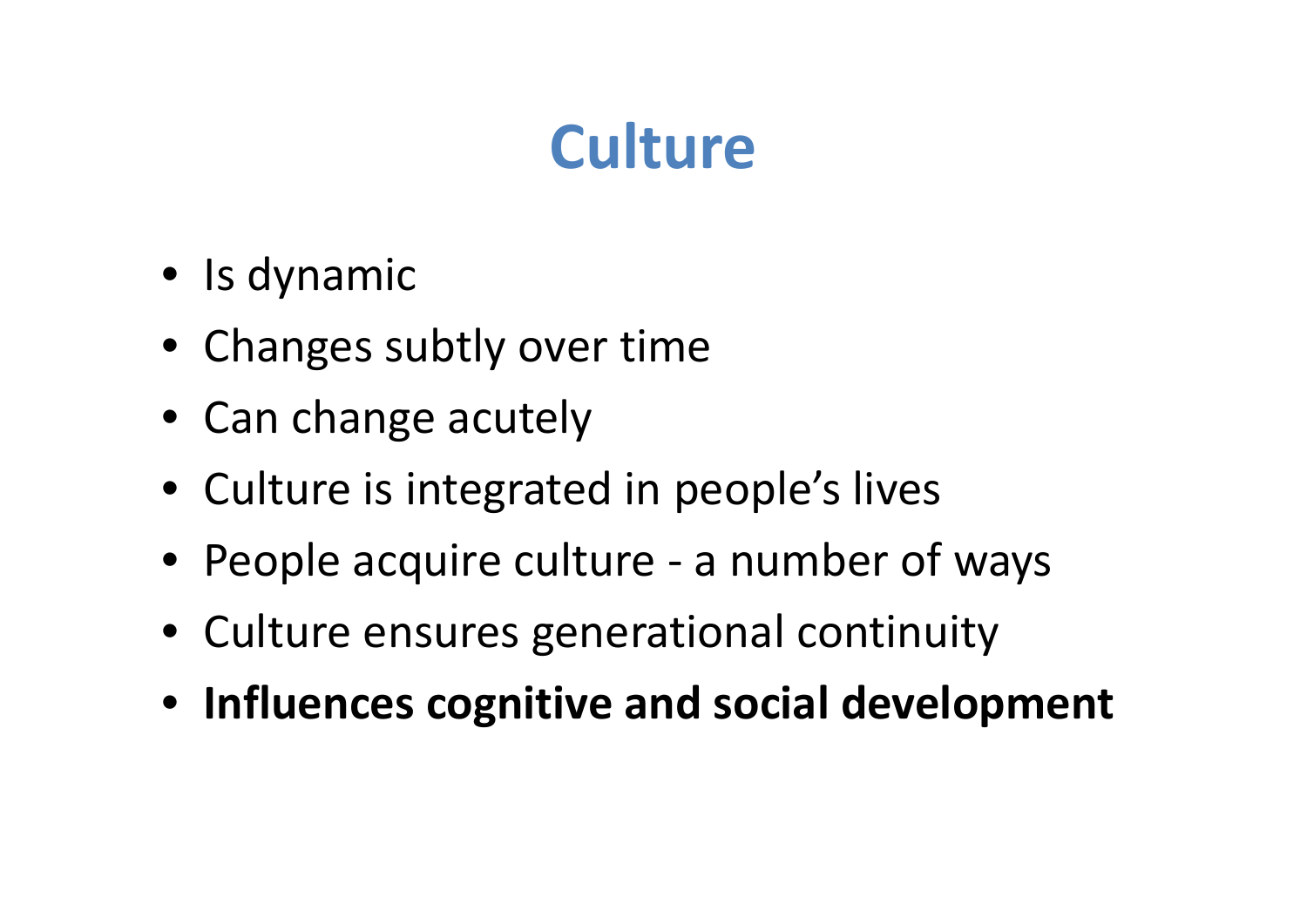#### **Disease vs Illness**

- Diseases are literally dis‐ease and physicians diagnose and treat diseases (Eisenberg 1977)
- Patients suffer 'illnesses' which are *experiences* of disvalued changes in states of being and in social functioning (Eisenberg 1977)
- Sickness, on the other hand, is defined by the society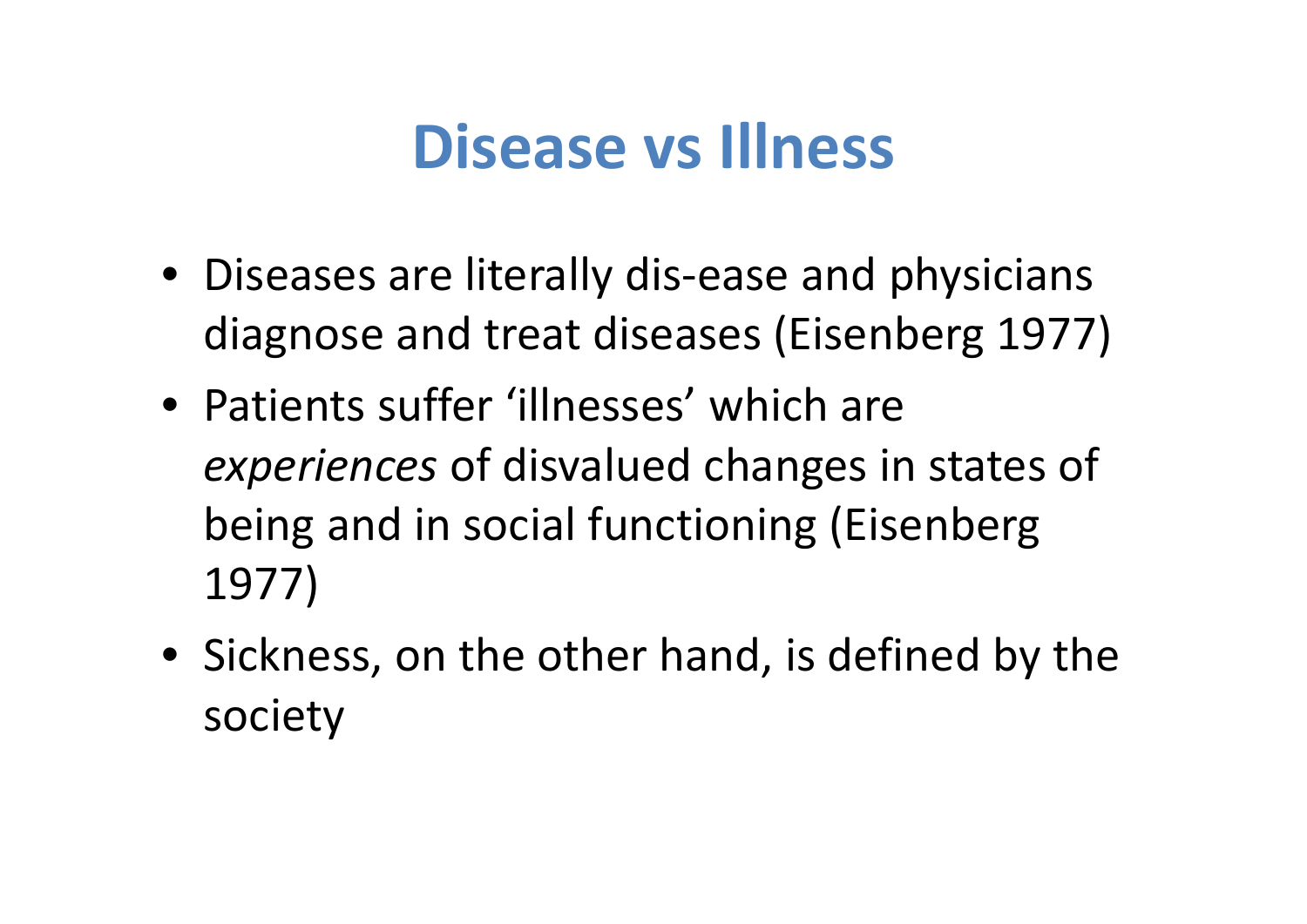

*Man, culture and society (Hsu, 1985): 7 unconscious; 6 pre-conscious; 5 unexpressible conscious; 4 expressible conscious; 3 intimate society and culture; 2 operative society and culture 1 wider society and culture; 0 outer world*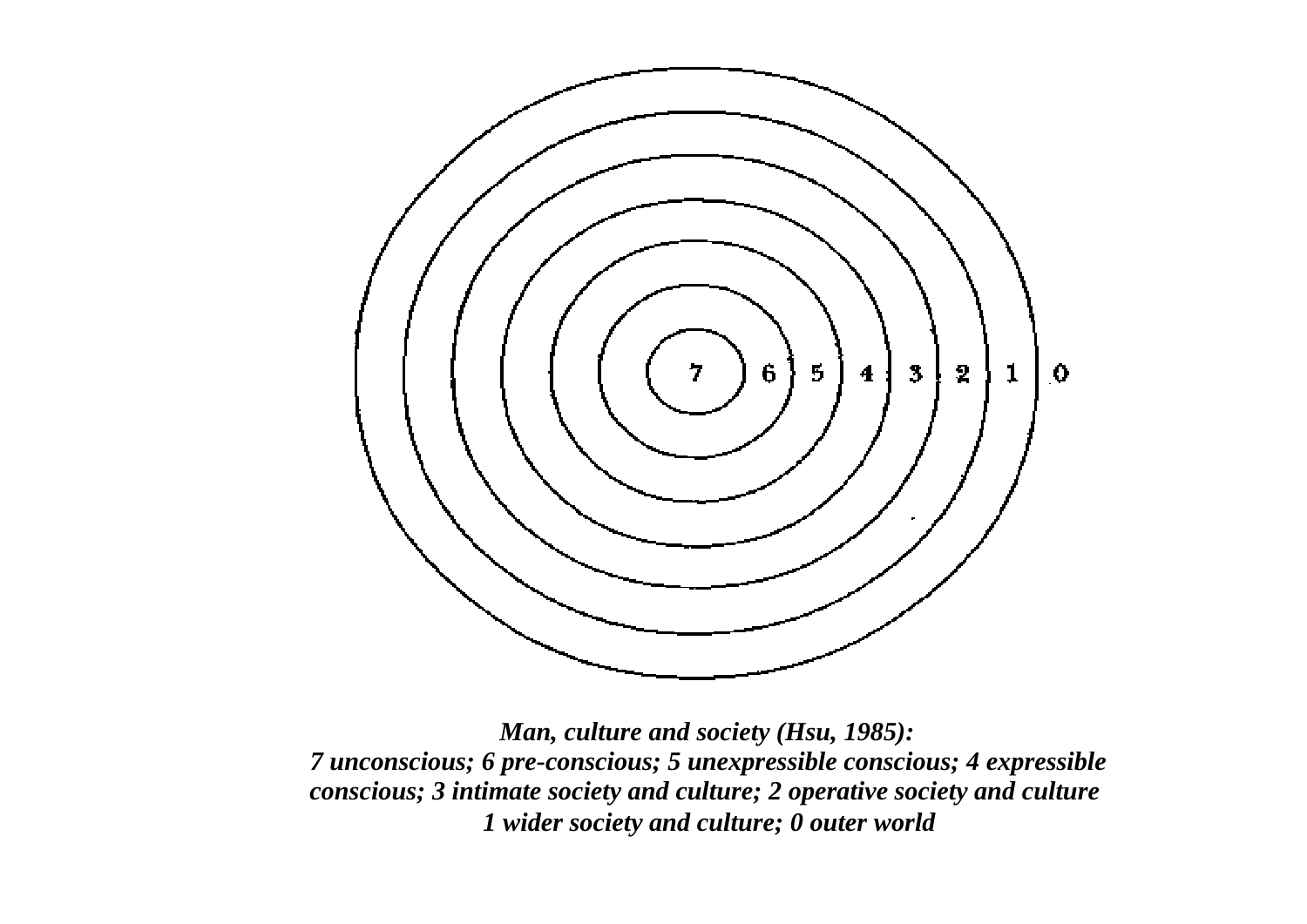#### **Evidence of elevated rates continues**



Available online at www.sciencedirect.com **ScienceDirect** 

Schizophrenia Research 87 (2006) 205-211

**SCHIZOPHRENIA RESEARCH** 

www.elsevier.com/locate/schres

The incidence of schizophrenia in European immigrants to Canada

G.N. Smith a,\*, J. Boydell b, R.M. Murray b, S. Flynn a, K. McKay c, M. Sherwood<sup>a</sup>, W.G. Honer<sup>a</sup>

- •• Evidence of raised rates of psychosis in immigrants to British Columbia in early 20<sup>th</sup> Century
- $\bullet$ Analysed historical hospital records, made DSM‐IV diagnoses
- •RR in European immigrants: 1.54 (95% CI: 1.33, 1.78)
- •Compared with Canadian‐born
- •*Adjusted for age, sex & time*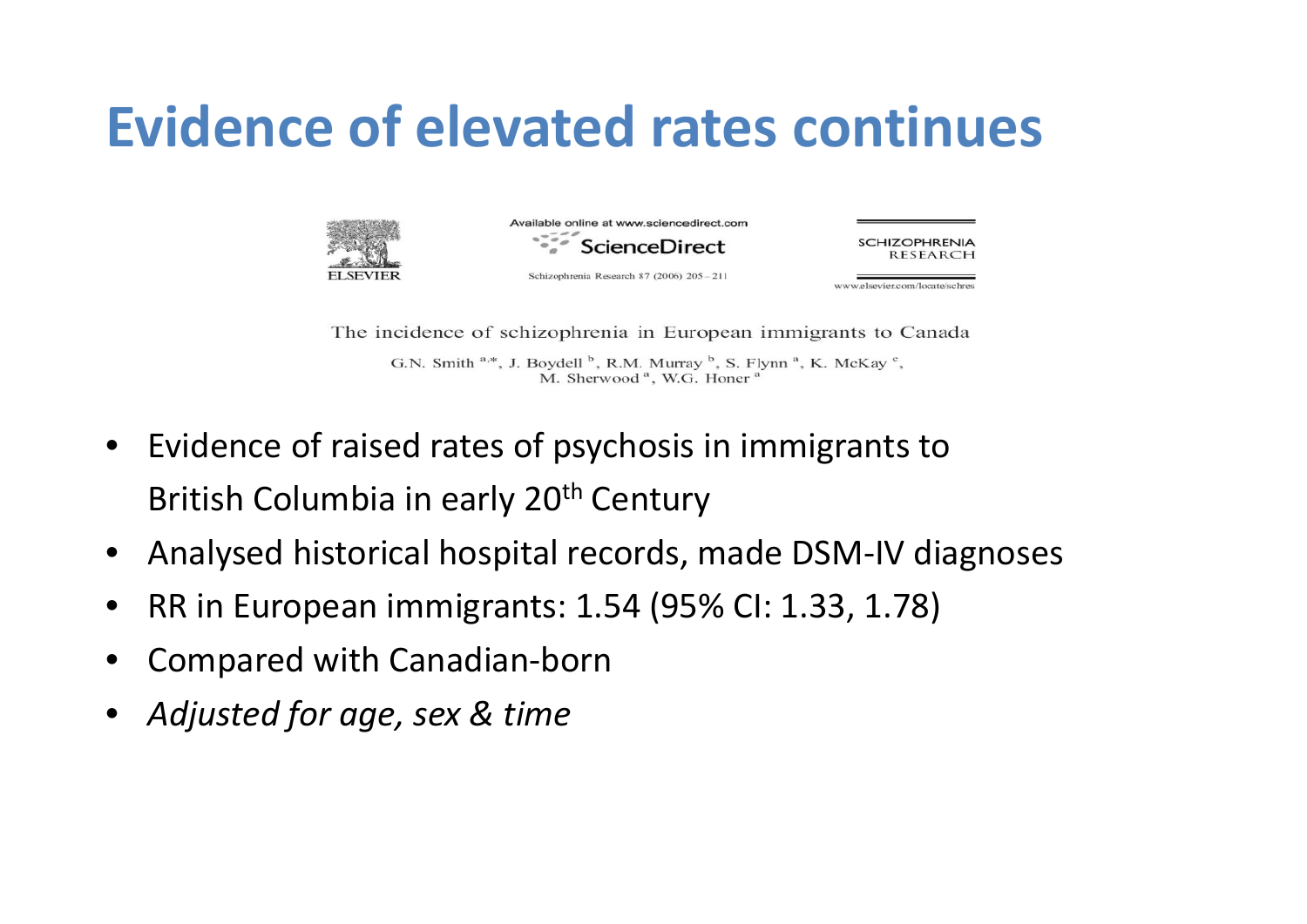#### **Evidence of elevated rates**

- First reports of raised rates in black Caribbean immigrants in 1960s (Hemsi)
- Post‐war immigration to UK & Europe to fill labour shortages
- Based on old Colonial ties
- Opportunity for employment & income
- But substantial discrimination, poverty, inner‐city deprivation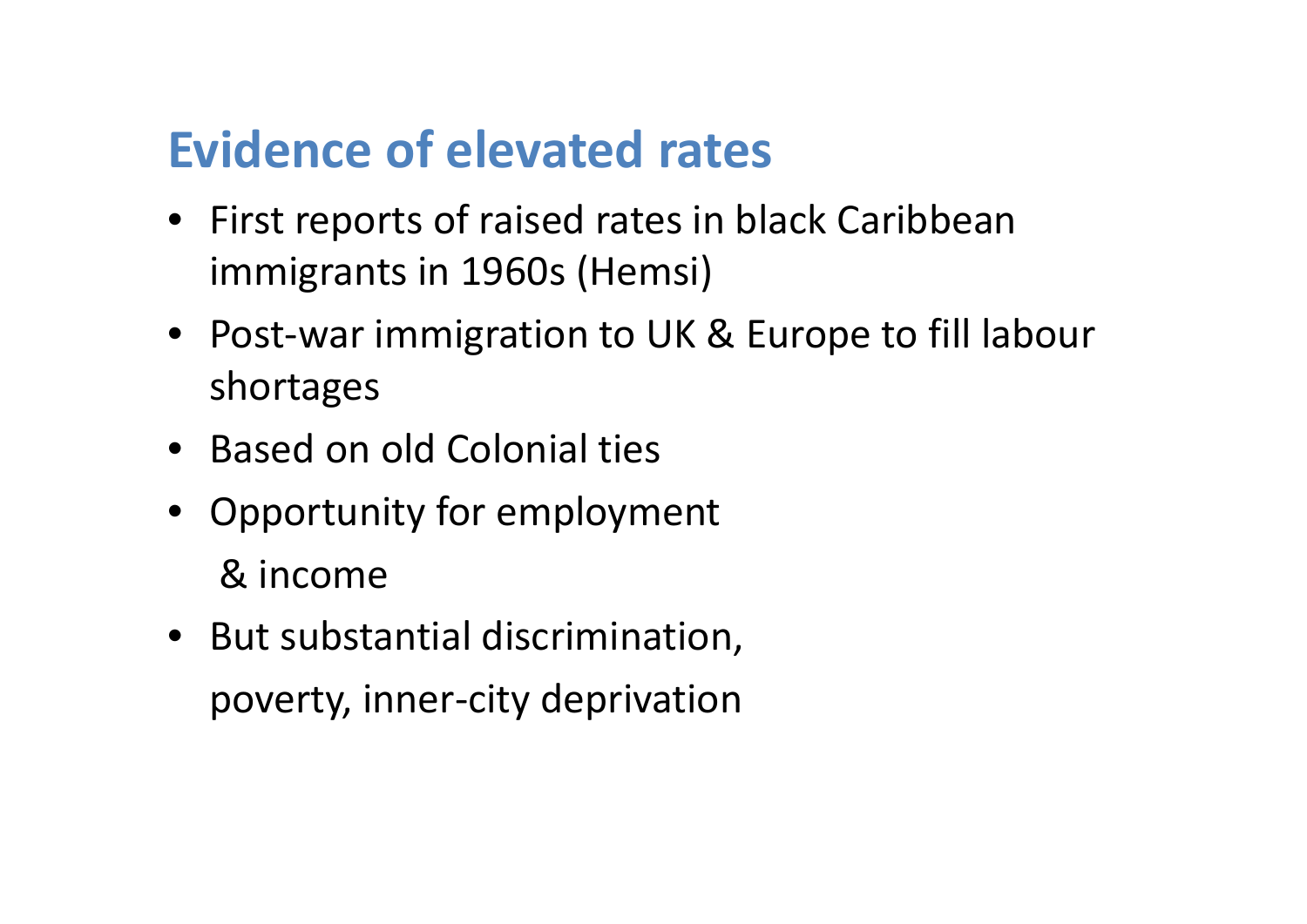#### **Evidence of elevated rates**

- Repeated finding for England & Wales, independent of age structure (Cochrane, 1977)
- Littlewood & Lipsedge find elevated rates in black Caribbean & West African migrants in West London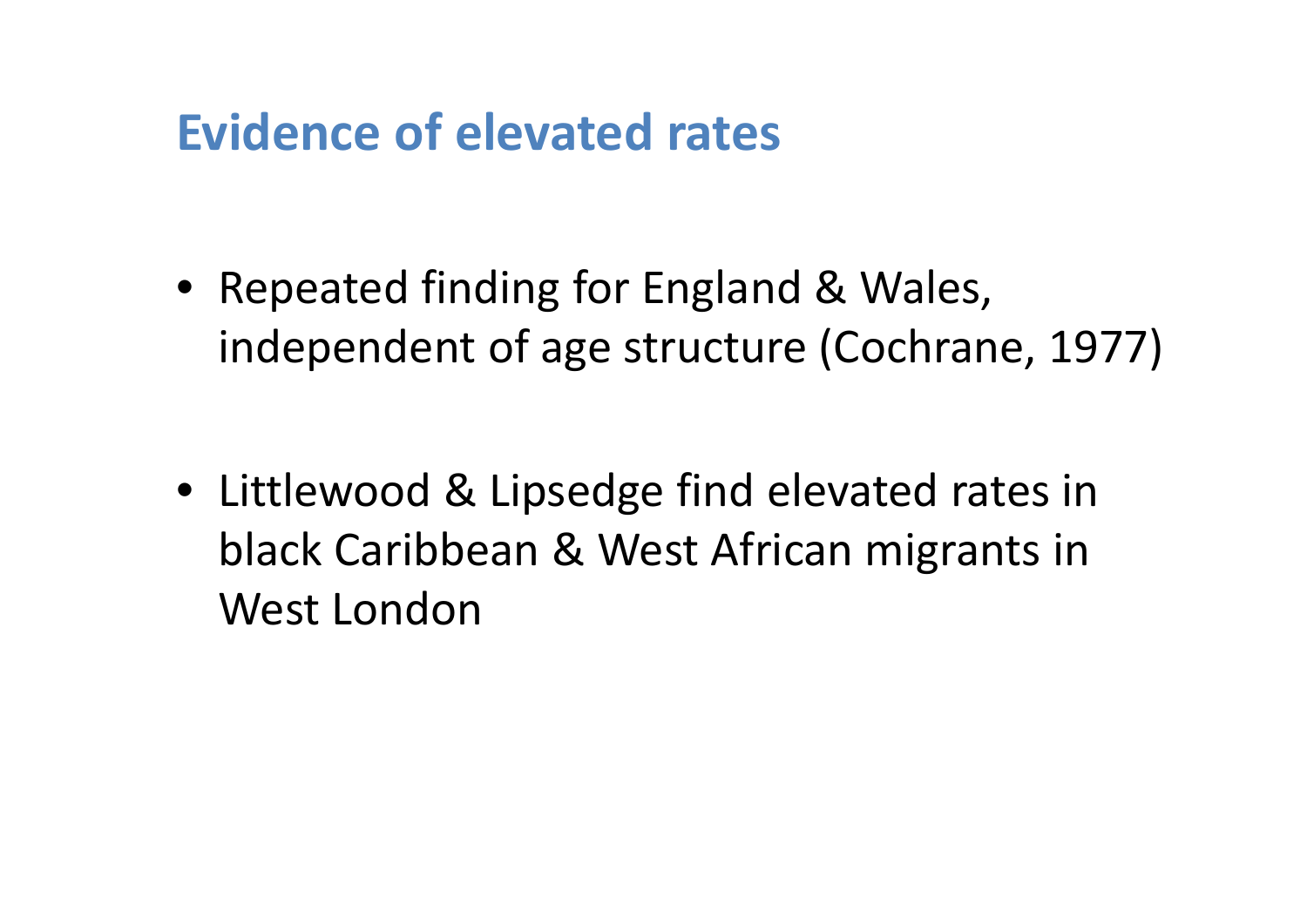- •**•** Studies improve methodologies to overcome difficulties
- $\bullet$  E.g. Harrison et al (1988)
	- Incidence rates elevated in first & second generation Caribbean migrants in Nottingham (x8‐10 white rate)
	- –**− Prospective case-finding**
	- $-$  Standardised diagnoses
	- Well‐defined catchment area
- $\bullet$  After 1991 inclusion of ethnicity data in UK Census allowed estimation of accurate denominator
- $\bullet$ Raised rates persisted in further UK studies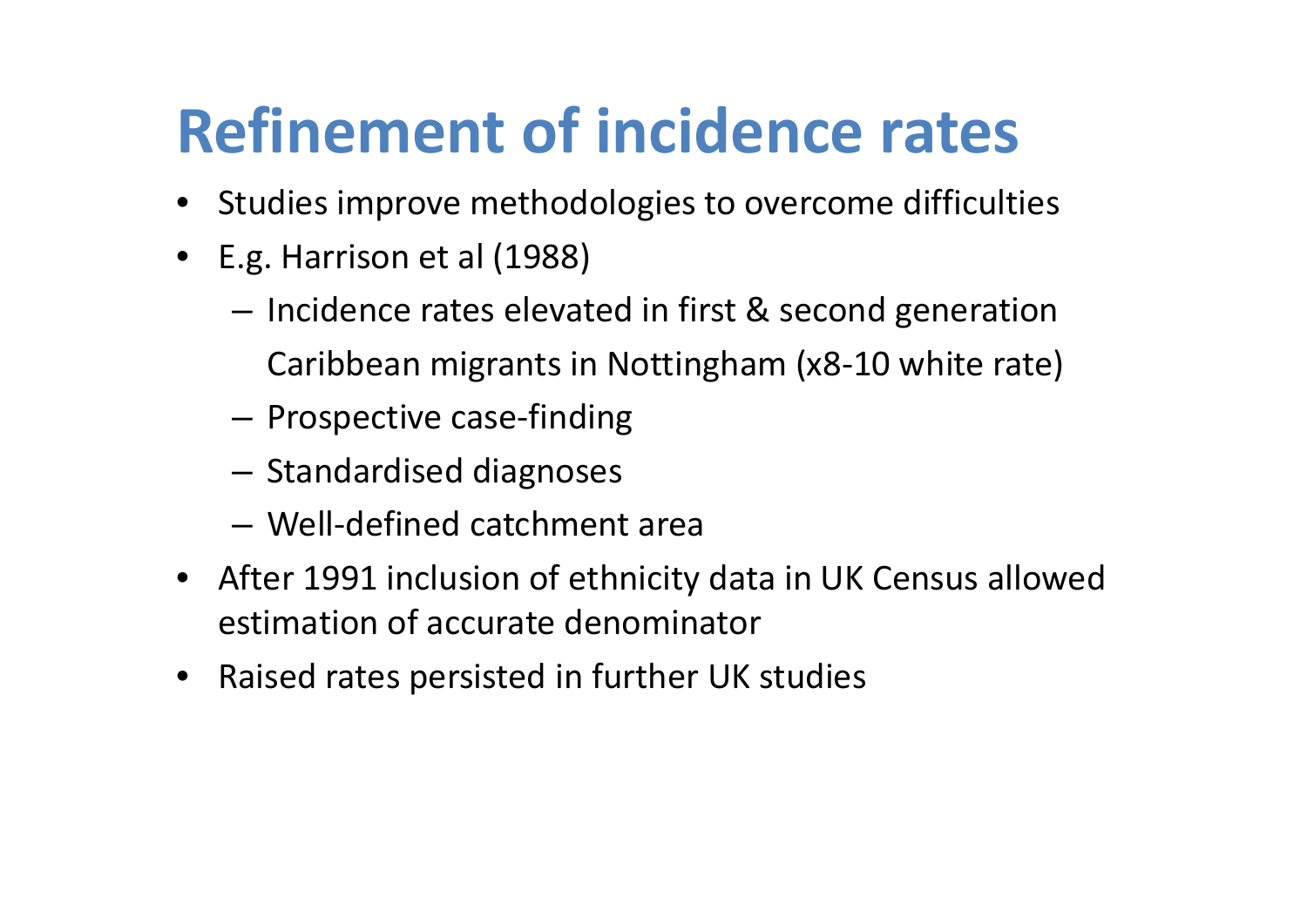

 Norwegians in USA n= 1067in Norway n = 1995

 Norwegians in USA showed 30 ‐50% higher incidence of psychiatric morbidity

Admissions due to schizophrenia considerably higher

 $\geq 11\%$  presented within two years of migration *50% presented after 10 years or more*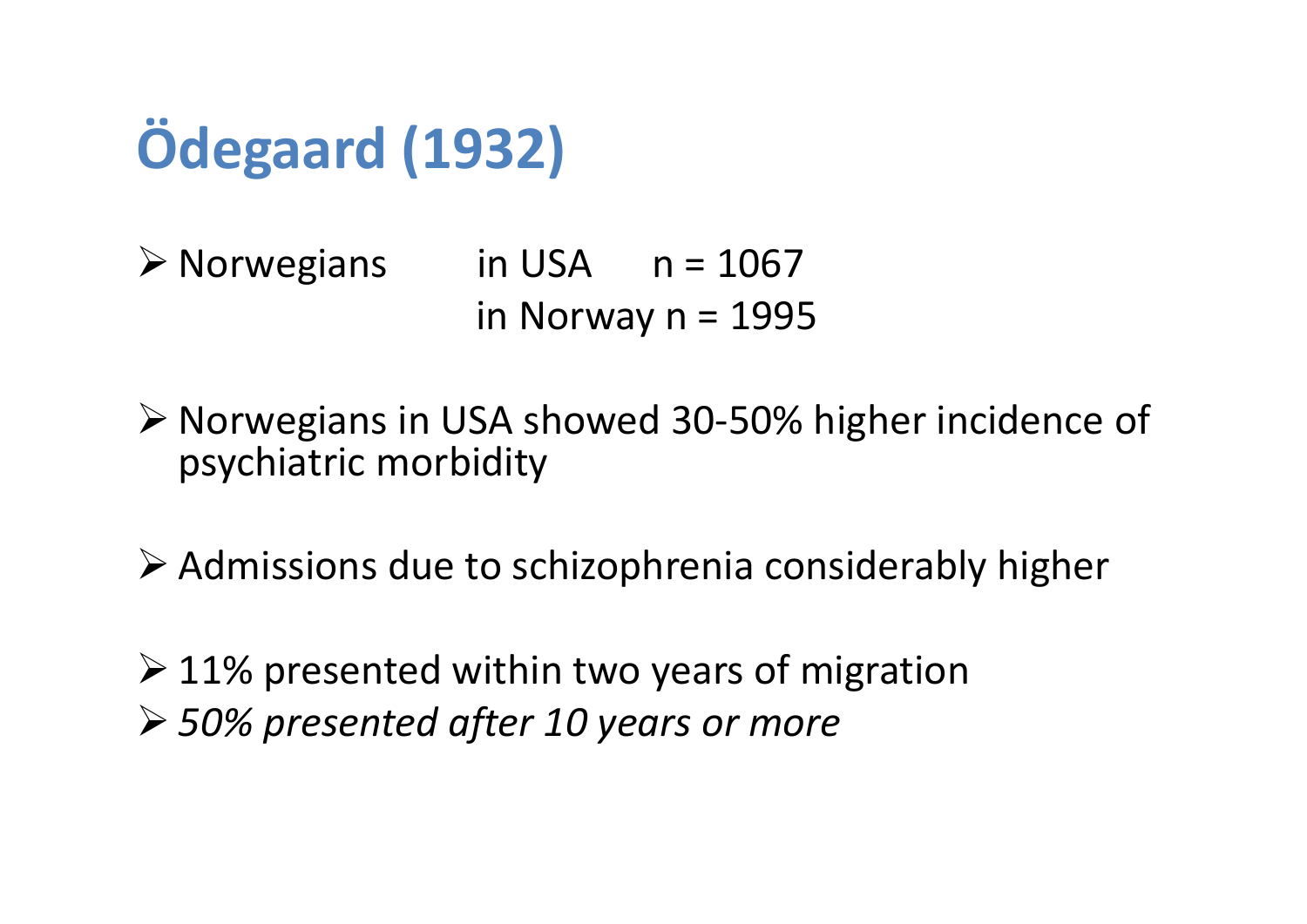#### **UK African Caribbean Immigrants and UK Natives Rates per 1000 for Schizophrenia**

| <b>Study</b>                              | Location                    | <b>Diagnosis</b>                                 | Age<br><b>Std</b> | <b>UK</b><br><b>Native</b> | <b>UK African</b><br><b>Caribbeans</b> | <b>Ratio</b> |
|-------------------------------------------|-----------------------------|--------------------------------------------------|-------------------|----------------------------|----------------------------------------|--------------|
| <b>Hemsi</b><br>1967                      | Camberwell<br>+ Lambeth     | Own from<br>case notes                           | $+$               | $\mathbf{s}$<br>2.7        | 13.1                                   | 4.9          |
| Cochrane<br>1977                          | England +<br><b>Wales</b>   | <b>Mental</b><br><b>Health</b><br><b>Enquiry</b> | $\overline{0}$    | $*M8.7$<br>*F 8.7          | 29.0<br>32.3                           | 3.3<br>3.7   |
| Cochrane + Bal<br>1987                    | England $+$<br><b>Wales</b> | <b>Mental</b><br><b>Health</b><br>Enquiry        | $\ddot{}$         | M 1.2<br>F <sub>1.2</sub>  | 3.9<br>3.3                             | 3.3<br>2.8   |
| Carpenter +<br><b>Brockington</b><br>1980 | Manchester                  | Hospital                                         | $+$               | 2.0                        | 11.1                                   | 5.6          |
| Dean et al.<br>1981                       | <b>SE</b><br>England        | Own from<br>assessment                           | $\ddot{}$         | M 1.1<br>F <sub>1.0</sub>  | 5.5<br>5.3                             | 5.0<br>5.3   |

**\* Prevalence Rates**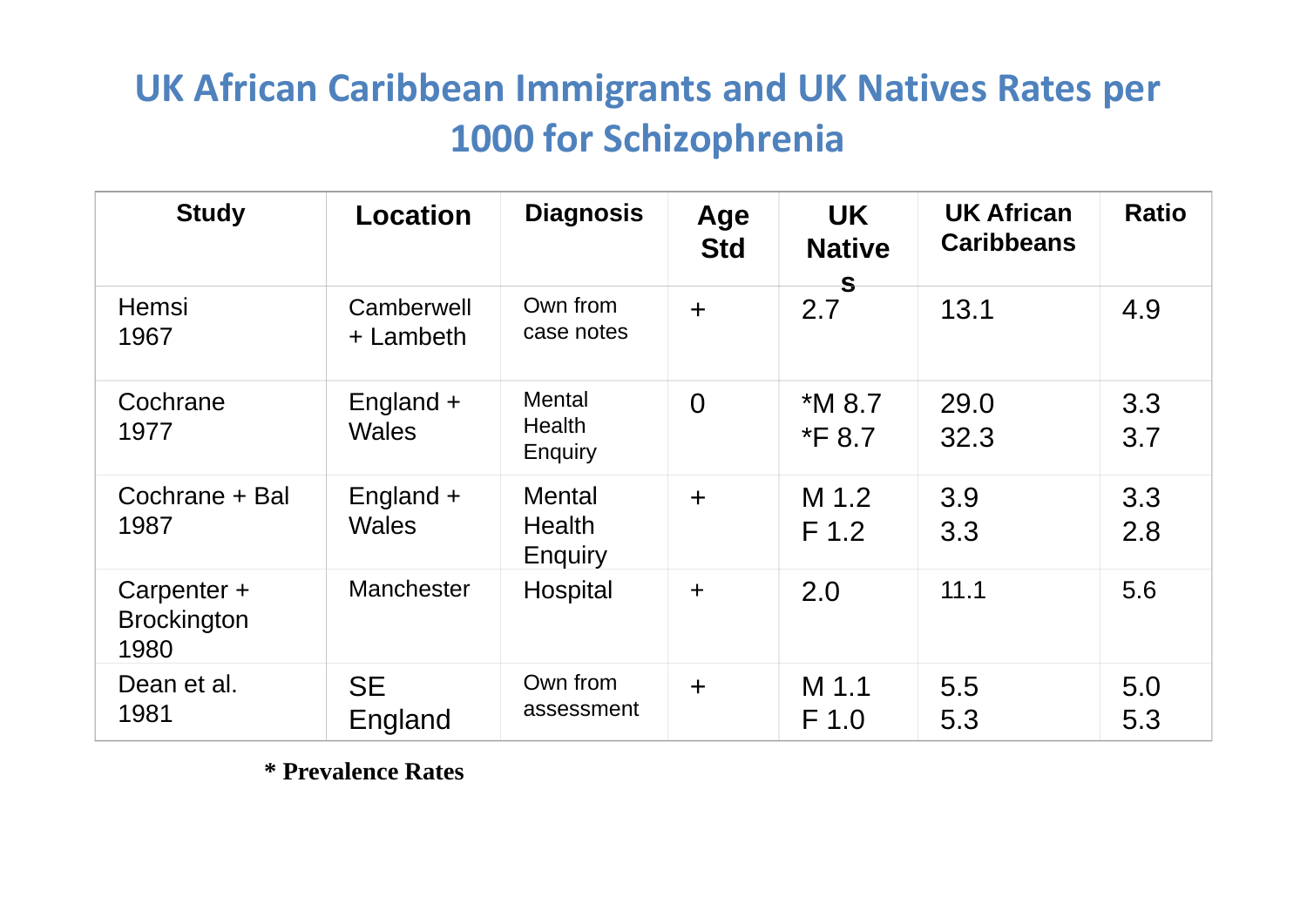#### **UK African Caribbean Immigrants and UK Natives Incidence Rates per 1000 for Schizophrenia**

| <b>Study</b>                  | <b>Location</b>             | <b>Diagnosis</b>                     | Age<br><b>Std</b>    | <b>UK</b><br><b>Natives</b>   | <b>UK African</b><br><b>Caribbean</b> | <b>Ratio</b> |
|-------------------------------|-----------------------------|--------------------------------------|----------------------|-------------------------------|---------------------------------------|--------------|
| Littlewood +<br>Lipsedge 1981 | Hackney                     | Own from<br>case notes               | $+$                  | 1.9                           | 4.5                                   | 2.4          |
| McGovern +<br>Cope<br>1987    | <b>Birmingham</b>           | Hospital                             | $\ddag$              | Age<br>16-29 1.4<br>30-64 1.1 | 11.7<br>4.7                           | 8.4<br>4.3   |
| Harrison et al<br>1988        | Nottingham                  | Own from<br>assessment               | $+$                  | 16-29 2.0<br>30-44 1.6        | 29.1<br>19.7                          | 14.6<br>12.3 |
| King et al<br>1994            | <b>North</b><br>London      | Own from<br>assessment               | $\ddot{\phantom{1}}$ | 2.0                           | 8.9                                   | 4.4          |
| Bhugra et al<br>1995          | West and<br>South<br>London | Own from<br><b>PSE</b><br>assessment | $\ddot{\phantom{1}}$ | 2.96                          | 6.88                                  | 2.2          |

**0**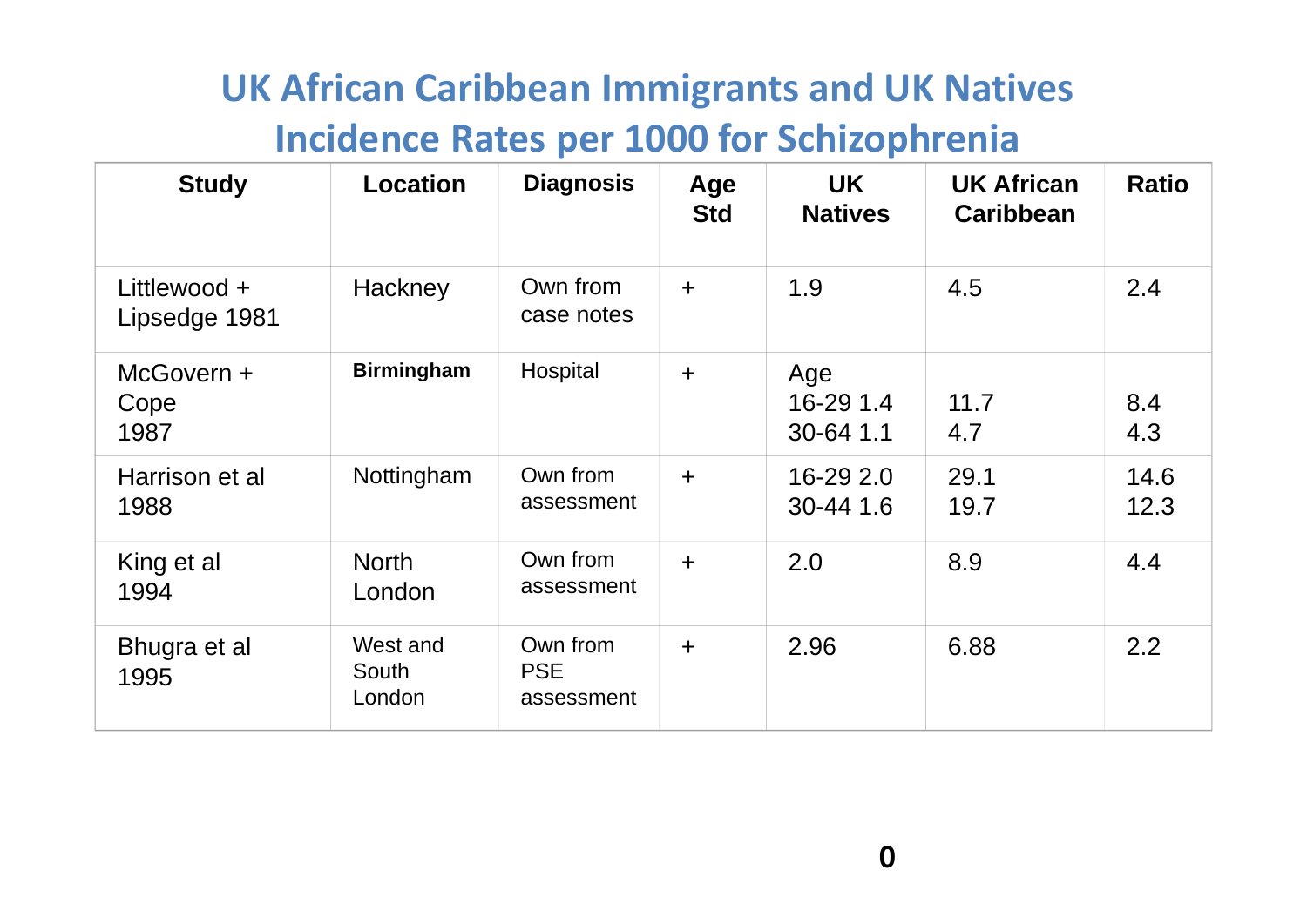#### **UK African Caribbean Immigrants and UK Natives Incidence Rates per 1000 for Schizophrenia**

| <b>Study</b>           | <b>Location</b> | <b>Diagnosis</b>     | Age<br><b>Std</b> | <b>UK Natives</b>                                     | <b>UK</b><br><b>African</b><br><b>Caribbean</b> | <b>Ratio</b>      |
|------------------------|-----------------|----------------------|-------------------|-------------------------------------------------------|-------------------------------------------------|-------------------|
| Castle et al<br>1991   | London          | Case<br><b>Notes</b> |                   | 1965-69<br>0.88<br>1970-74<br>0.98<br>1980-84<br>1.20 | 4.6<br>7.9<br>5.08                              | 5.3<br>8.2<br>4.0 |
| Thomas et<br>al 1993   | Manchester      | Hospital             | Yes               | 3.5                                                   | 32.5                                            | 9.2               |
| Harrison et<br>al 1997 | Nottingham      | own                  | yes               | 6                                                     | 6                                               | 10.0              |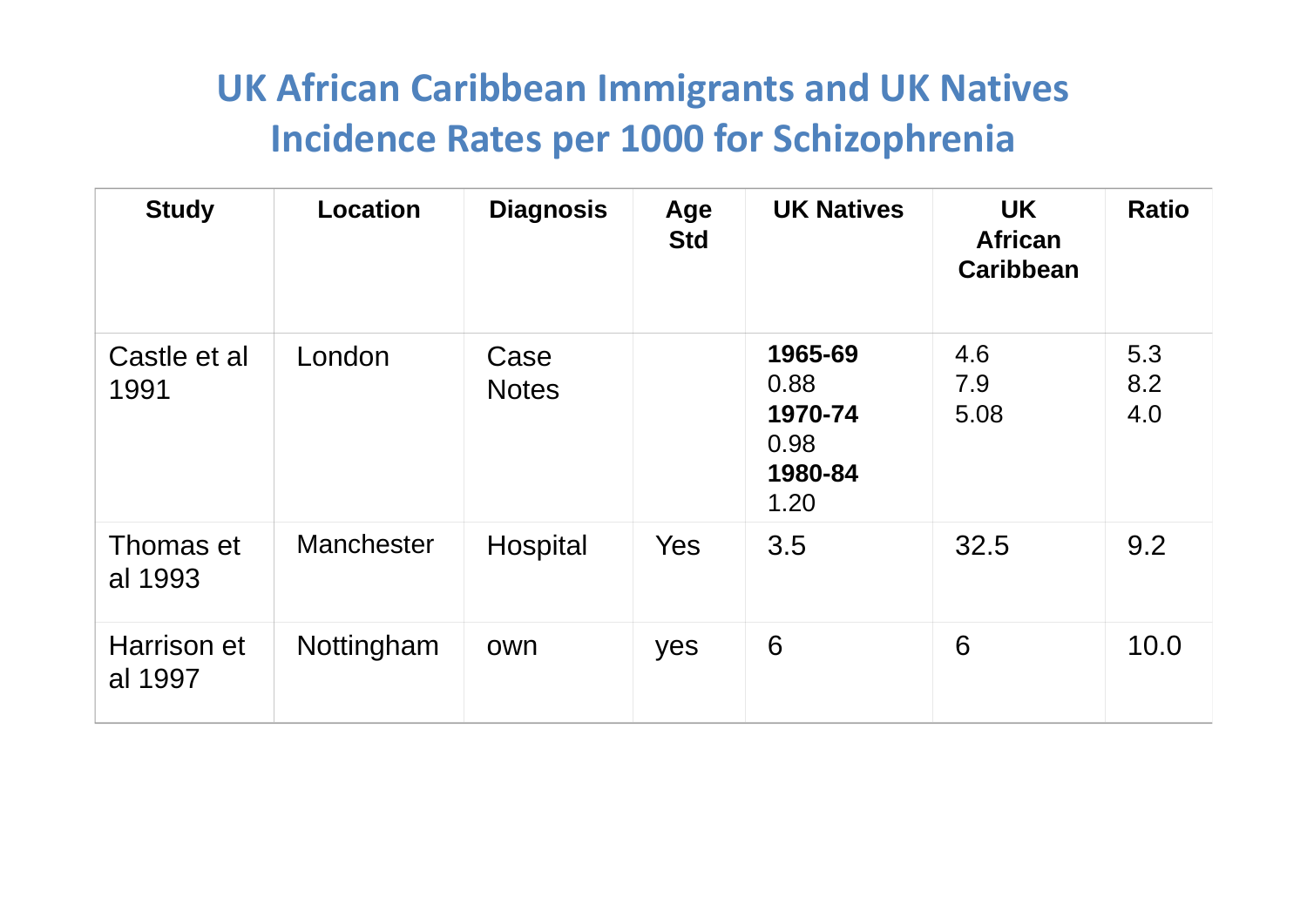- AESOP & ELFEP studies
- Standardised consensus diagnoses, blind to ethnicity
- Prospective case-finding
- Well‐defined catchment area
- Accurate denominator estimation 2001 Census
- Separated white British from non‐British white
- Control for confounders age, sex, socioeconomic status
- Found raised rates in several ethnic groups as reported previously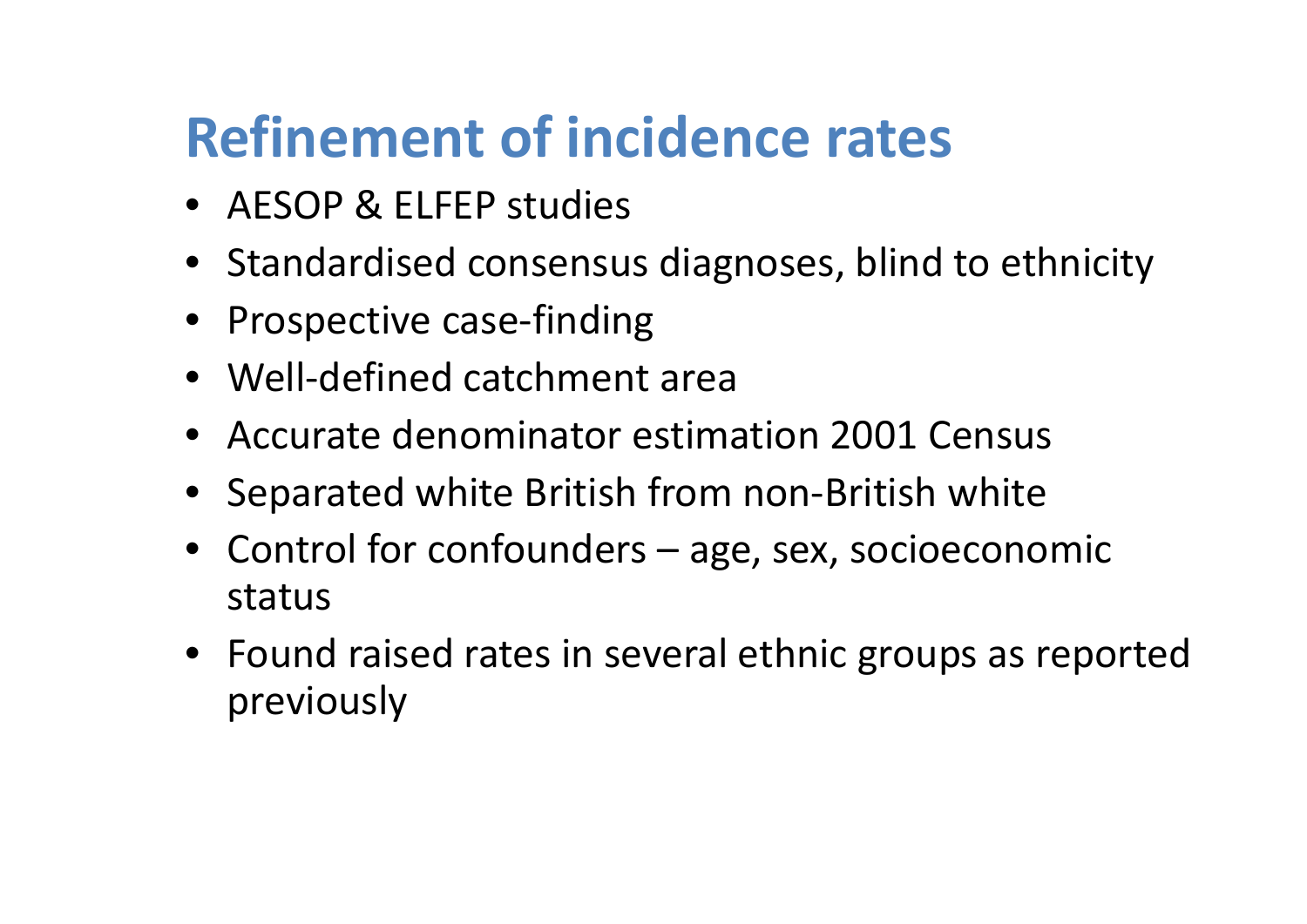• AESOP study (Fearon *et al*, 2006)

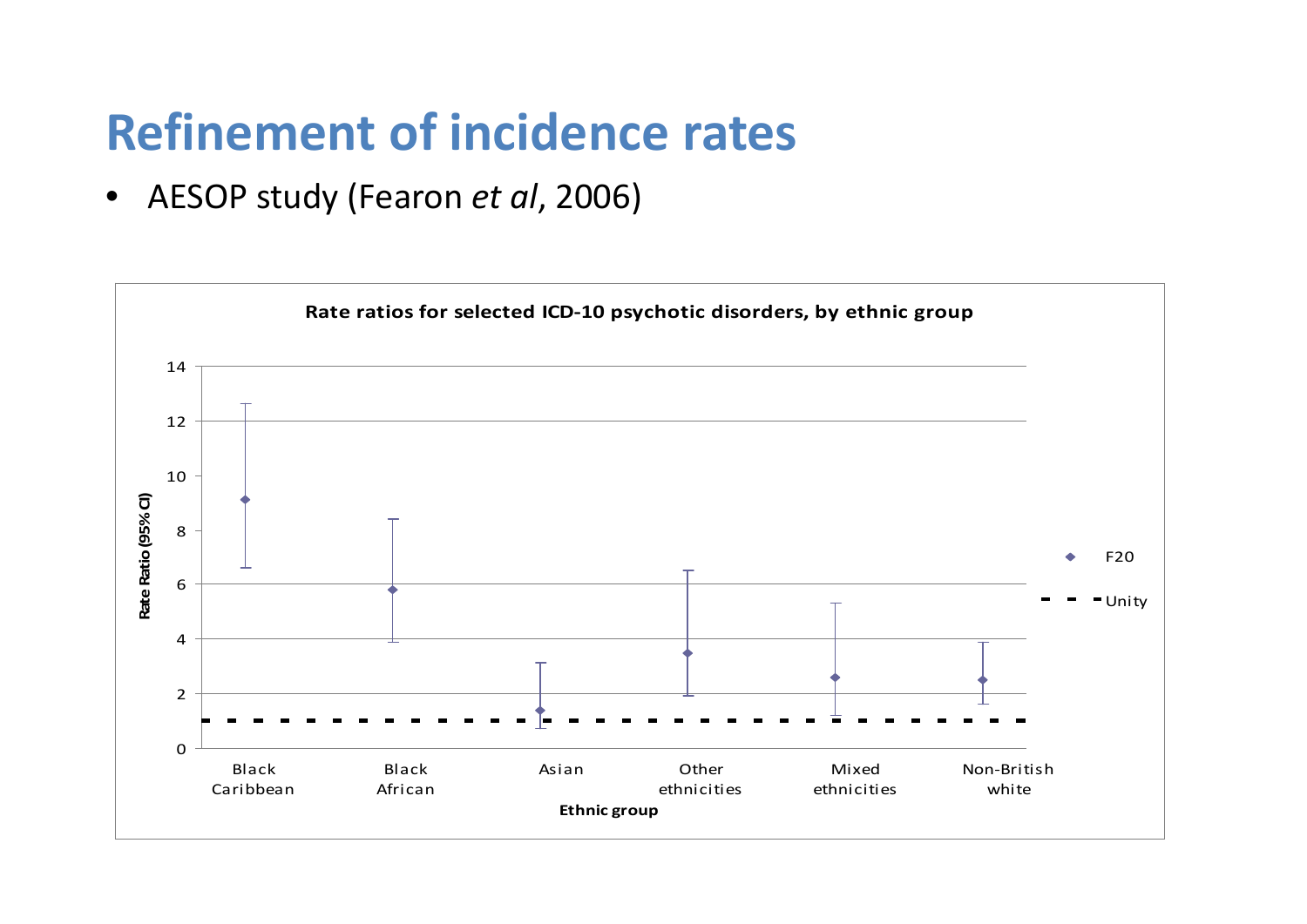• AESOP study (Fearon *et al*, 2006)

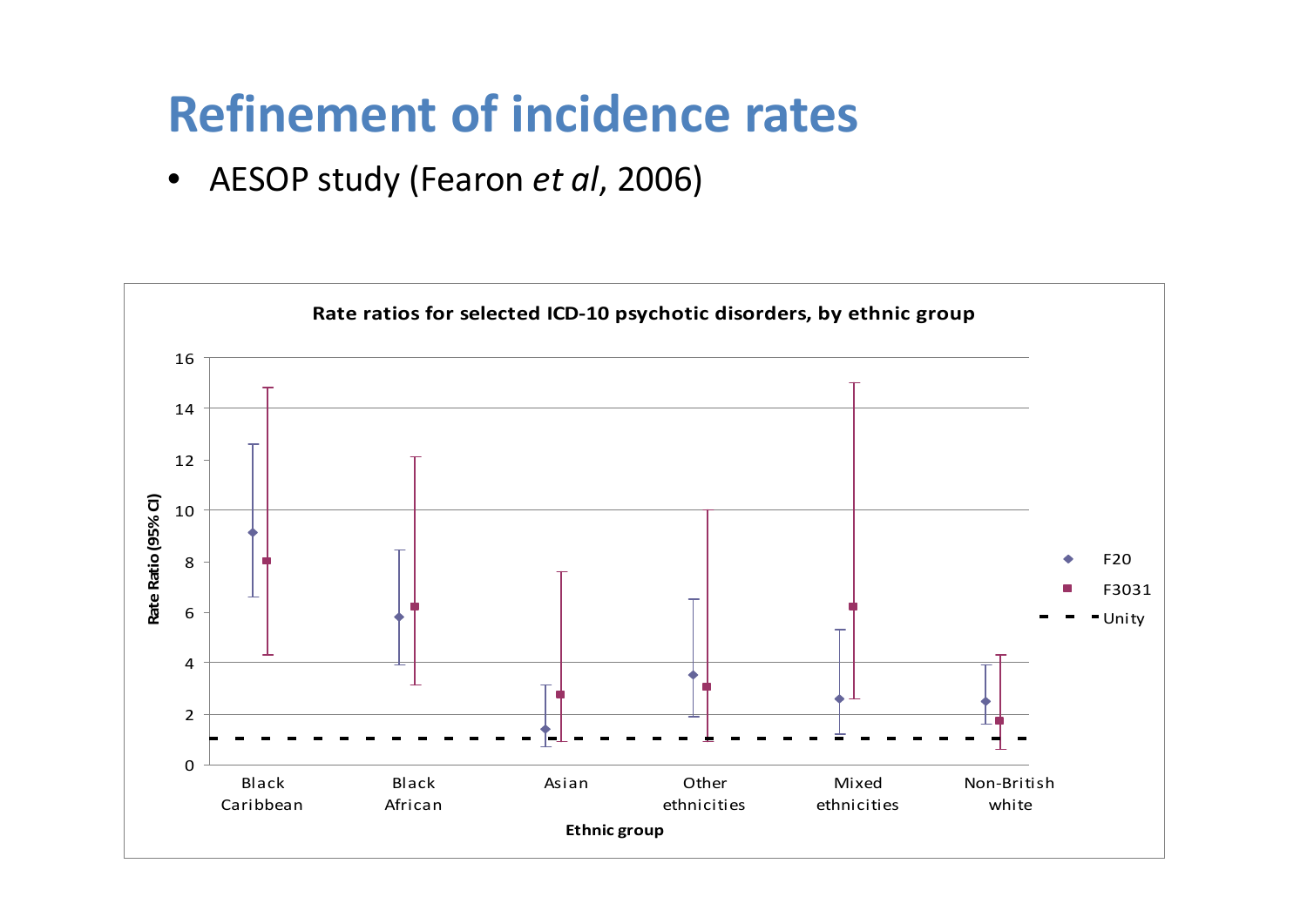- $\bullet$ ELFEP study (Kirkbride *et al*, 2008, BJP)
- •All clinically relevant psychoses (n=484):

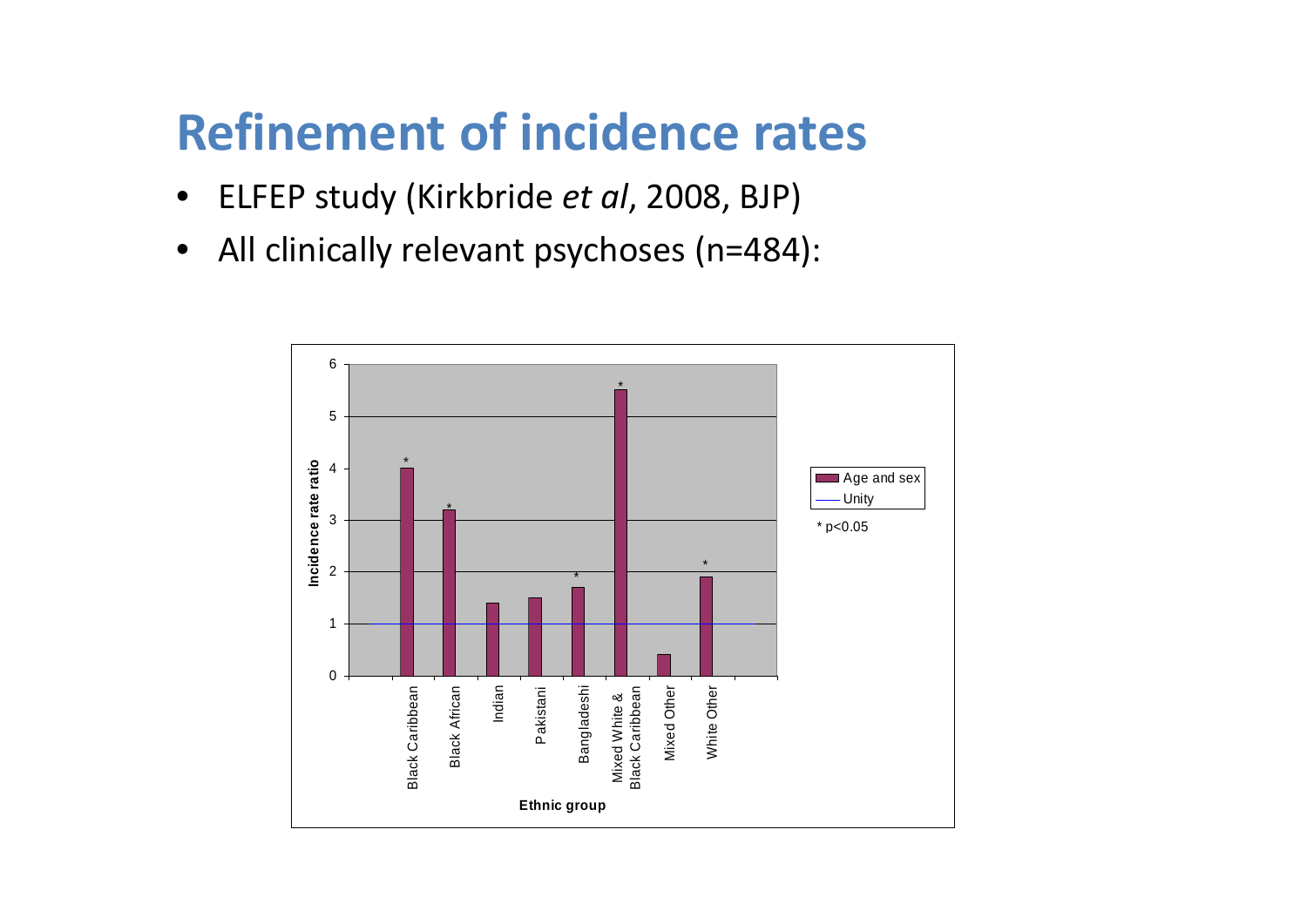- $\bullet$ ELFEP study (Kirkbride *et al*, 2008, BJP)
- $\bullet$ All clinically relevant psychoses (n=484):

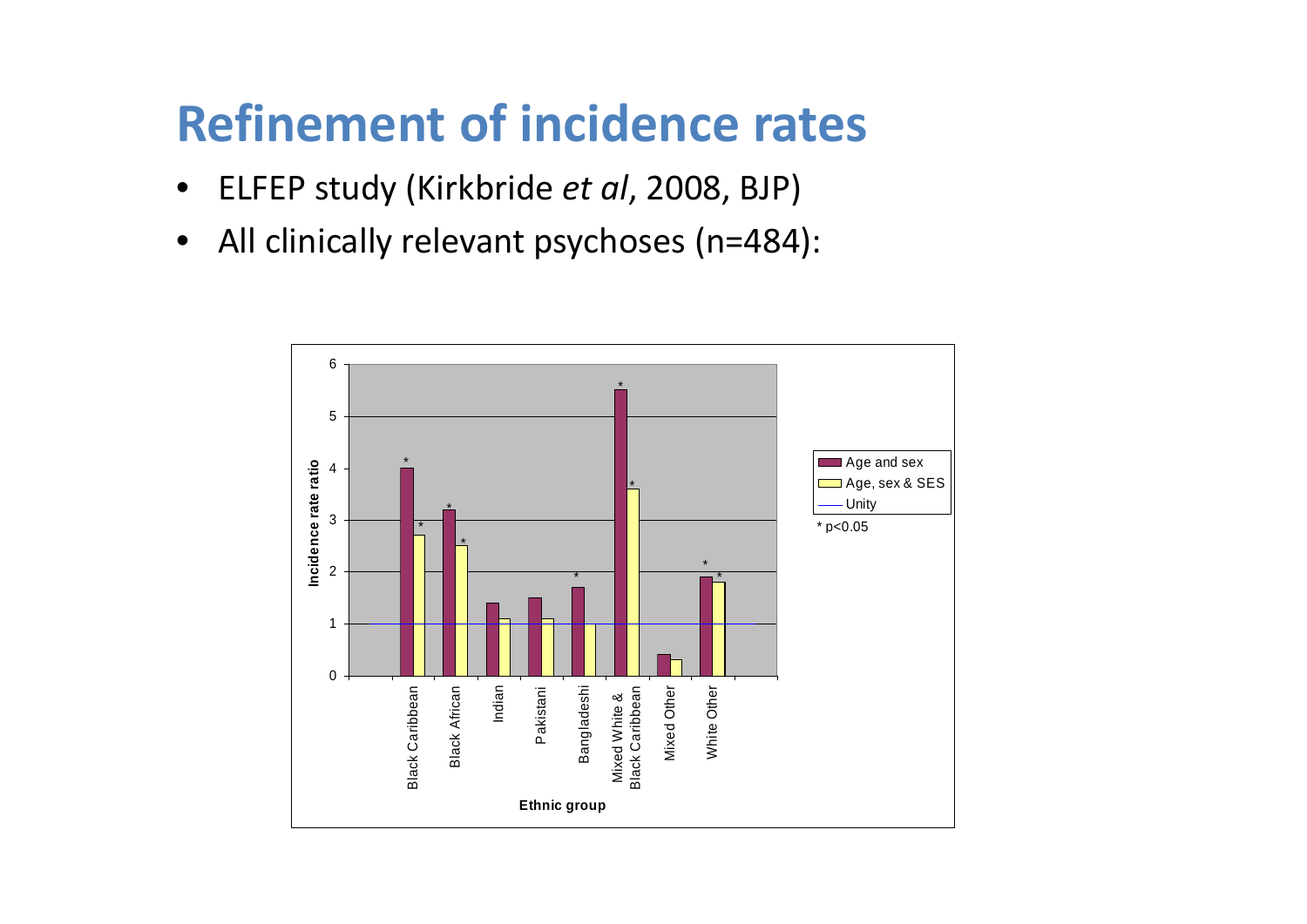- ELFEP study (Kirkbride *et al*, 2008, BJP)
- $\bullet$ Raised rates of schizophrenia for Asian women:

| <b>IRR [95% CI]<sup>1</sup></b> Men       |                                 | Women |  |  |
|-------------------------------------------|---------------------------------|-------|--|--|
| <b>Indian</b>                             | $0.8$ [0.4, 1.7] 1.0 [0.3, 3.5] |       |  |  |
| <b>Pakistani</b>                          | $0.8$ [0.3, 1.9] 3.1 [1.2, 8.1] |       |  |  |
| Bangladeshi 0.8 [0.5, 1.3] 2.3 [1.1, 4.7] |                                 |       |  |  |

<sup>1</sup>Adjusted for age and SES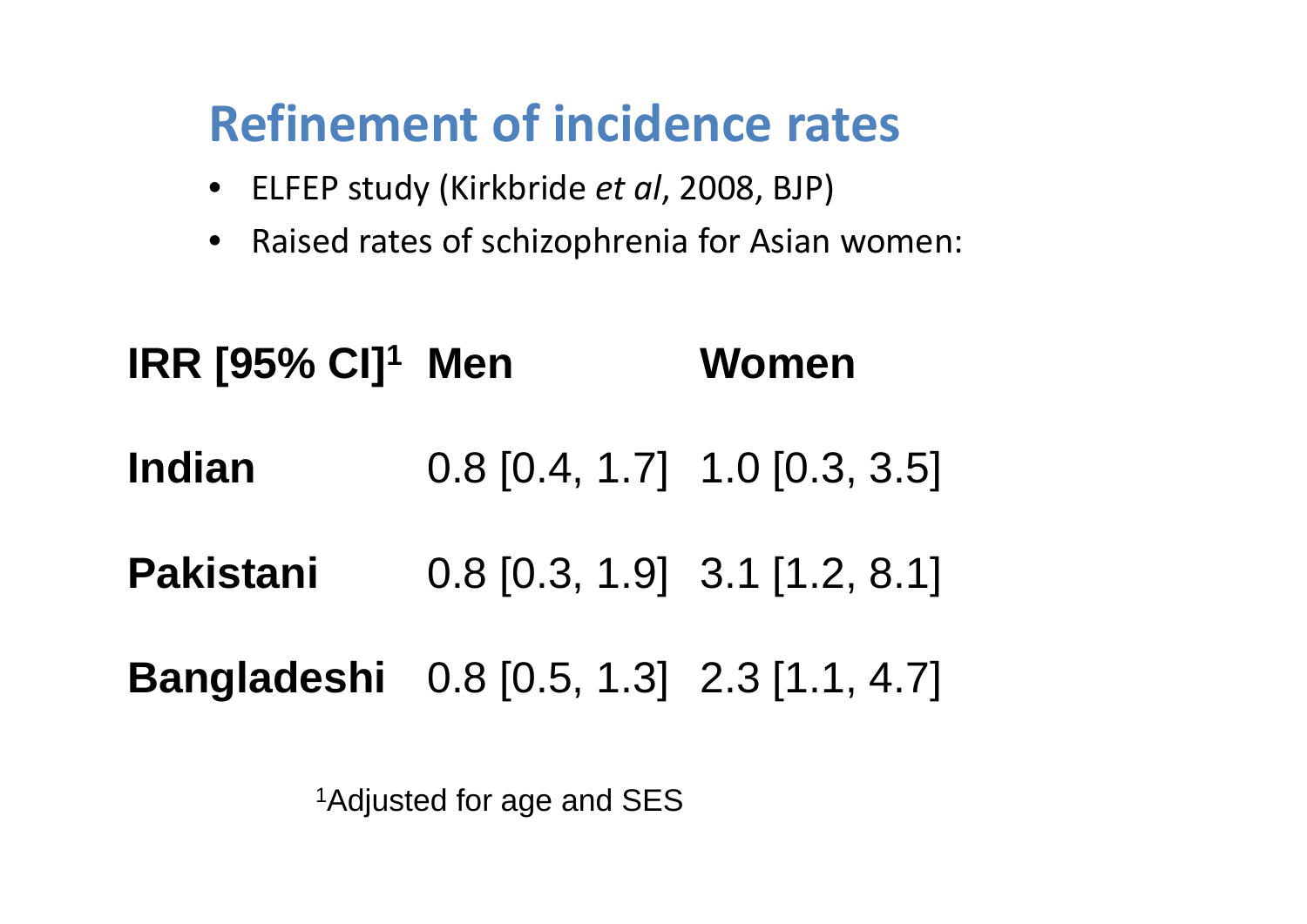

 $\bullet$  ELFEP study also confirmed previous finding of elevated rates of psychosis in first & second generation migrants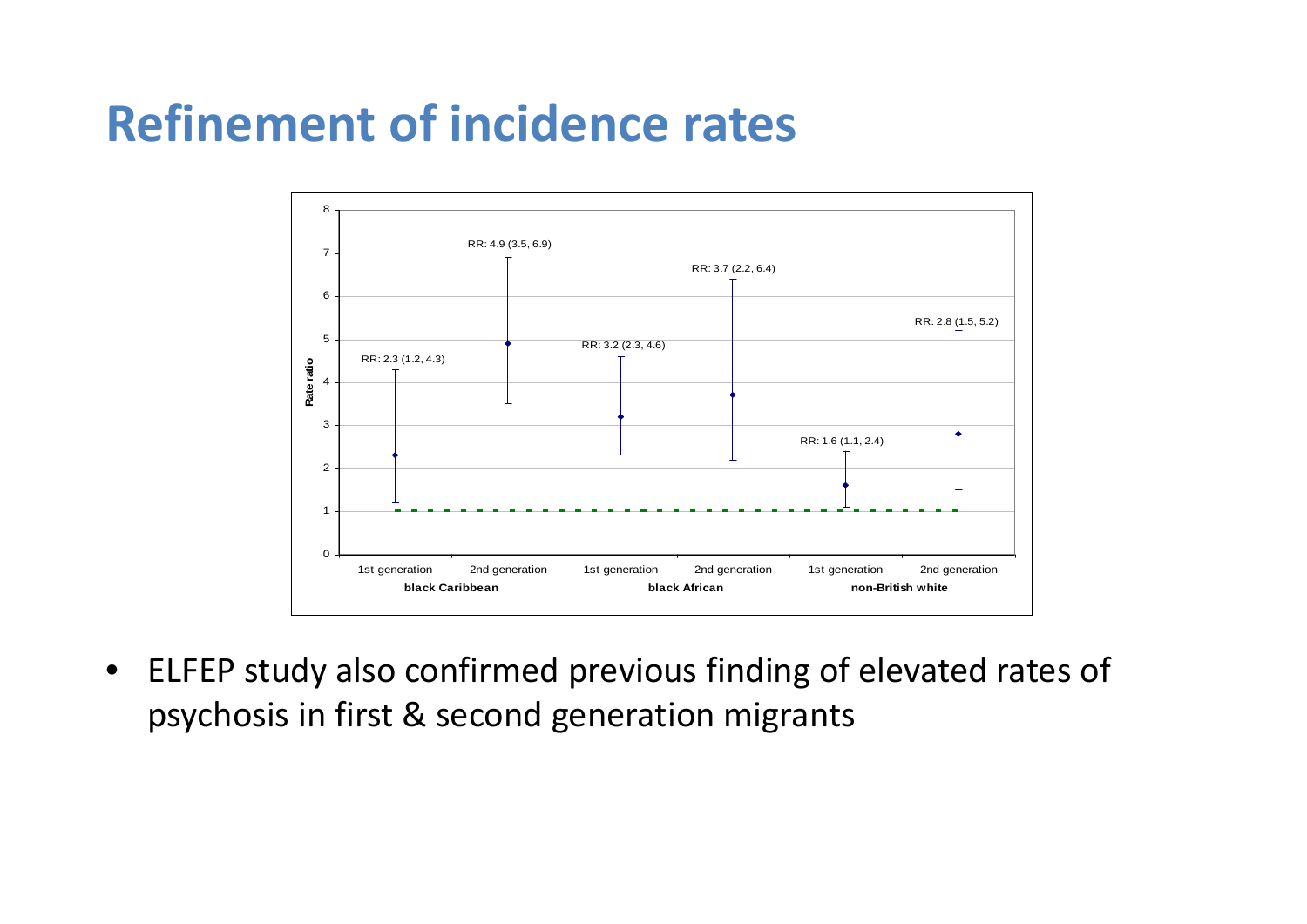- Rates of psychosis elevated in migrants:
- Netherlands (Selten *et al*, 2001; Veling *et al,* 2006)
	- $-$  Surinamese 1st (RR~2.5) & 2<sup>nd</sup> generation (RR~3)
	- Moroccan 1st (RR~5) & 2<sup>nd</sup> generation (RR~7)
	- − Turkish 2<sup>nd</sup> generation (RR~ 2)
	- $-$  Dutch Antilles  $1^{\rm st}$  generation (RR~2)
- Denmark Cantor‐Graae *et al.* 2003
	- $1^{\rm st}$  generation from several parts of the world, including Scandinavia & Europe
	- $-$  2<sup>nd</sup> generation as a whole (RR~2)
- USA Bresnahan *et al*, 2006
	- African‐American RR: 3.27; 95% CI: 1.71‐6.27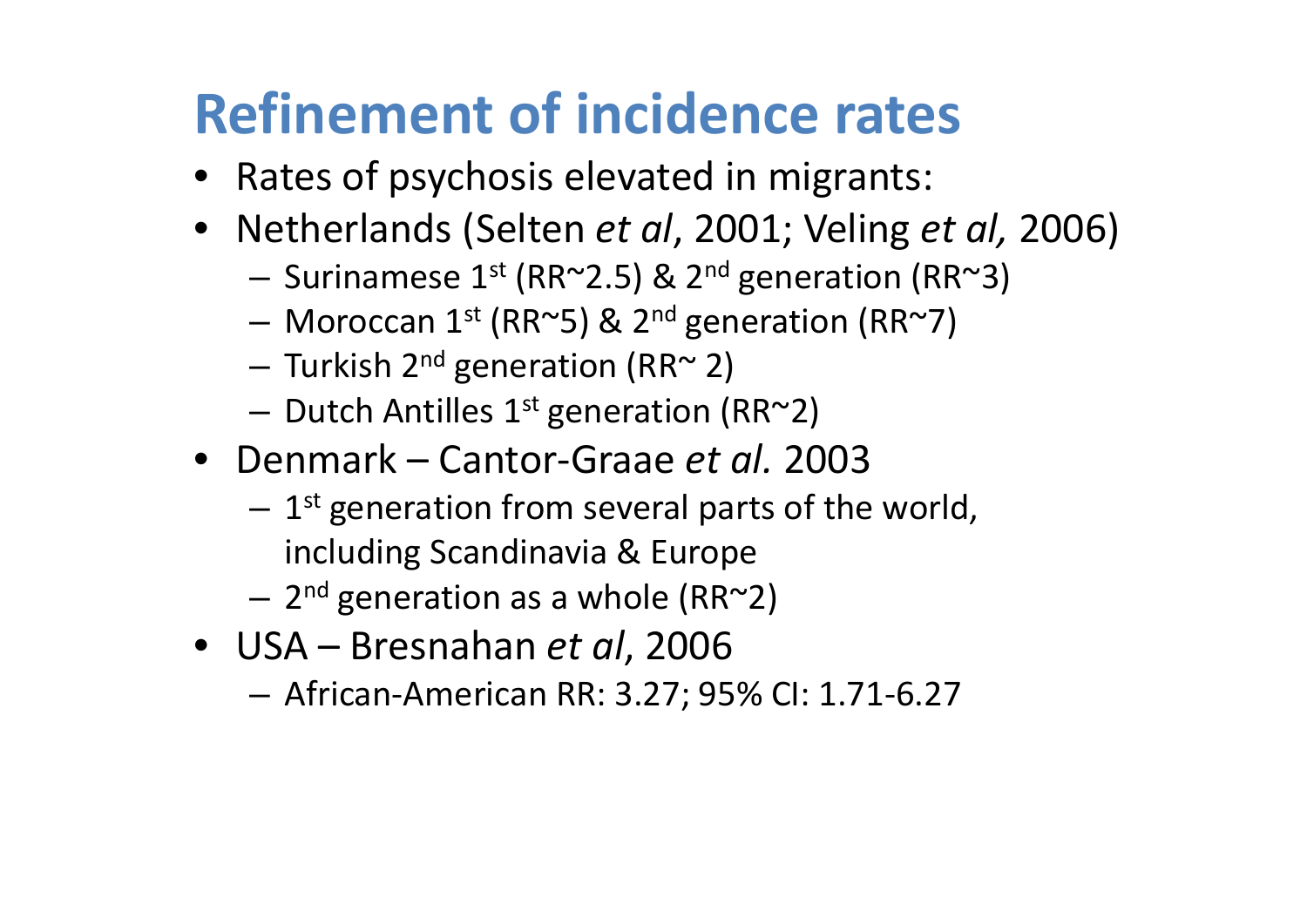- Sweden Leao *et al.* 2006; Zolkowska *et al*, 2001*;* Hjern *et al*, 2004; Cantor‐Graae *et al*, 2005
	- – Finns (RR~2) (Leao *et al*, 2006) of 1st & 2n<sup>d</sup> generation status (Hjern *et al.* 2004)
	- Migrants from Europe (1<sup>st</sup> & 2<sup>nd</sup> gen), Asia & Africa (Zolkowska *et al*, 2001; Hjern *et* al, 2004)
	- –"Black" immigrant groups (RR~5) (Cantor‐Graae *et al*, 2005)
- Israel Weiser *et al.* 2008;
	- $-$  One study found elevated rates in 1st & 2<sup>nd</sup> gen groups (both RR~1.5); specifically those of Ethiopian descent (RR~3) (Weiser *et* al, 2008)
	- Another study did not find elevated rates in second generation (Corcoran *et al*, 2009)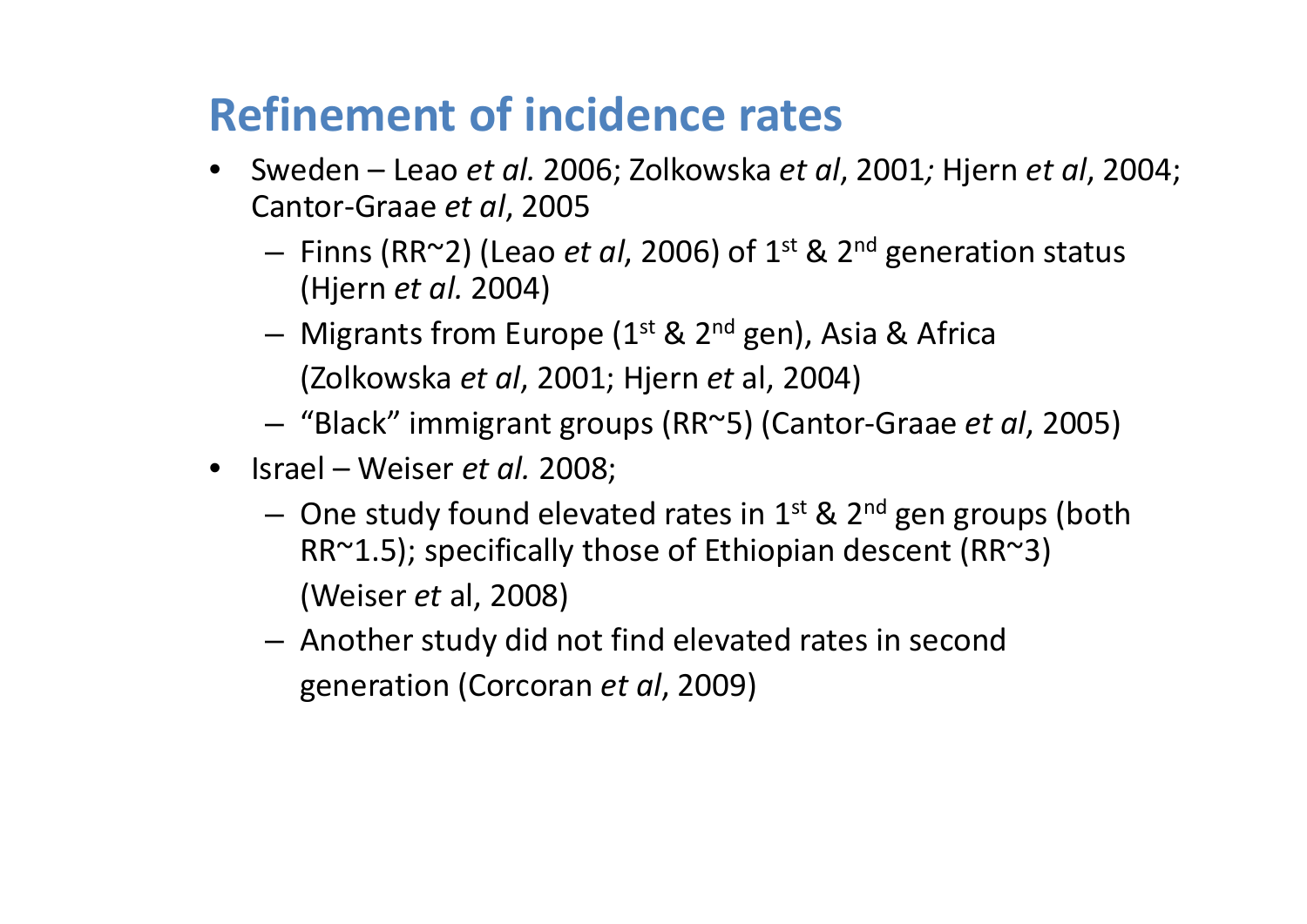Rwegellera 1977 (30) (West Africa) Harrison et al. 1988 (16) (Caribbean) Harrison et al. 1997 (10) (Caribbean) McGovern and Cope 1987 (17) (Caribbean) Castle et al. 1991 (13) (Caribbean) Rwegellera 1977 (30) (Caribbean) Dean et al. 1981 (32) (Caribbean) Selten et al. 2001 (3) (Morocco) Goater et al. 1999 (11) (West Africa/Caribbean) Hitch and Clegg 1980 (28) (Eastern Europe) Goater et al. 1999 (11) (Asia) Goater et al. 1999 (11) (mixed foreign-born) Dean et al. 1981 (32) (New Commonwealth Africa) van Os et al. 1996 (14) (West Africa) Krupinski and Cochrane 1980 (31) (Poland) Cantor-Graae et al. 2003 (4) (Australia) Selten et al. 1997 (29) (Dutch Antilles) Cantor-Graae et al. 2003 (4) (Africa) Selten et al. 1997 (29) (Surinam) Cantor-Graae et al. 2003 (4) (Middle East) Selten et al. 2001 (3) (Surinam) Selten and Sijben 1994 (34) (Morocco) Cantor-Graae et al. 2003 (4) (Greenland) Hitch and Clegg 1980 (28) (New Commonwealth) Cochrane and Bal 1987 (18) (Caribbean) Dean et al. 1981 (32) (India) van Os et al. 1996 (14) (Caribbean) **Grand Mean** Thomas et al. 1993 (33) (Caribbean) Cantor-Graae et al. 2003 (4) (South America) Krupinski and Cochrane 1980 (31) (Germany) Dean et al. 1981 (32) (Ireland) Cantor-Graae et al. 2003 (4) (Asia) Cantor-Graae et al. 2003 (4) (Europe) Selten et al. 2001 (3) (Dutch Antilles) Cantor-Graae et al. 2003 (4) (North America) Selten et al. 2001 (3) (mixed foreign-born) Cantor-Graae et al. 2003 (4) (Scandinavia) Cantor-Graae et al. 2003 (4) (second-generation Denmark) Zolkowska et al. 2001 (27) (mixed foreign-born) Krupinski and Cochrane 1980 (31) (Italy) Bhugra et al. 1997 (15) (Caribbean) Cochrane and Bal 1987 (18) (Ireland) Thomas et al. 1993 (33) (Asia) Bhugra et al. 1997 (15) (Asia) Cochrane and Bal 1987 (18) (Pakistan) Cochrane and Bal 1987 (18) (India) Dean et al. 1981 (32) (Pakistan) Krupinski and Cochrane 1980 (31) (United Kingdom) Selten and Sijben 1994 (34) (Turkey) Selten et al. 2001 (3) (Turkey)  $-2.00$  $-0.83$  $0.00 0.33$ 1.50 2.67

Natural Logarithim of Relative Risk

- Mean relative risk for schizophrenia associated with immigrant status: 2.9 (95% CI: 2.5-3.4)
- Cantor-Graae & Selten (2005) AJP

3.83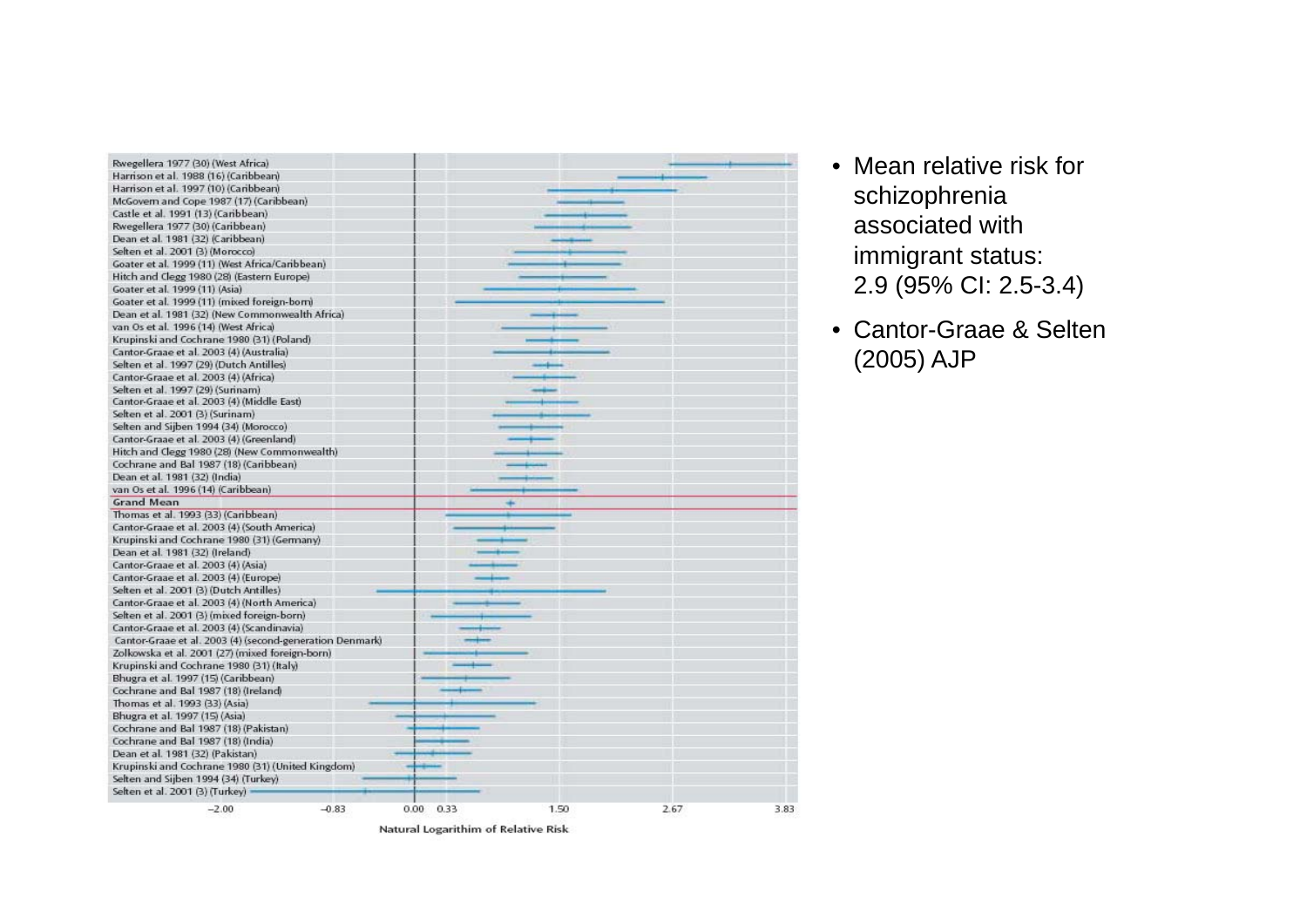# **Hypotheses**

- Misdiagnosis
- $\triangleright$  Ethnic liability
- $\triangleright$  Selective migration
- $\triangleright$  Obstetric complications
- $\triangleright$  The stress of migration
- $\triangleright$  Cannabis use
- **≻ Socio-economic disadvantage**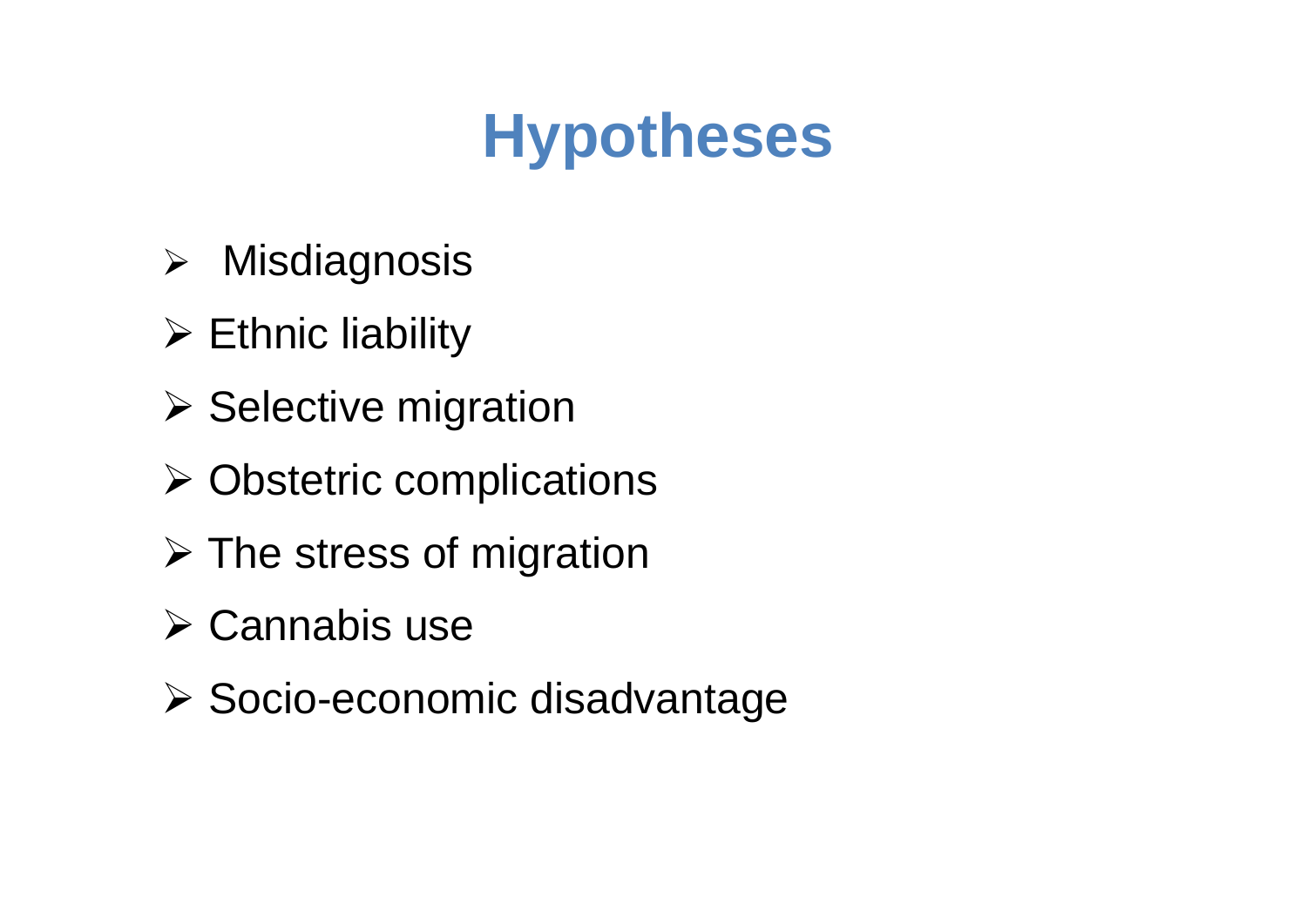# **Misdiagnosis**

- $\blacktriangleright$ **Social Control: Increased compulsory detention**
- $\blacktriangleright$ **Wrong Diagnosis**

*Schizophrenia*

- **i. difficult diagnosis**
- **ii. diagnostic changes**
- **iii. c.f.brief reactive psychosis**

Precipitated by crisis: delusions of persecution hallucinations/delusions cultural factors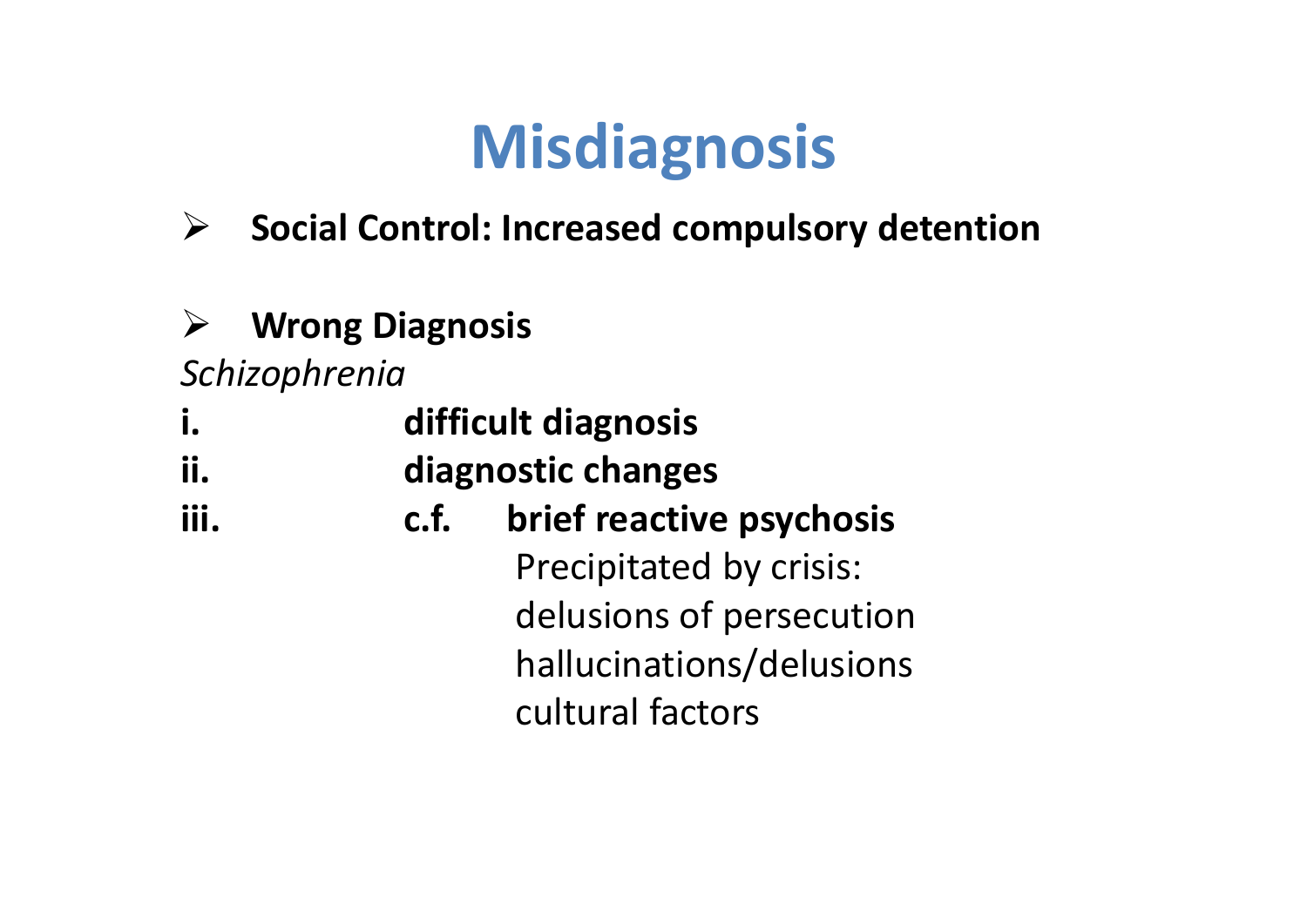#### **Comparison of Asians in London with WHO data**

|       | <b>Broad S</b> | $S+$ | <b>Non-S</b> |
|-------|----------------|------|--------------|
| CHD-R | 4.20           | 1.10 | 3.10         |
| CHD-U | 3.50           | 0.90 | 2.60         |
| AS    | 3.46           | 2.02 | 0.80         |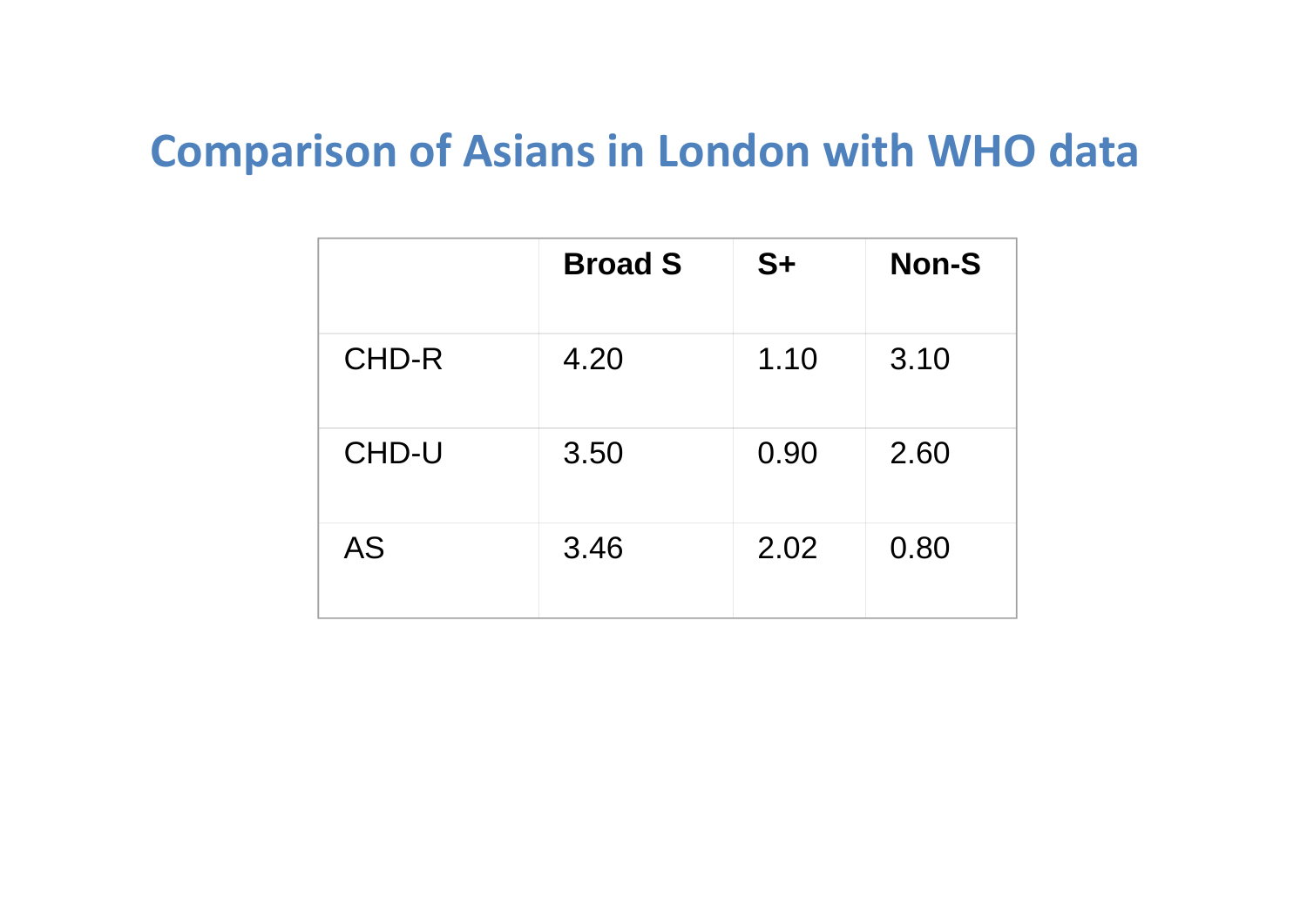## **Stress of Migration**

• Immediate

• Short‐term

• Long‐term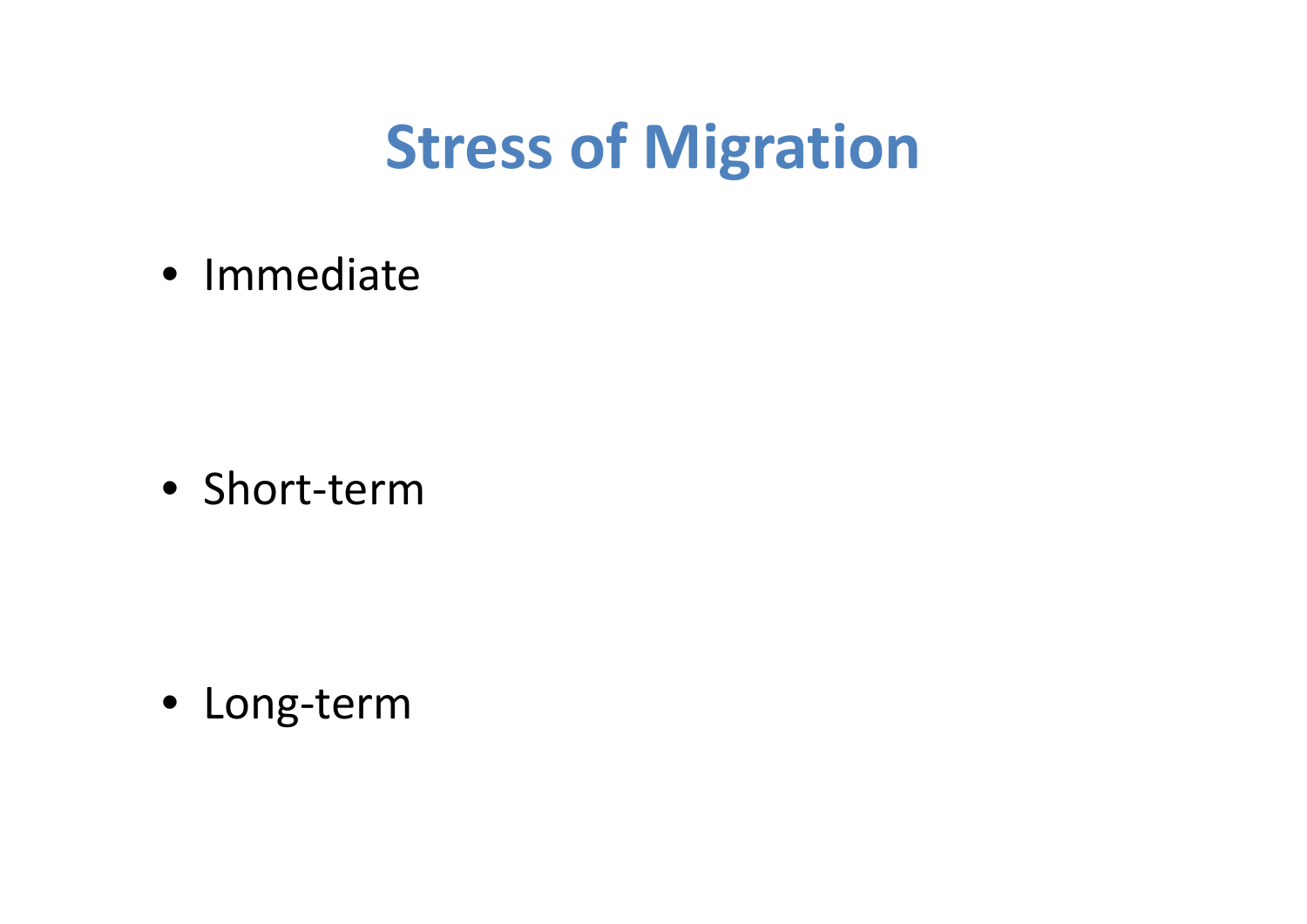# **Stress of Migration**

- Long‐Term
- Unemployment
- Achievement and Aspiration‐discrepancy
- Ethnic density
- Cultural congruence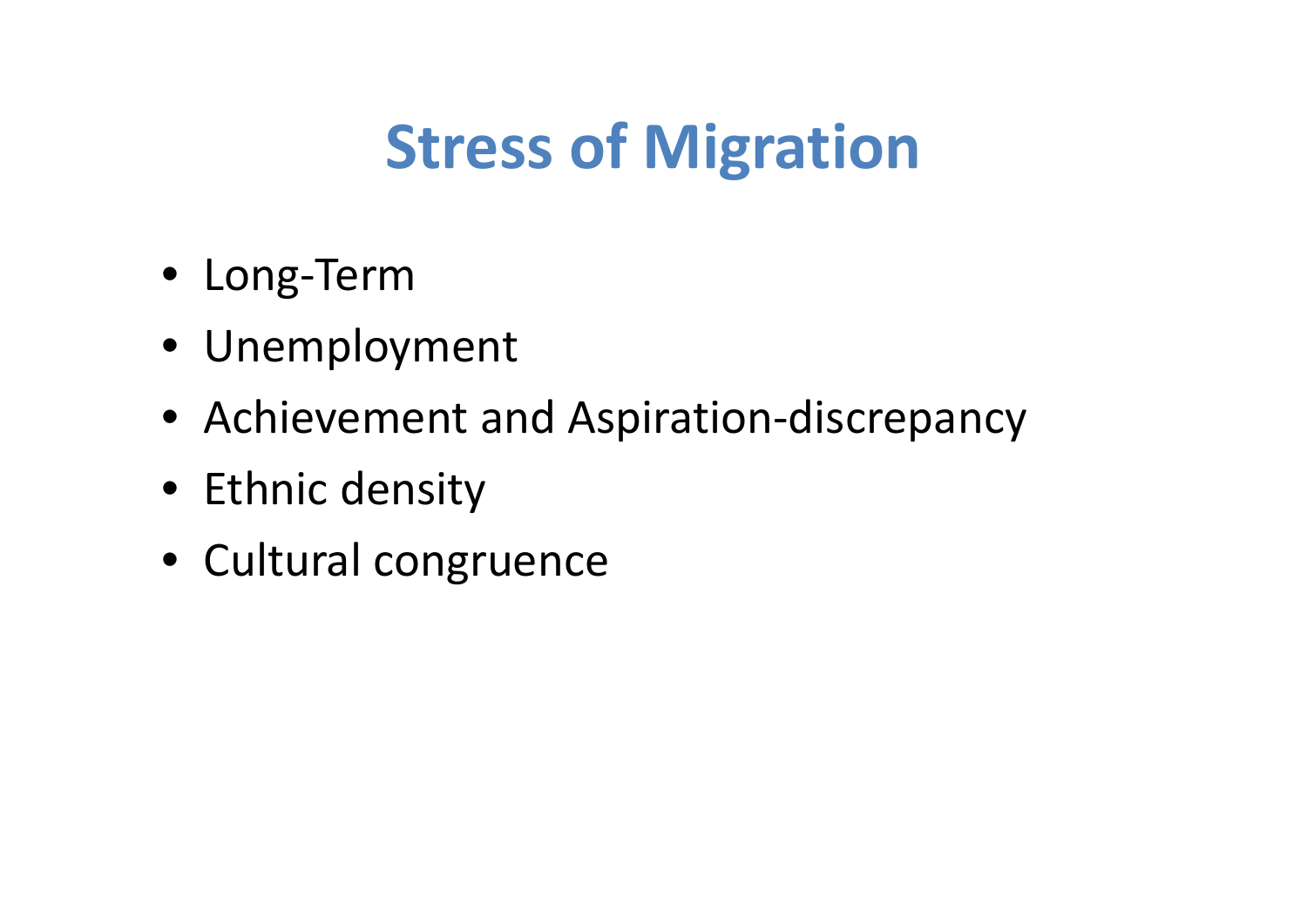|               | W       | <b>AS</b> | $A-C$   |                         |
|---------------|---------|-----------|---------|-------------------------|
| <b>MOTHER</b> |         |           |         |                         |
| Yes           | 6(17)   | 3(14)     | 12(34)  |                         |
| <b>No</b>     | 29 (83) | 18 (86)   | 23 (66) | $p = 0.152$             |
|               |         |           |         |                         |
| <b>FATHER</b> |         |           |         |                         |
| Yes           | 12(34)  | 3(14)     | 19(53)  | $x^2 = 8.61$            |
| <b>No</b>     | 23 (66) | 18 (86)   | 17(47)  | $df = 2$<br>$p = 0.013$ |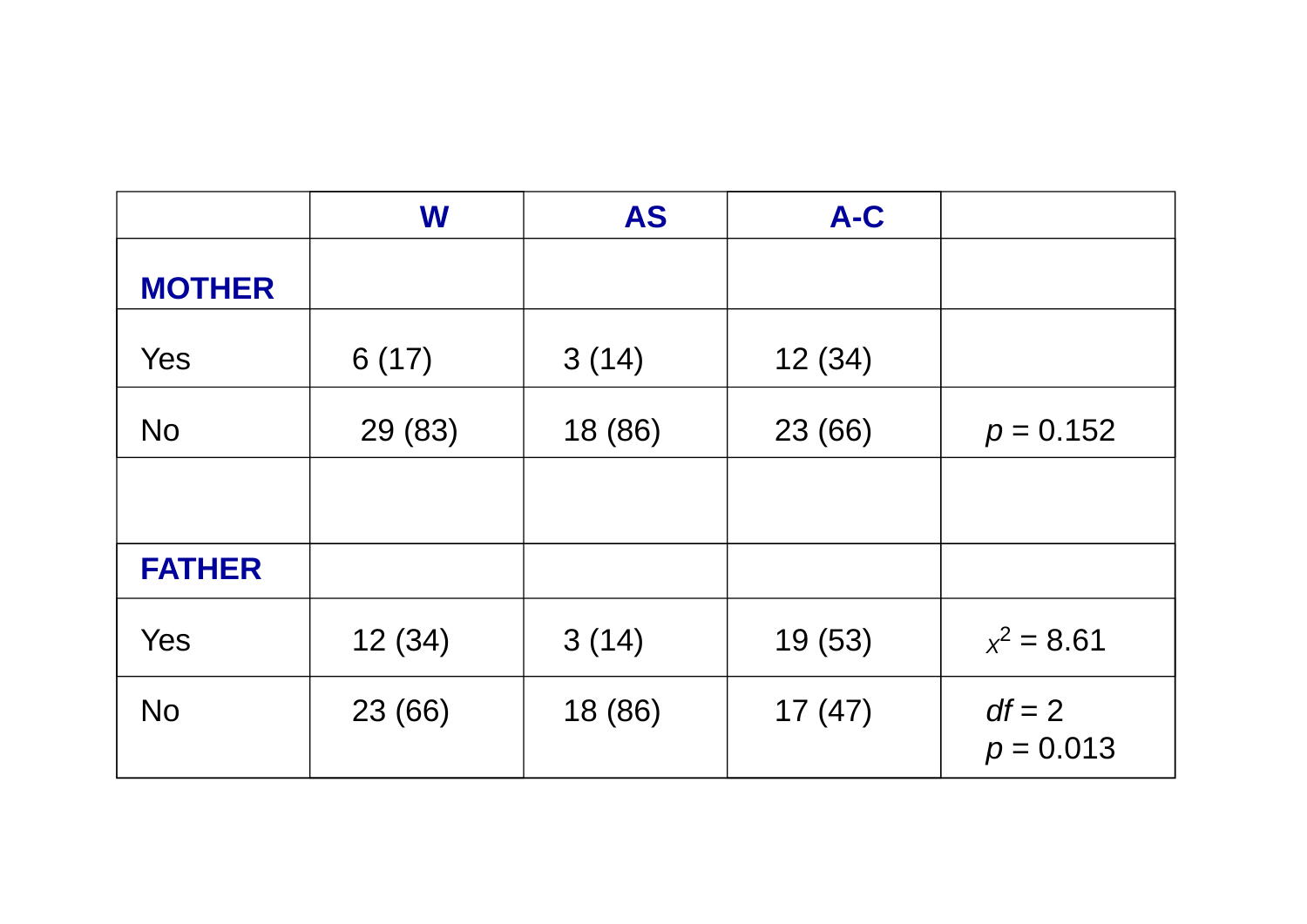#### **Rates of Attempted Suicide**

| Ethnic group       | Population | Number | Rate | <b>CI</b>    |
|--------------------|------------|--------|------|--------------|
| South Asian women  | 17322      | 65     | 37.5 | 29.02-47.1   |
| White women        | 63528      | 148    | 23.3 | 19.7-27.4    |
| <b>Black women</b> | 7089       | 17     | 23.9 | 13.9-38.4    |
| Other              | 5641       | 17     | 30.1 | 17.6-48.2    |
| South Asian men    | 17196      | 24     | 13.0 | $8.9 - 20.8$ |
| White men          | 61346      | 15.1   | 24.6 | 20.9-28.7    |
| <b>Black men</b>   | 6191       | 7      | 11.3 | $4.6 - 23.2$ |
| Other              | 5741       | 5      | 8.7  | $2.8 - 20.3$ |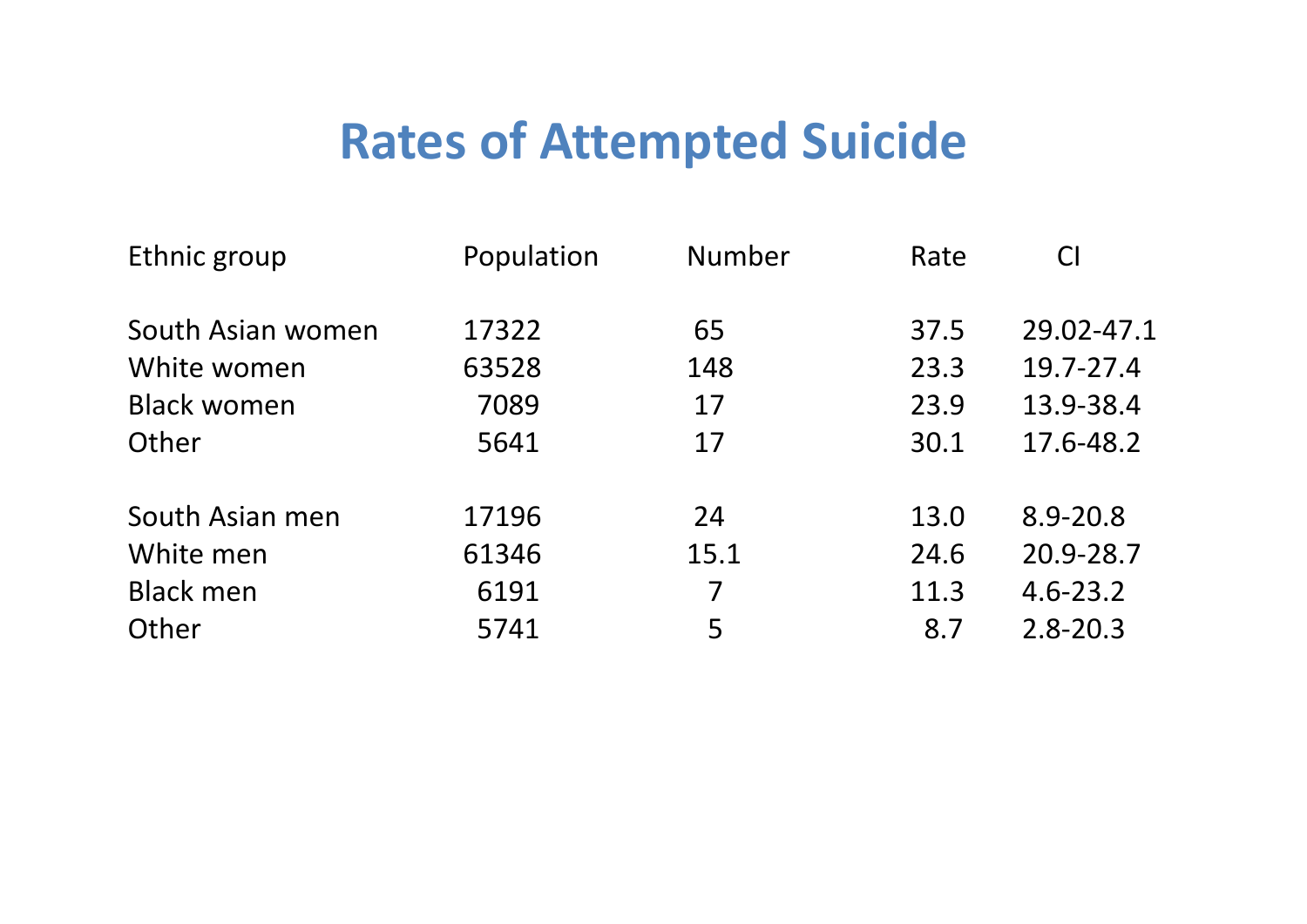# **Nazroo (1997)**

#### Weekly Prevalence of Depressive Neurosis in the UK

| White             |      | Males 2.7% Females 4.8% |
|-------------------|------|-------------------------|
| African Caribbean | 5.6% | 6.4%                    |
| <b>Irish</b>      | 5.8% | 6.8%                    |
| Indian            | 2.5% | 3.2%                    |
| Pakistanis        | 3.8% | 2.9%                    |
| Bangladeshi       | 1.6% | 2.3%                    |

CIS migrants' rates? Language??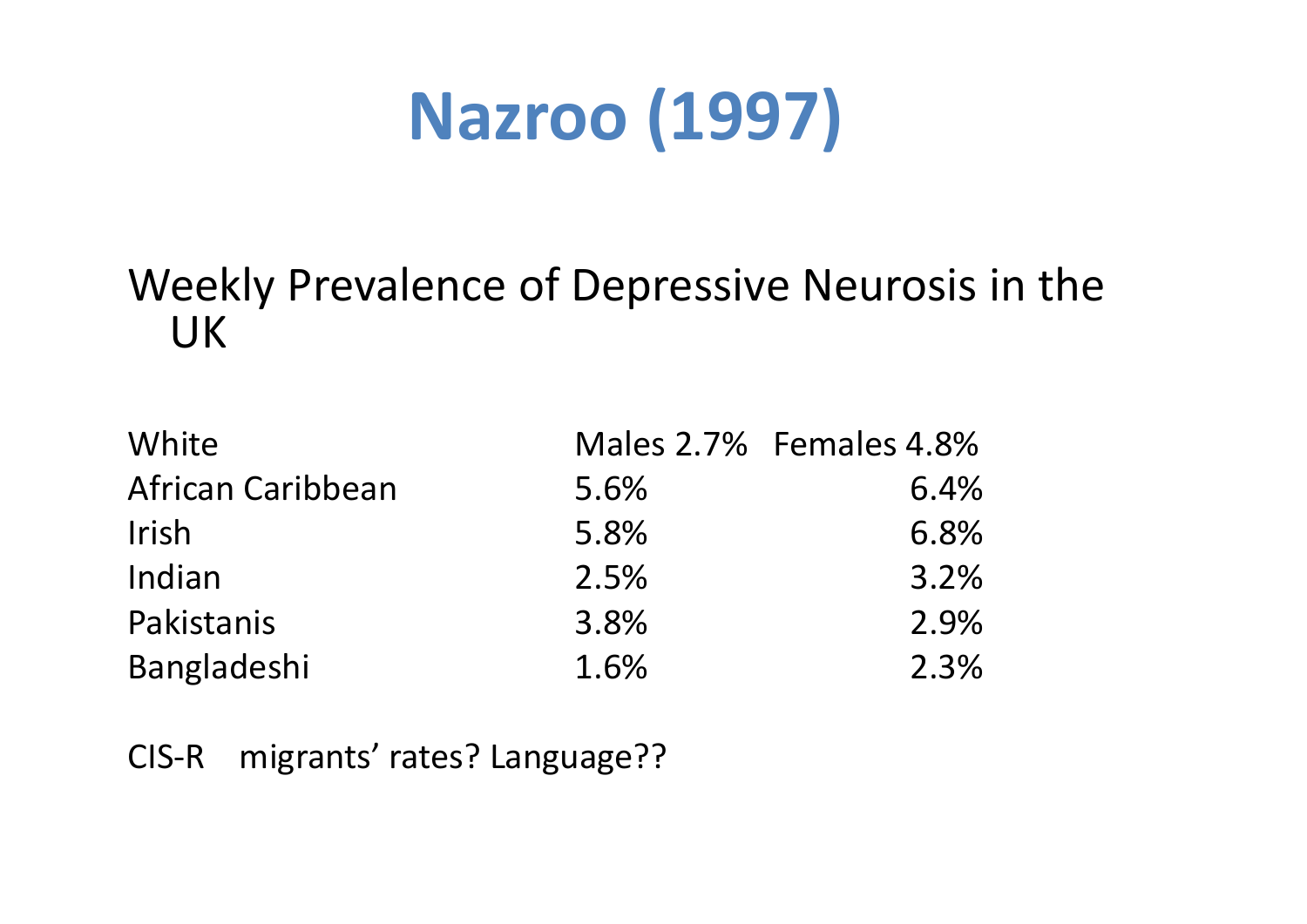# **EMPIRIC Study (2004)**

- Irish males
- Indian females
- Pakistani females
- Higher rates among born in the UK or early migration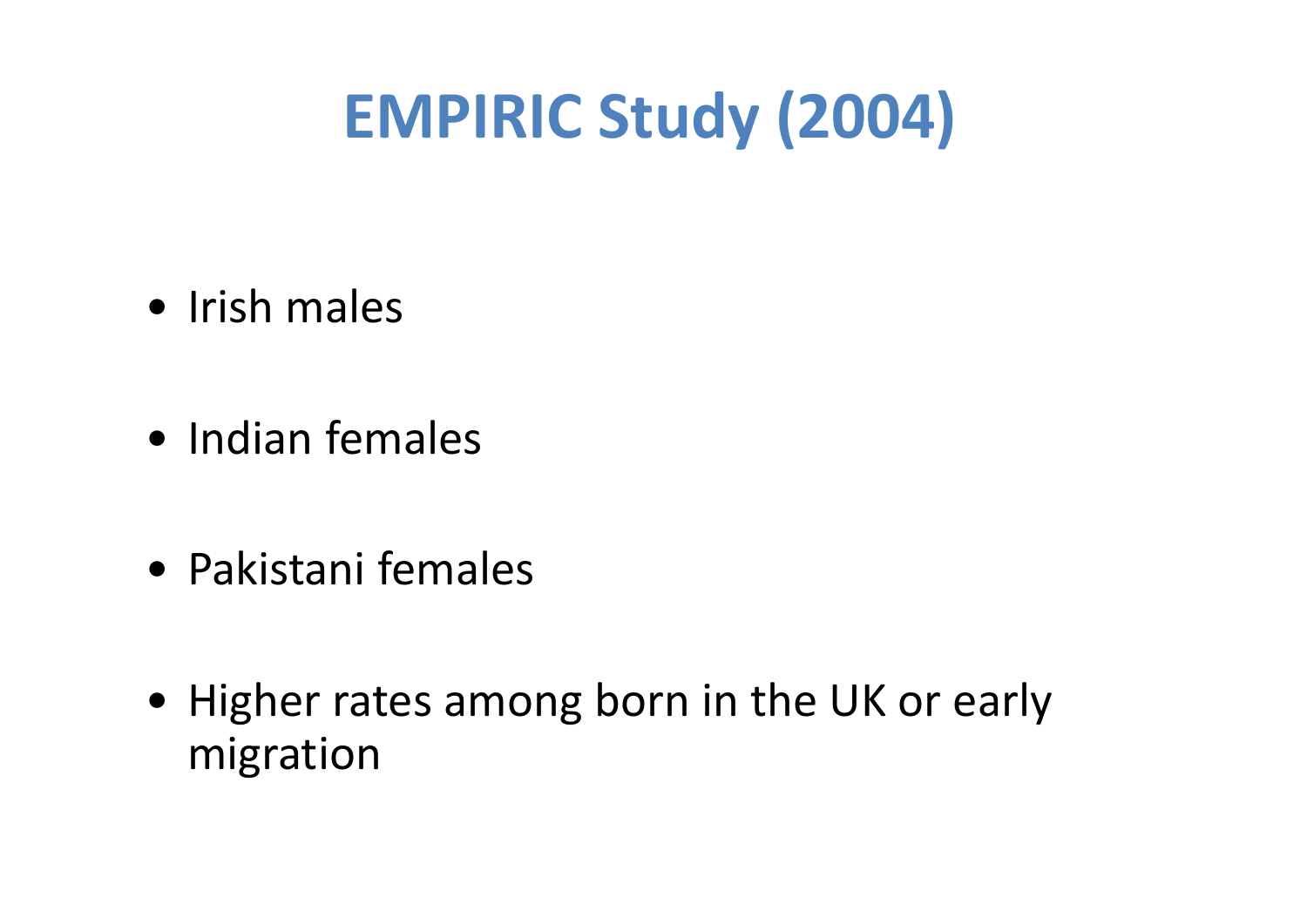# **Furnham & Bochner (1986)**

- Theoretical Constructs for Depression
- Loss
- Fatalism
- Selective migration
- Expectations
- Negative life events
- Social support
- Social skills deficit
- Clash of values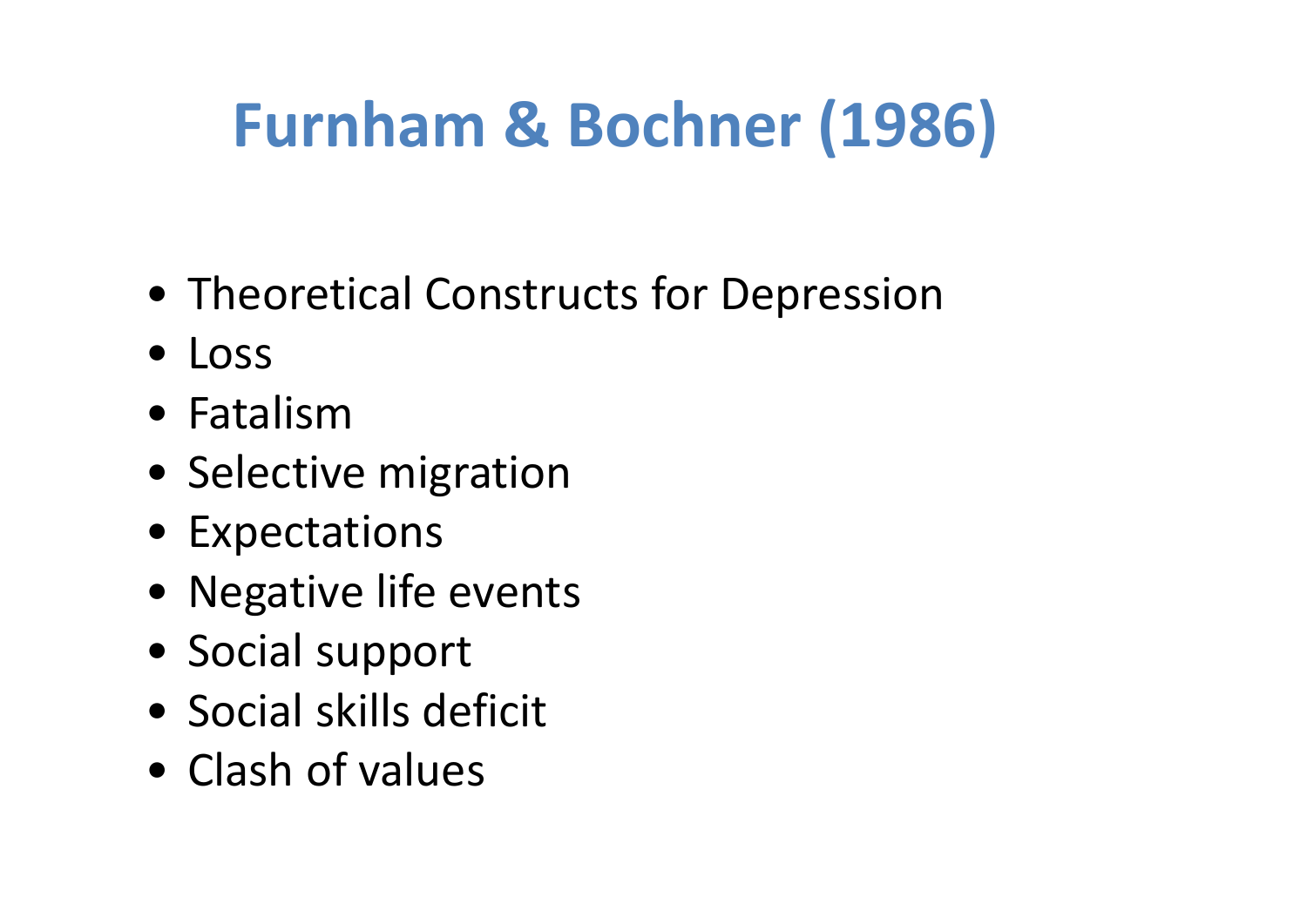#### **Under‐detection of depression in primary care, in transcultural settings**

| <b>Explanation</b>                                                               | Author                                     |
|----------------------------------------------------------------------------------|--------------------------------------------|
| Different explanatory models between                                             | Jacob et alt, Bhui et al, Ballenger et al, |
| the patient and the clinician                                                    | <b>Bhugra</b>                              |
| Unwillingness to disclose all symptoms Jacob et al, Bhui et al, Lecrubier, Weiss |                                            |
| to the $GP$ – Focusing on somatic et al,                                         |                                            |
| symptoms                                                                         |                                            |
| Variation of clinical features across Patel, Manson, Bhugra et al Bebbington     |                                            |
| cultures – Use of somatic metaphors                                              |                                            |
| Linguistic – cultural - racial barriers Brewin, Leo et al                        |                                            |
| between doctor and patient                                                       |                                            |
| Insufficient probing by the clinician                                            | Weiss et al, Comino et al, Ballenger et    |
|                                                                                  | al <sup>5</sup>                            |
| Physicians' familiarity with depression Leo et al, Borowsky et al, Robbins et al |                                            |
| and attitude towards depression                                                  |                                            |
| Patient's age and co-existence of a Lecrubier                                    |                                            |
| somatic diagnosis                                                                |                                            |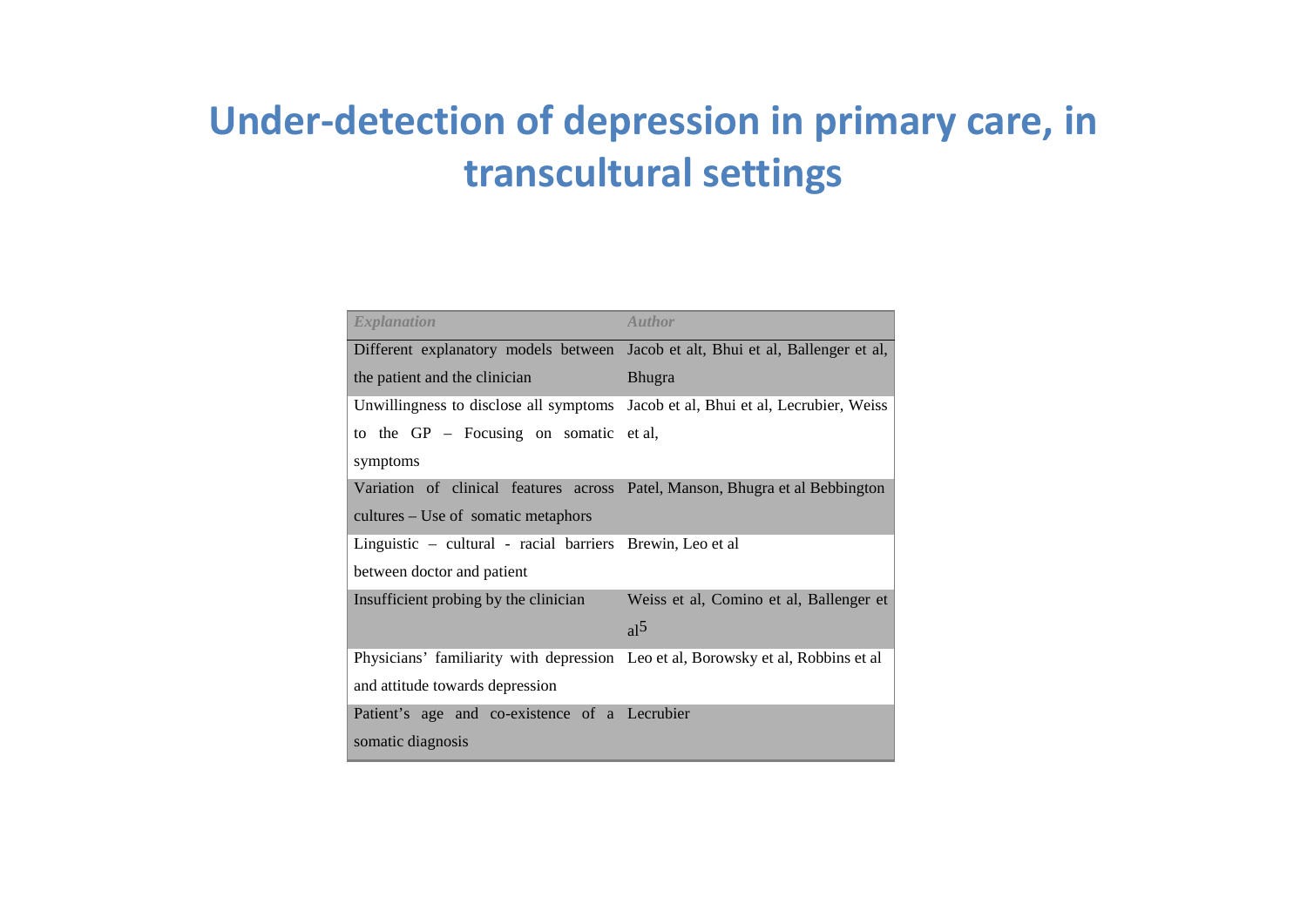### **Somatic idioms of distress**

| Somatic idiom                             |
|-------------------------------------------|
| "Sinking heart"                           |
| "Feeling hot"                             |
| "Gas"                                     |
| "Heat in the head"                        |
| "Biting sensation all over the body"      |
| "Heaviness sensation in the head"         |
| "Nervios"= "brainache, brain exploding or |
| uncontrollable                            |
| "Shenjing shuairuo" = "Neurasthenia"      |
| "Sadri dayeq alayya" = "My chest feels"   |
| tight"                                    |
| "Tabana" = "I am tired, fatigued"         |
| Jesmi metkasser" = "Broken body"          |
| "The heart is poisoning me"               |
| "As if there is hot water over my back"   |
| "Something is blocking my throat"         |
|                                           |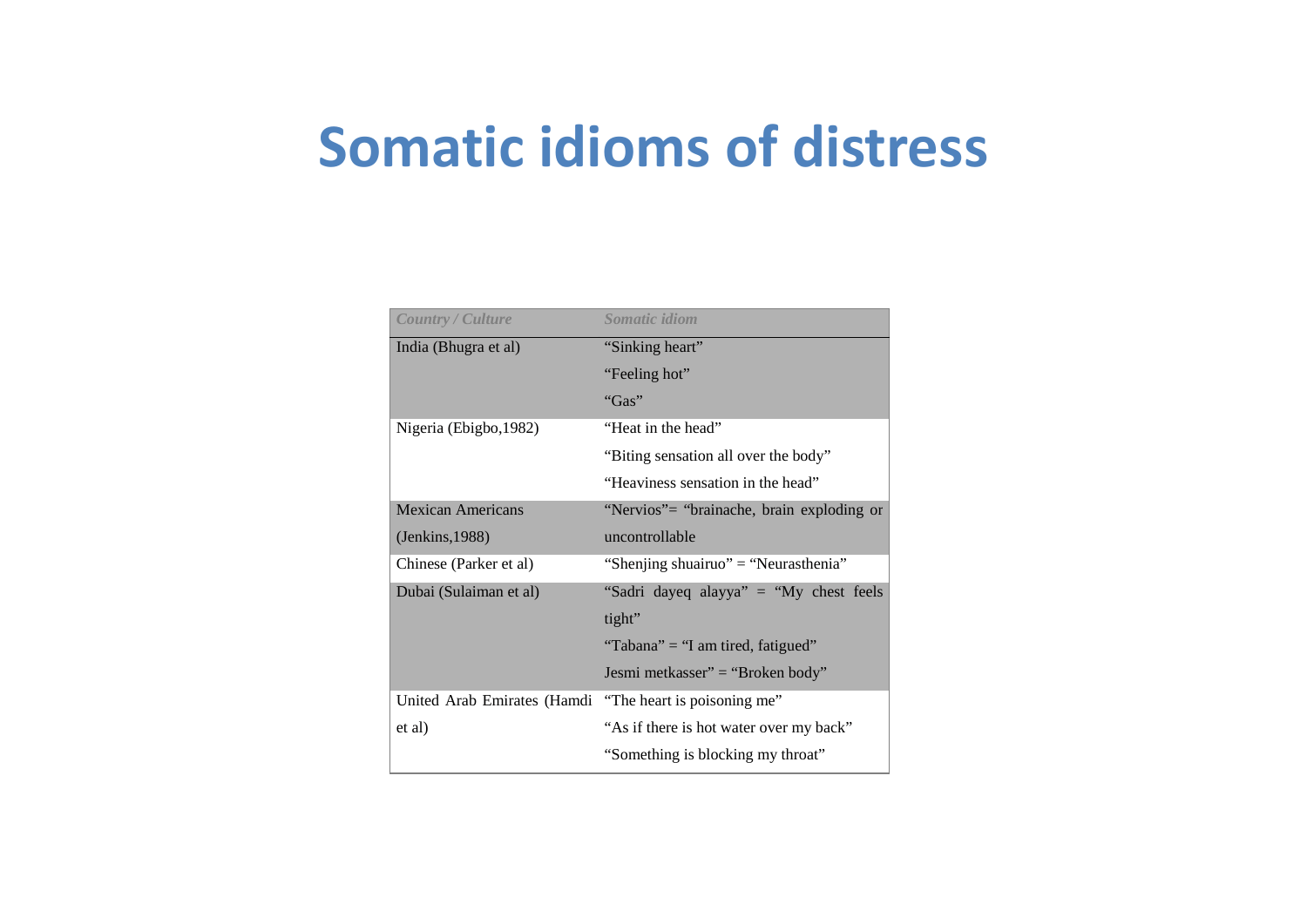#### **Somatic symptoms reported (n=75)**

#### Bhugra et al 1997

| <b>Symptoms</b>  | Male           |      | Female         |      |
|------------------|----------------|------|----------------|------|
|                  | $\mathbf N$    | $\%$ | ${\bf N}$      | $\%$ |
| Sinking heart    | 13             | 35   | 20             | 52   |
| Headaches        | 11             | 30   | 19             | 50   |
| <b>Dizziness</b> | 3              | 8    | $\overline{7}$ | 18   |
| Agitation        | $\overline{4}$ | 11   | $\overline{4}$ | 11   |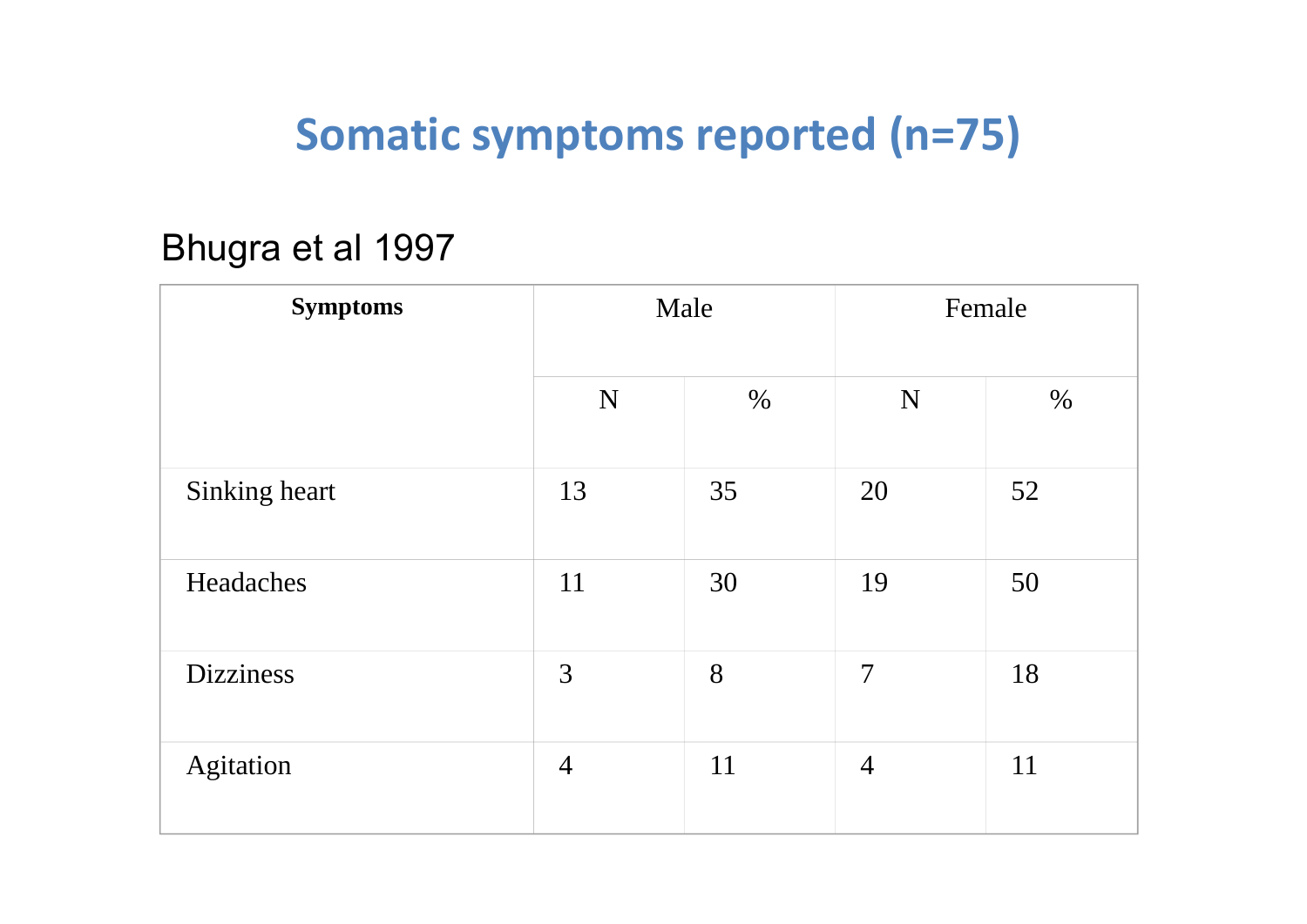## Bhugra et al (1997b)

#### Depression in Punjabi women

Focus Groups Vignette

Findings -Recognition -Aetiology -Management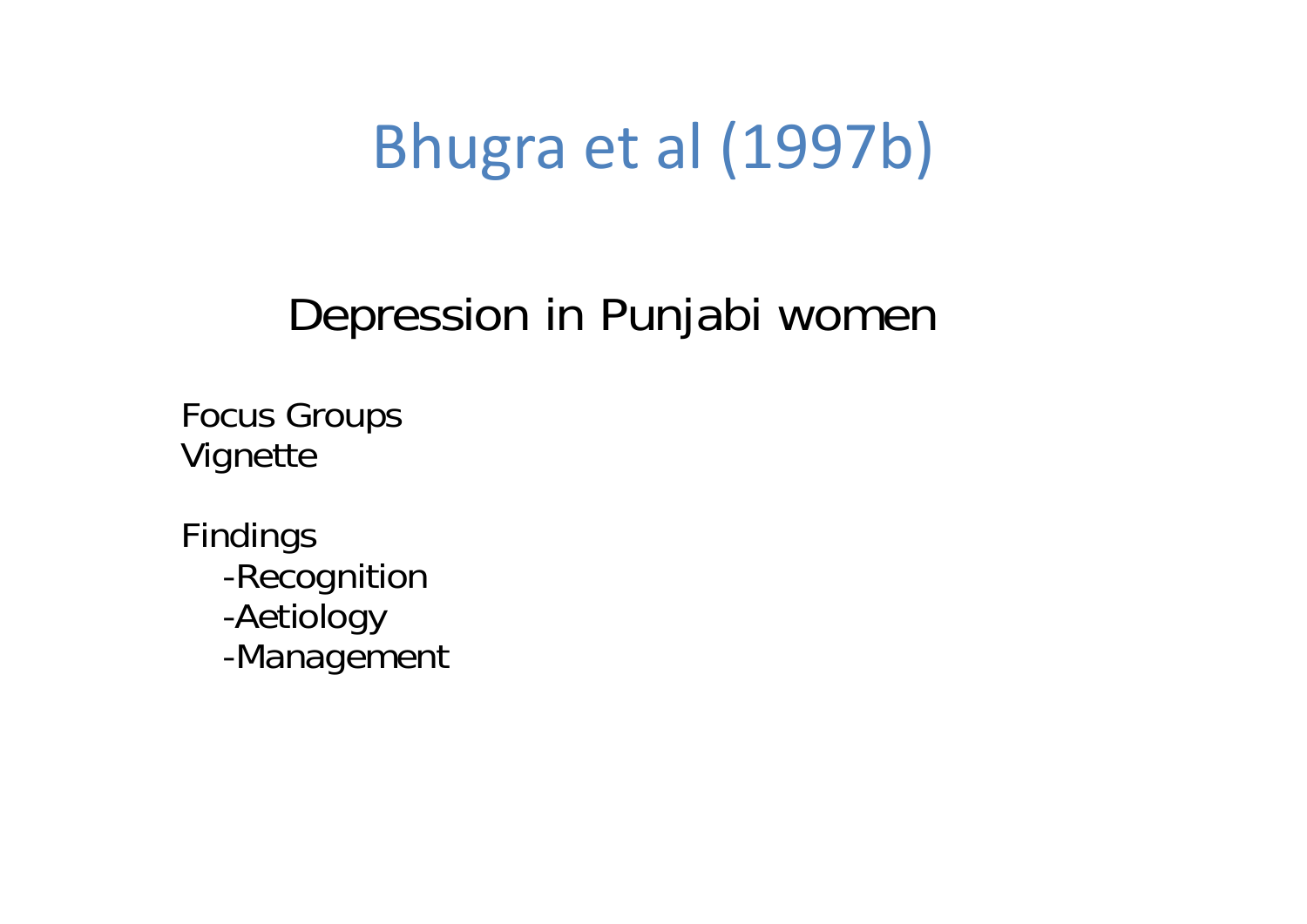# **Cognitive Schema**

Beck's Triad

I am <sup>a</sup> failure The future is bleak The world is horrible

I‐ness

We-ness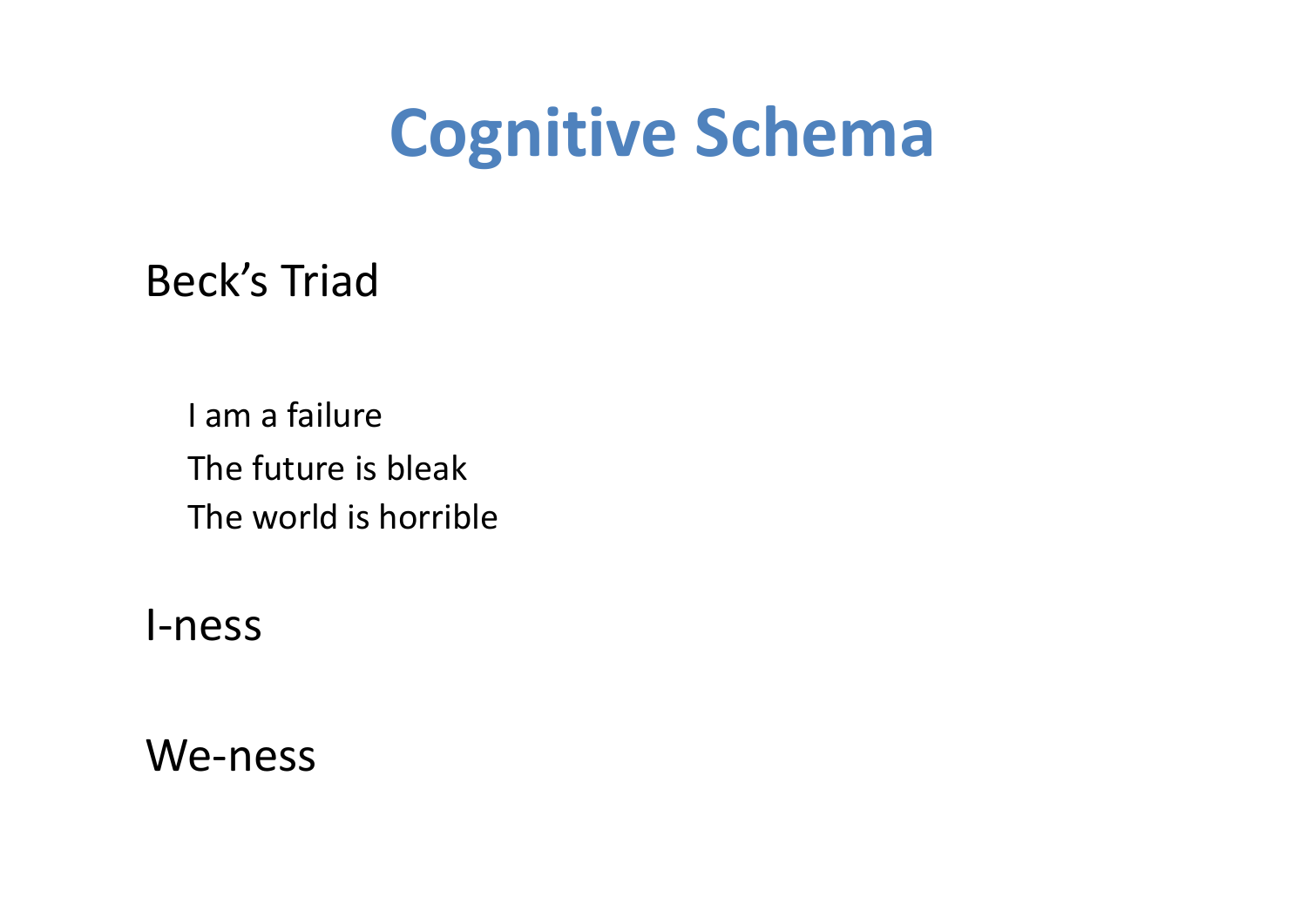# **Gilbert and Adler (1998)**

Cognitive factors for depression include:

- Social rank
- Defeat
- Sense of entrapment

Trapped Learned helplessness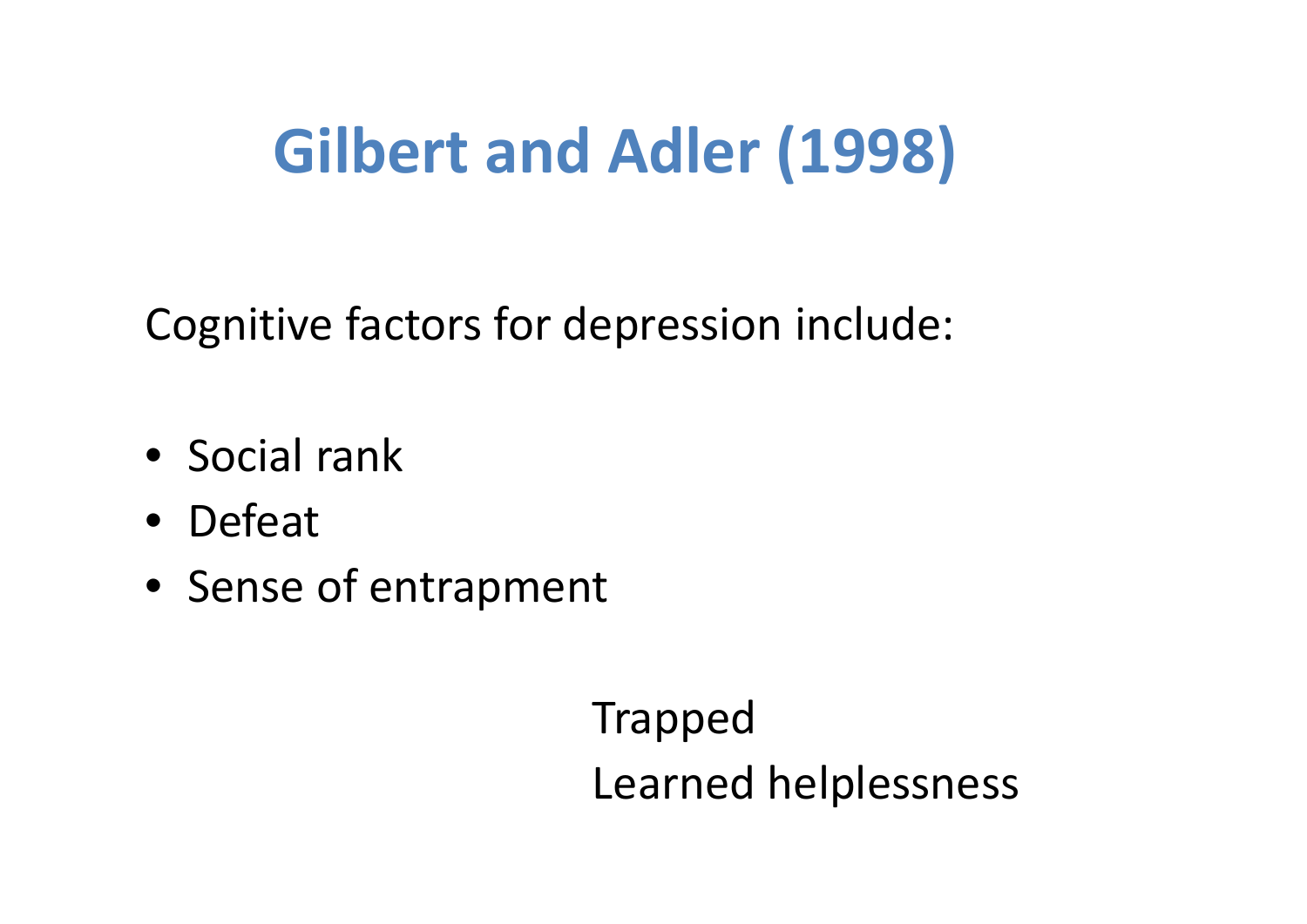## **Entrapment**

Arrested flight: suppression of explorative behaviour; submissive posture, cut-off

Locus of control: Internal vs External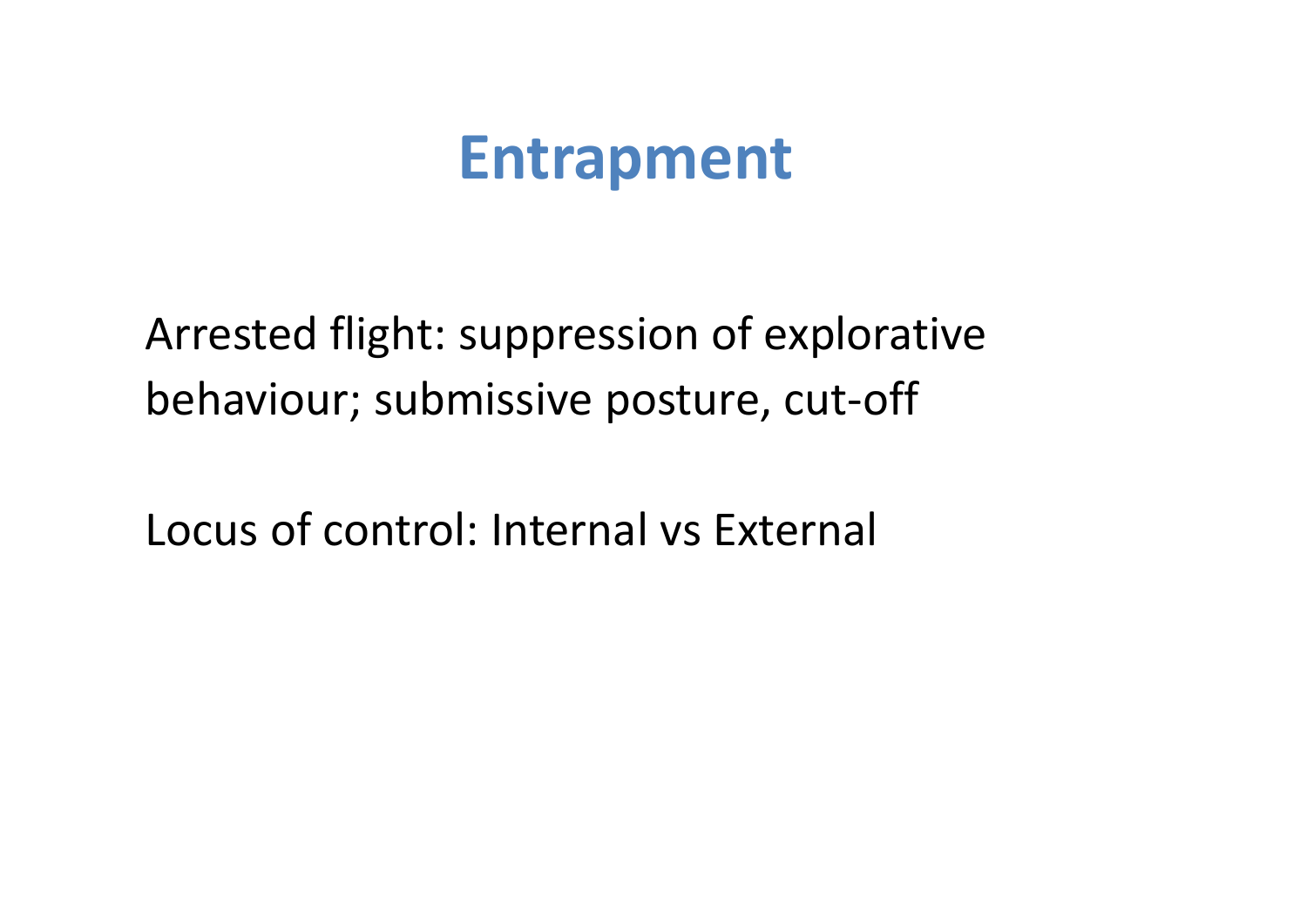## **Aspiration vs Achievement**

- 1. What level did you think you would reach in the field of………..?
- 2. Have you done so?
- 3. If not, how far do you think you have to go?
- 4. Do you feel let down that you have not done so?
- 5. Do you feel content that you have done so?

Education, housing, employment, social status, financial well‐being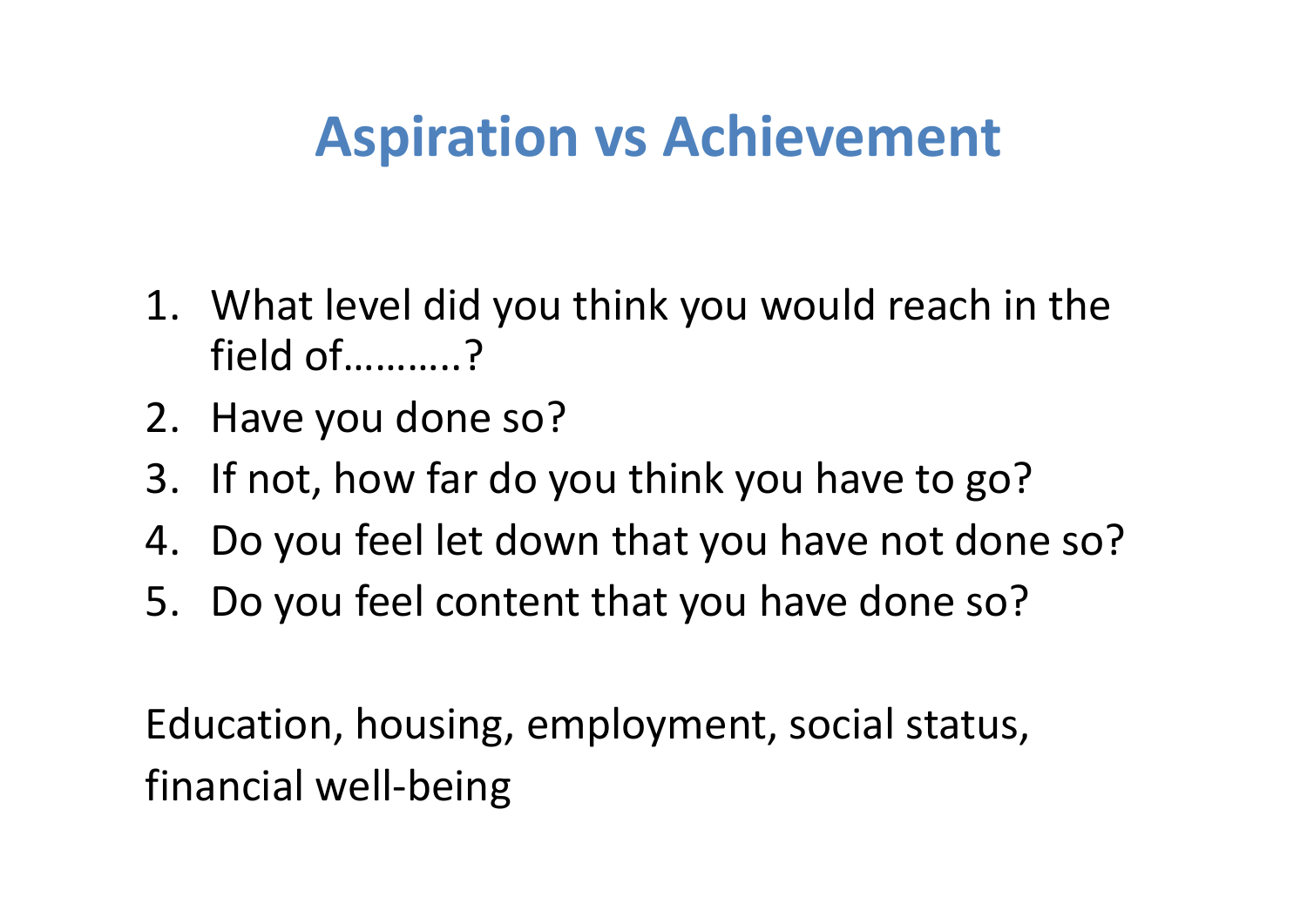## **Assessing Depression**

- Assess: ‐sadness‐joylessness ‐hopelessness ‐lack of energy
	- ‐poor concentration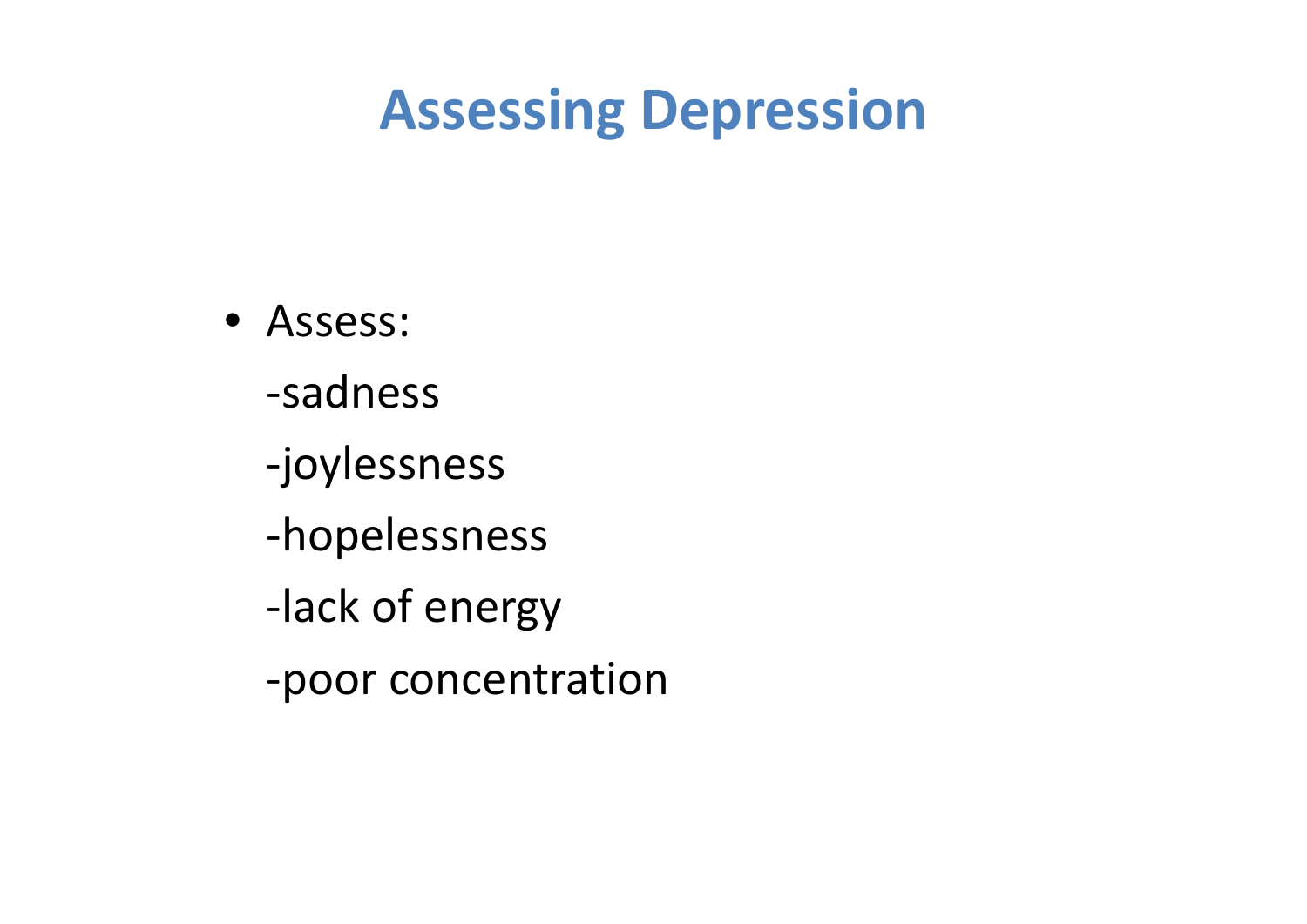## **Assess Biological Symptoms**

• Loss of: ‐libido‐sleep ‐appetite Cultural variations likely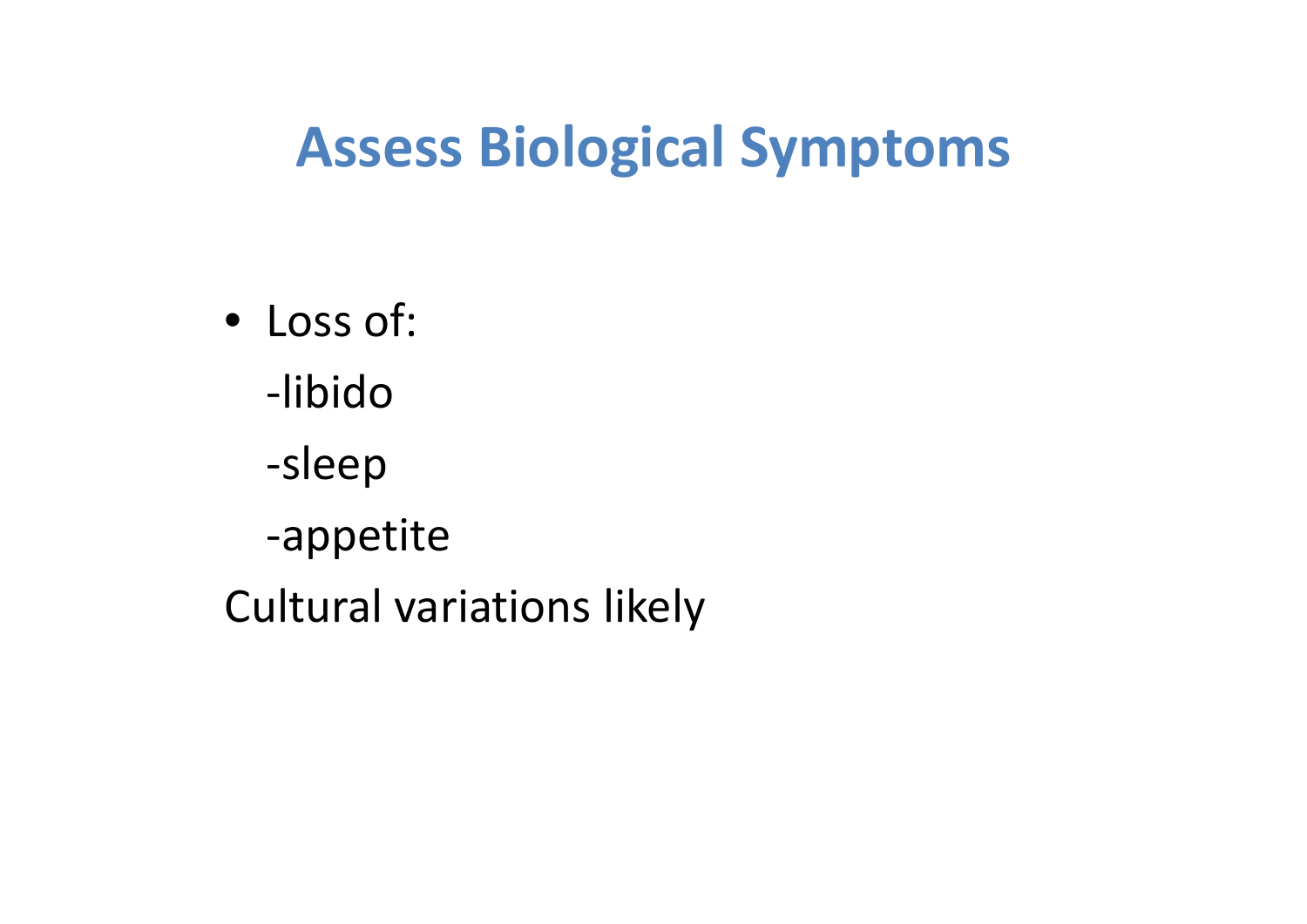## **Assess Symptoms**

- Assess reasons for: ‐migration ‐preparation
- Achievements/expectations
- Social support
- Negative life events Feelings of

‐loss‐grief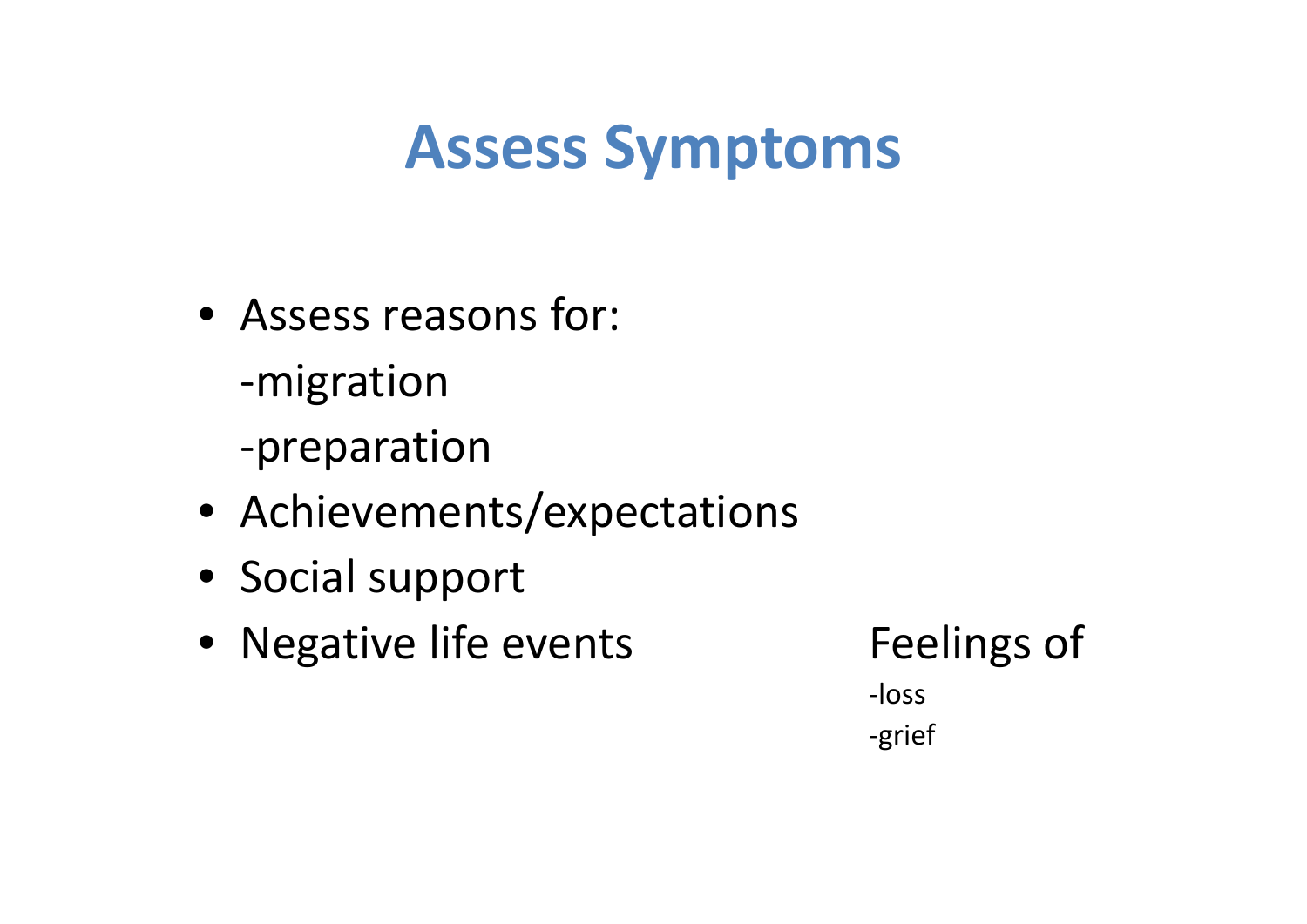# **Also Assess**

- Self‐esteem
- Self‐confidence
- Cultural identity
- Any social skills deficit
- Culture shock
- Acculturation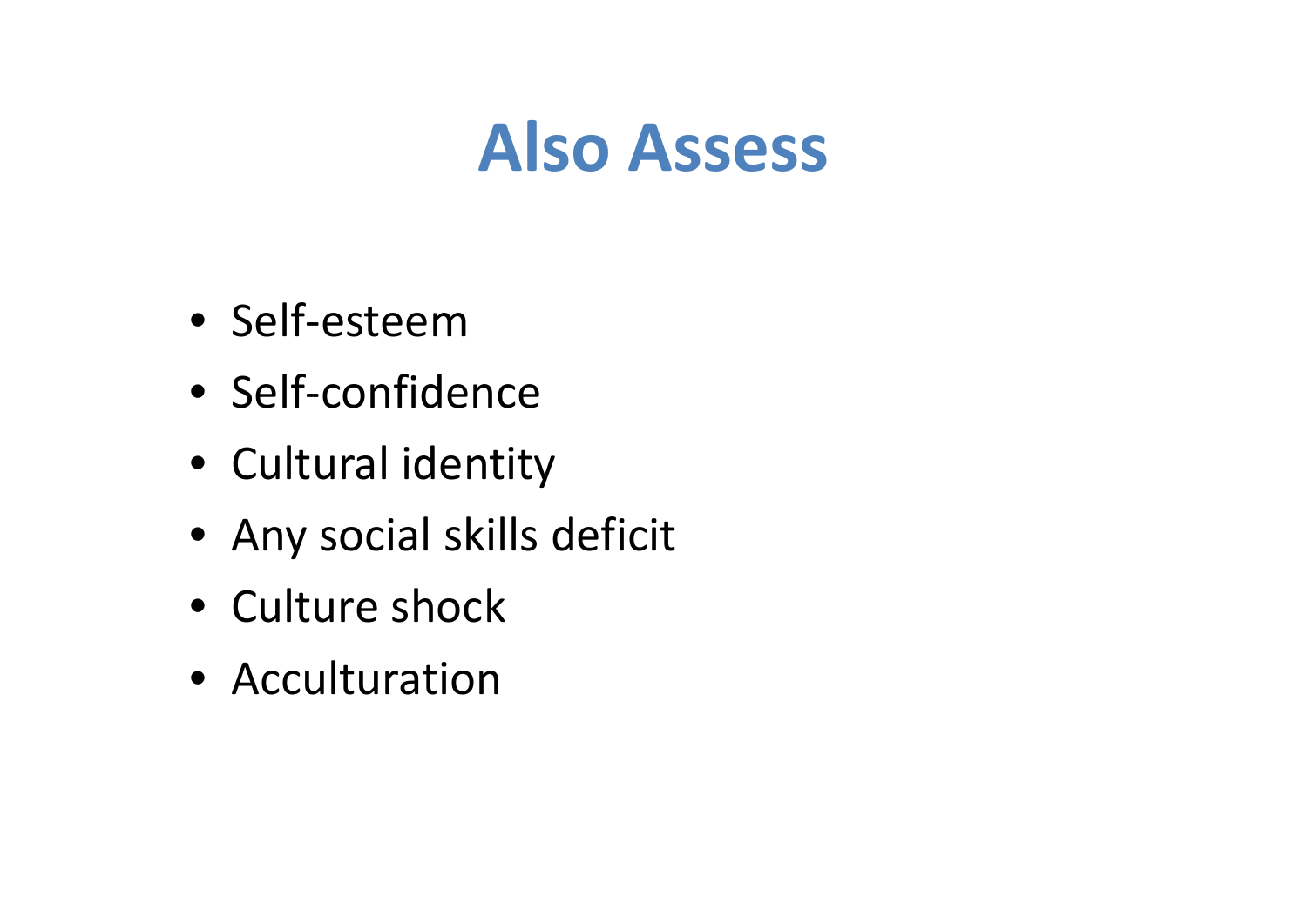## **Therapeutic Interventions**

• Cultural competency is about skills that <sup>a</sup> clinician has which can be employed to understand the cultural values, attitudes and behaviours of patients especially those whose cultural background differs from that of the mental health professional.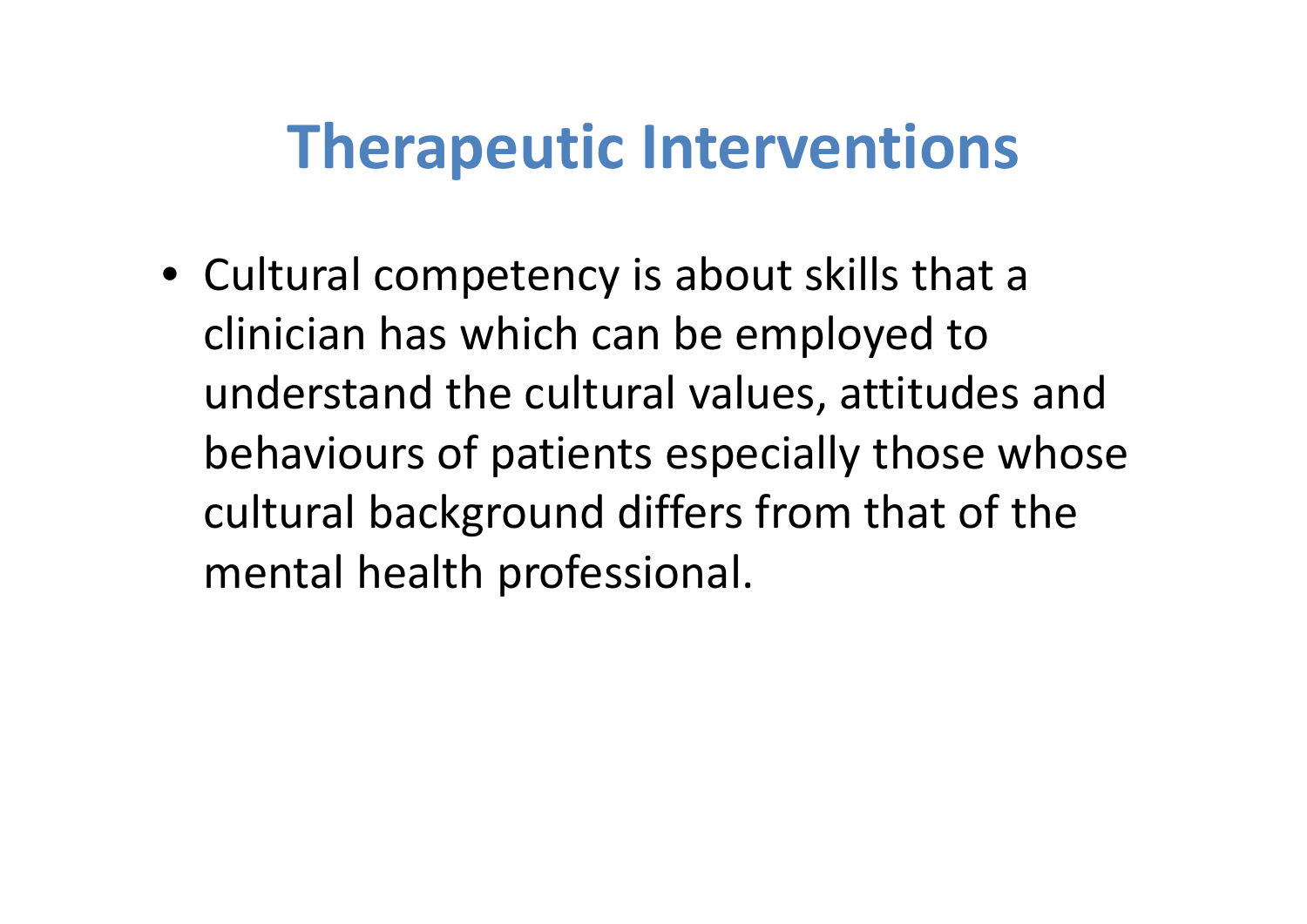# **Some general issues**

- Cultural Skills
- Cultural Knowledge
- Cultural Attitudes
- Institutional Barriers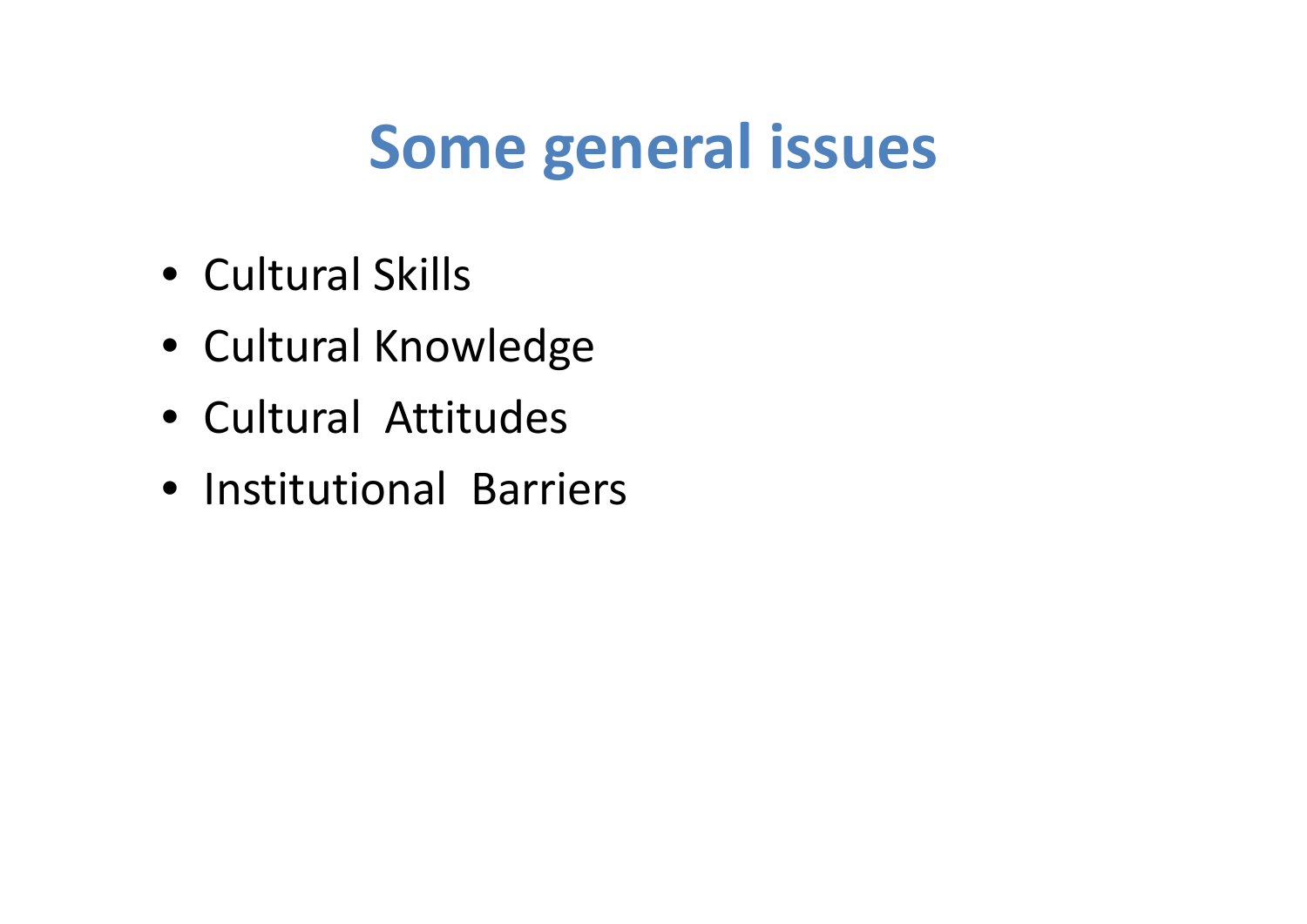# **Cultural Values**

- Cultural values of the immigrant patient should be incorporated into therapy.
- Ethnic Matching
- Mental health interventions should be easily accessible and targeted
- Support resources available within immigrant patients´ community, extended family members, tradition should be incorporated into therapy interventions.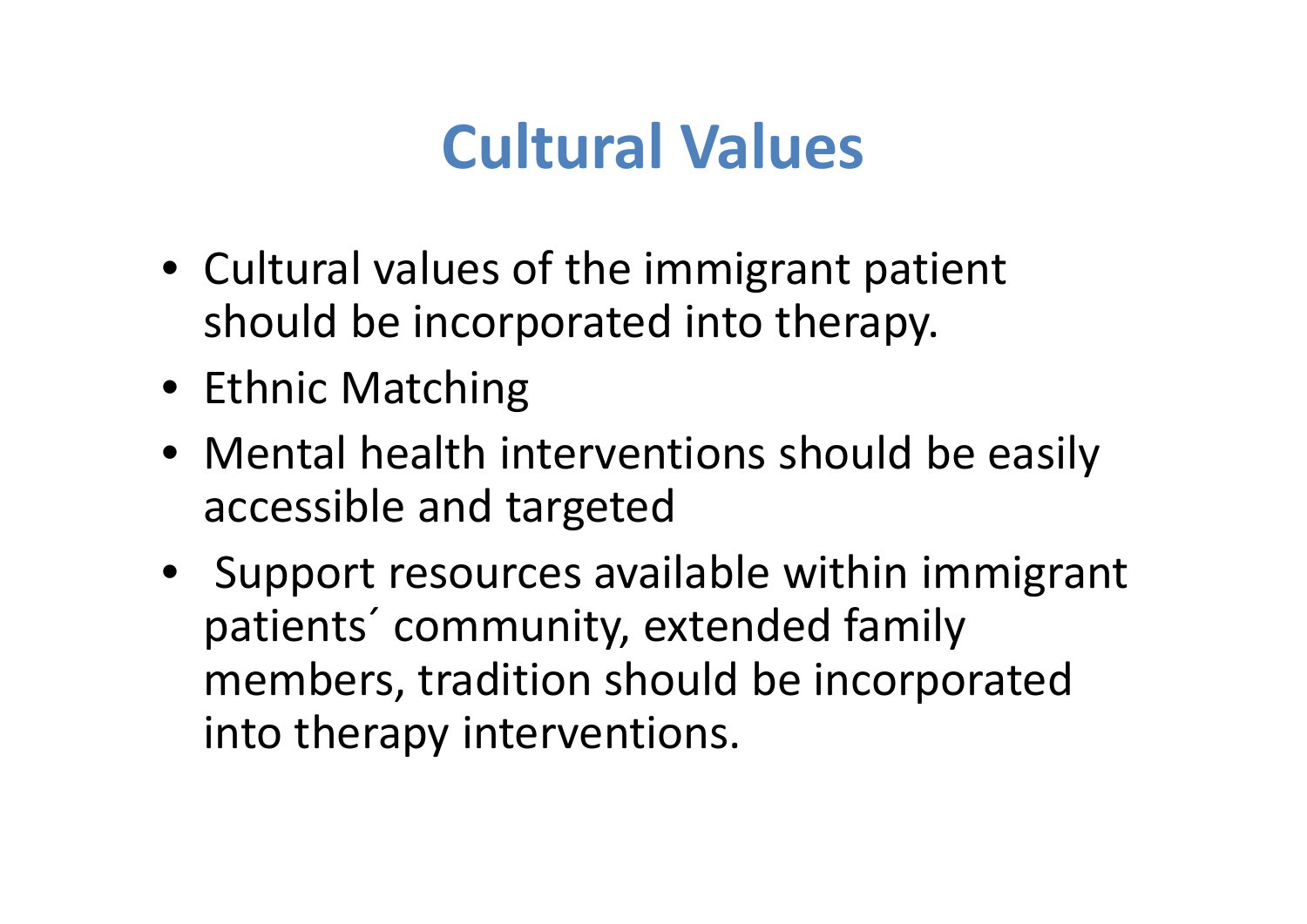# **Culturally adapted Interventions**

- Four times more effective than interventions provided to groups consisting of patients from a variety of cultural backgrounds.
- Interventions conducted in patients' native or primary language were twice as effective as interventions conducted in English.
- The format of intervention (individual therapy, group interventions), did not moderate the overall results .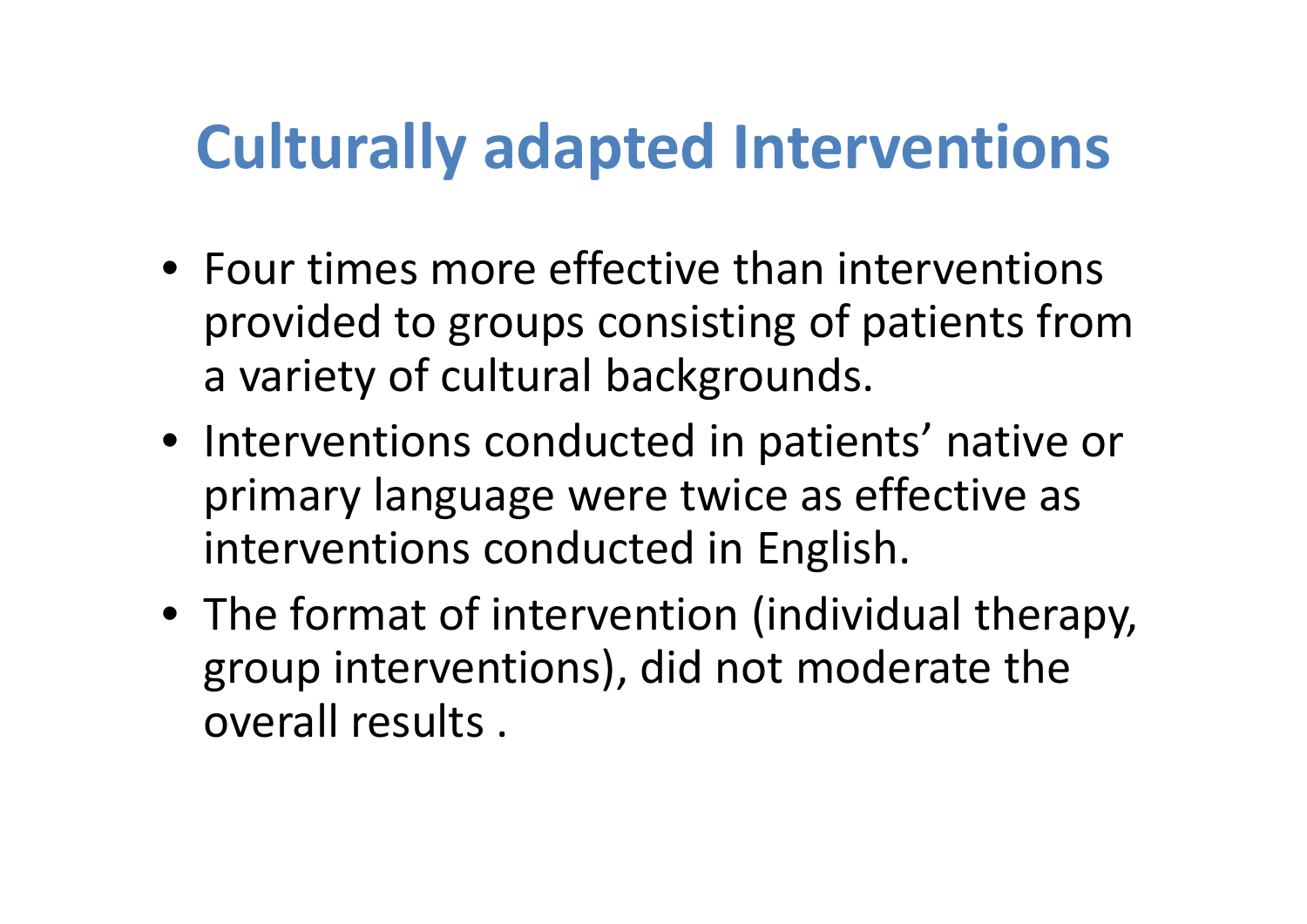# **Cultural Formulation**

- Cultural identity of the individual and their beliefs and values
- Symptoms in cultural context
- Relationship with the environment
- Reinforcing factors
- Distress due to the problems and its explanations
- Shared understanding of the problems
- Shared plan for addressing the problems
- The nature of the interaction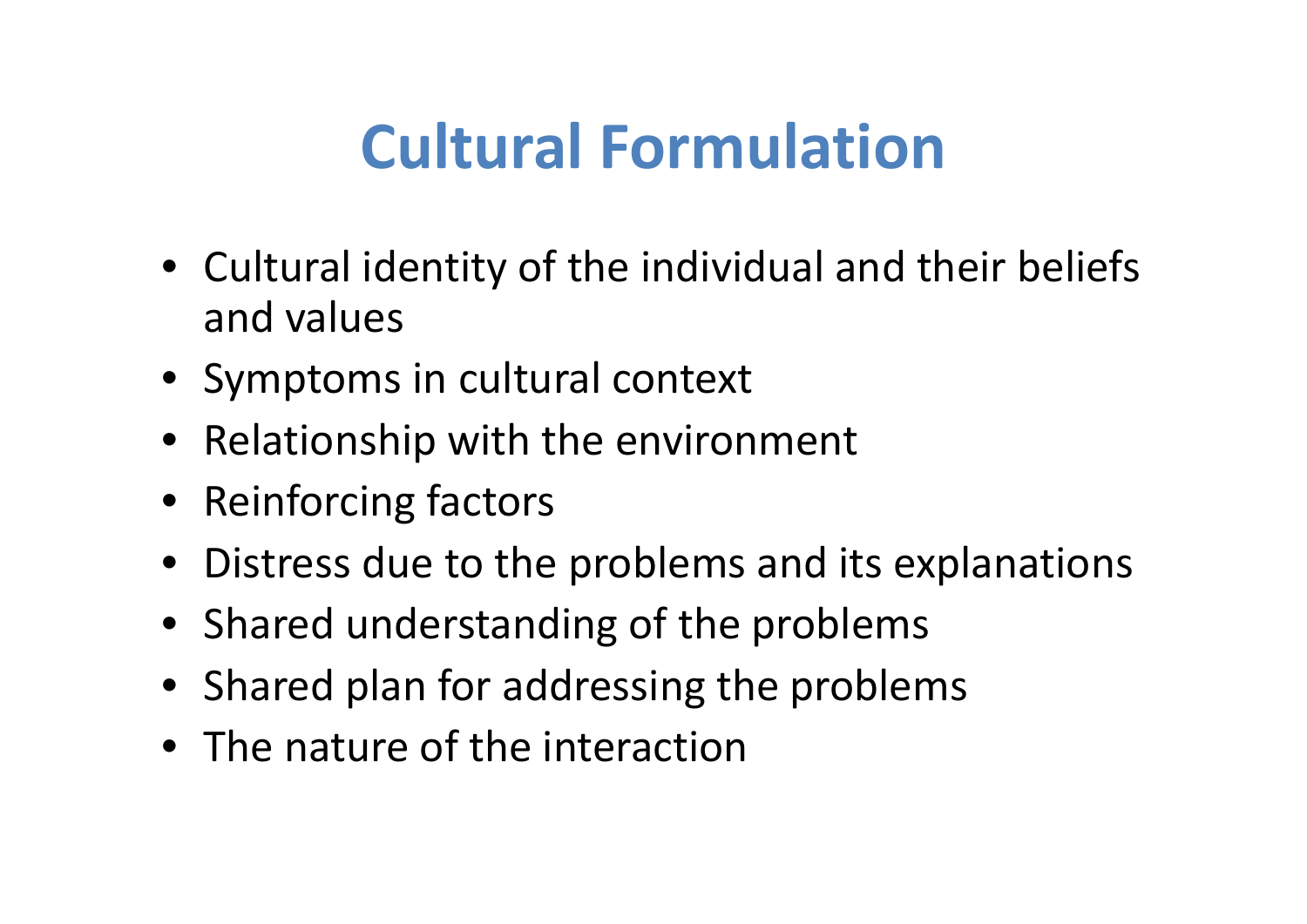# **Psychotherapy**

- In addition, the outcome of psychotherapy can be influenced enormously by the diverse concepts of illness and health, traditional values and beliefs as well as by the specific cultural factors.
- Integrating two different cultures within the self is one of the most fundamental developmental tasks in the acculturative process.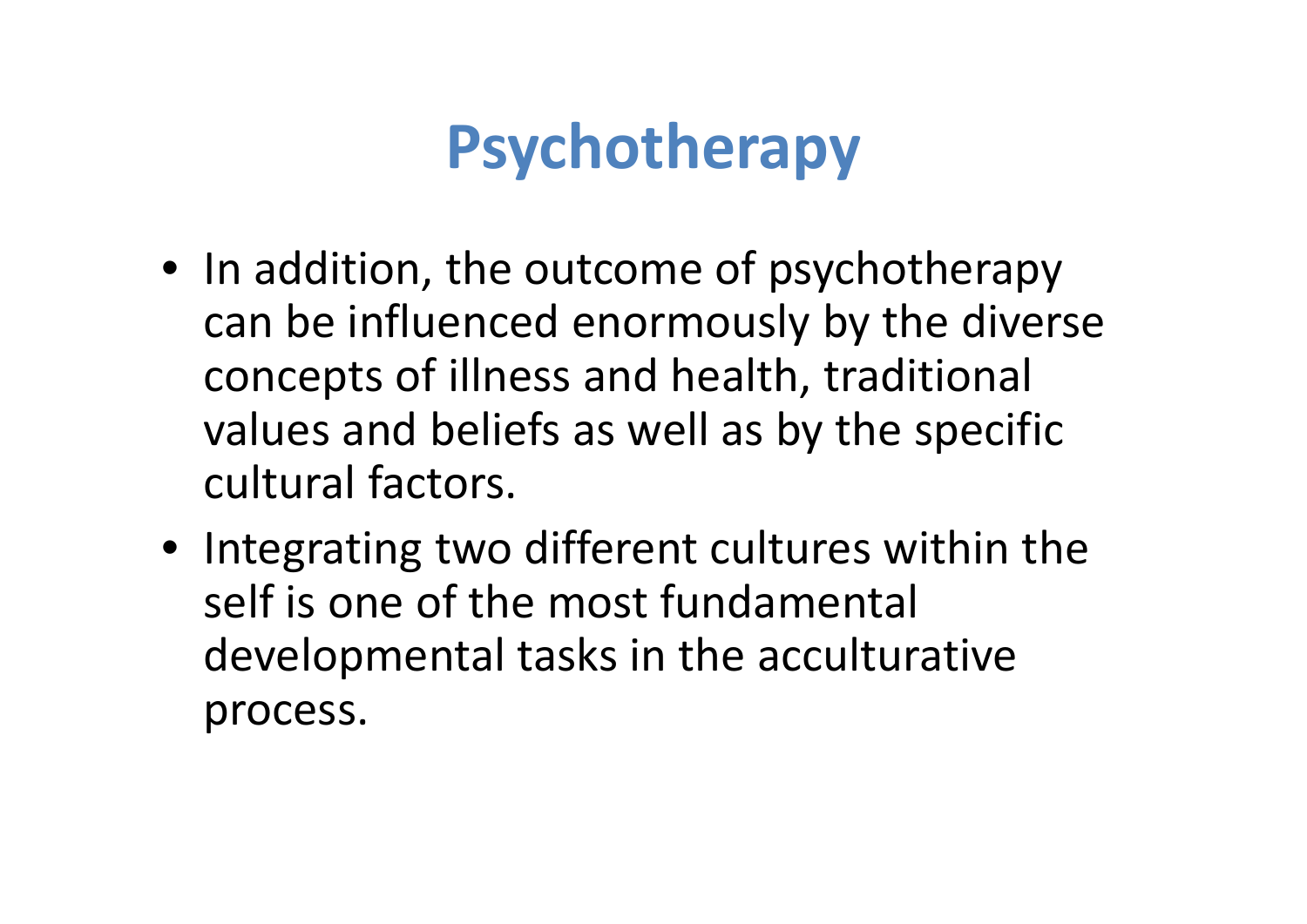# **Psychotherapy**

- Psychotherapy in native languages cannot be realized everywhere because the number of qualified psychotherapists who speak a native language is limited.
- Ethnic matching does NOT affect long ‐term outcome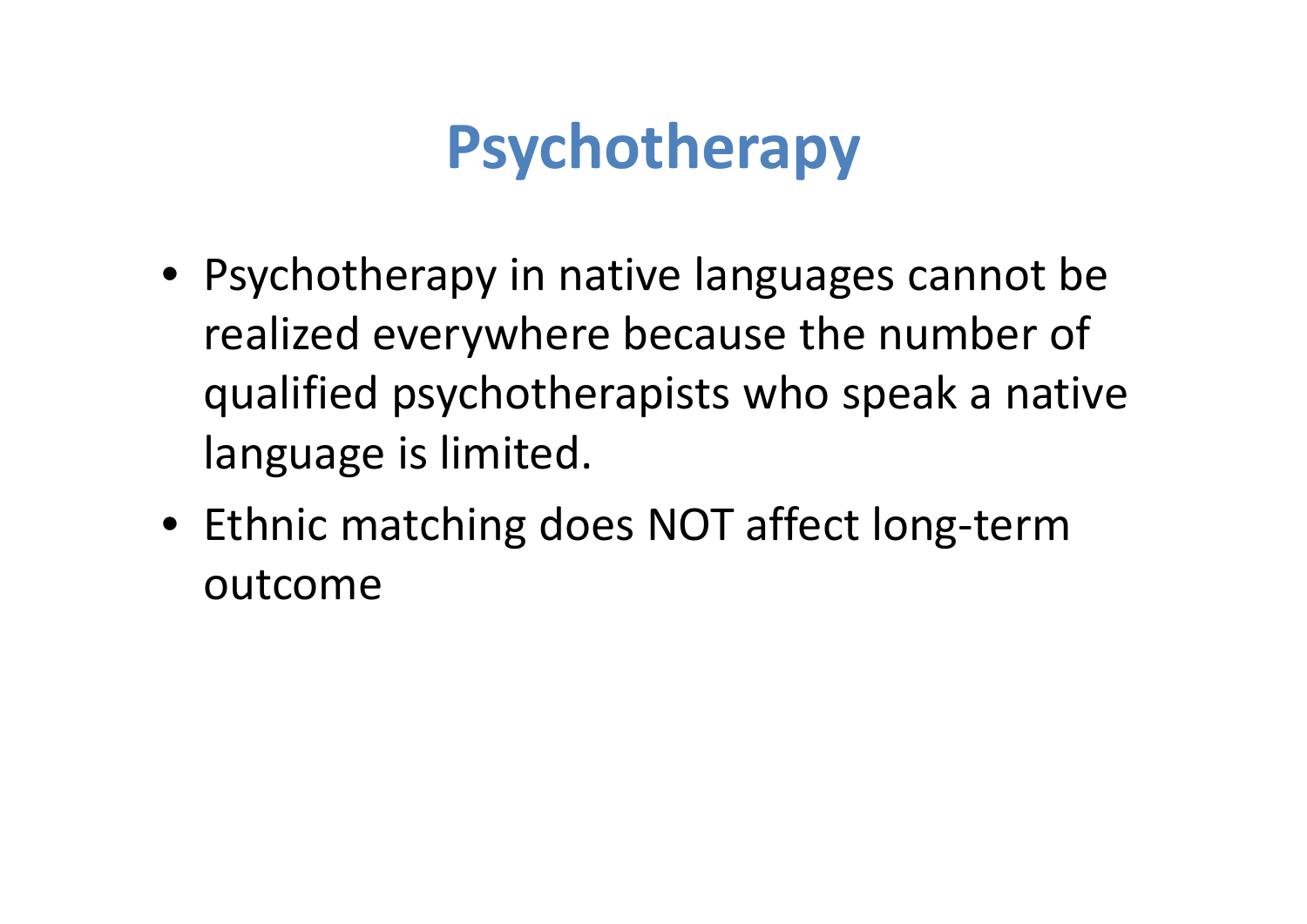# **Psychotherapy**

• Tribe describes four modes of interpreting as psychotherapeutic or constructionist; linguistic; as advocate or adversarial or community and cultural broker/bicultural.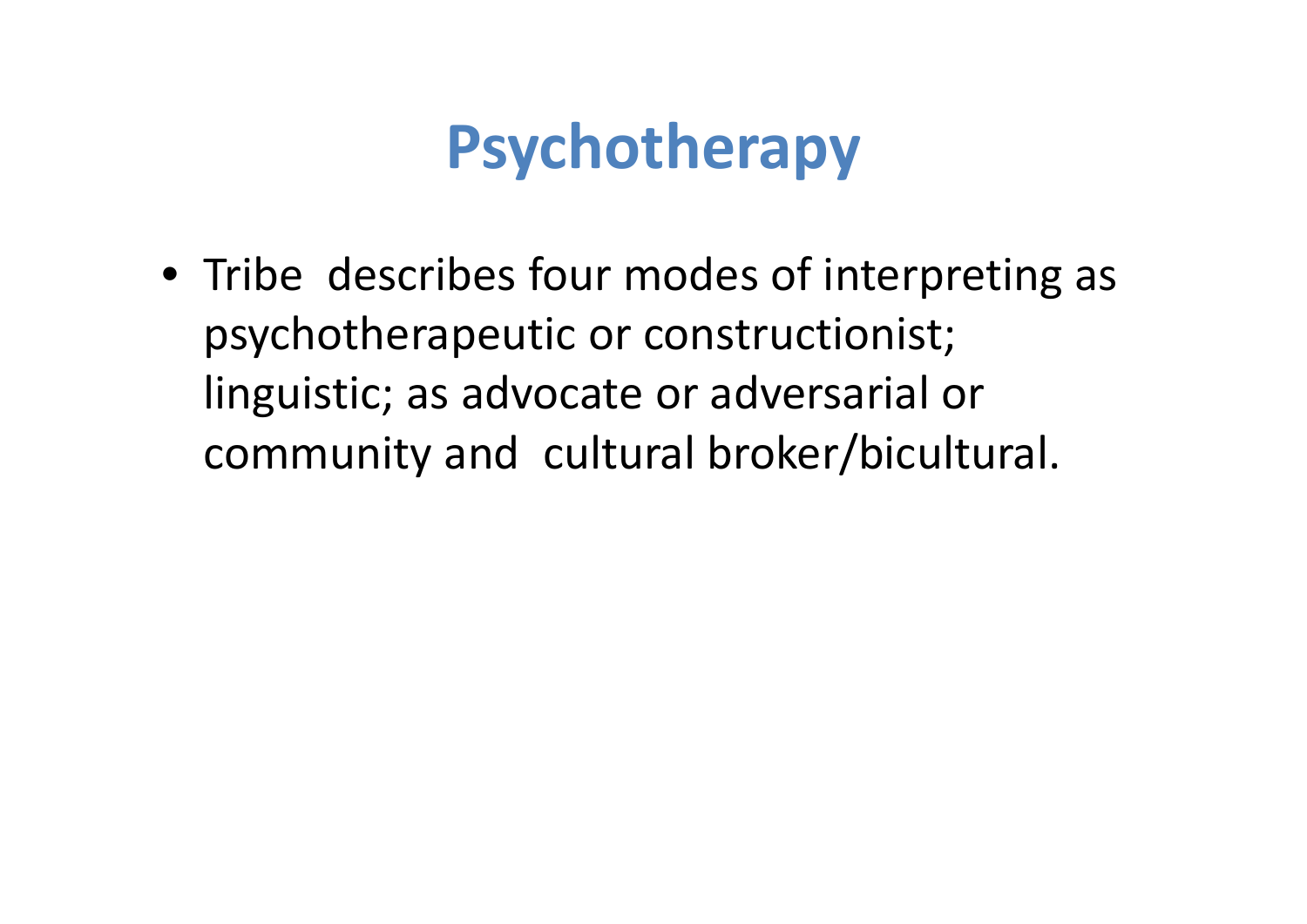### Pharmacotherapy

- Pharmacokinetics‐‐‐how biological organism affects the fate and distribution of drugs ‐absorption; distribution ; metabolism and excretion
- Pharmacodynamics ‐‐‐how drug affects a person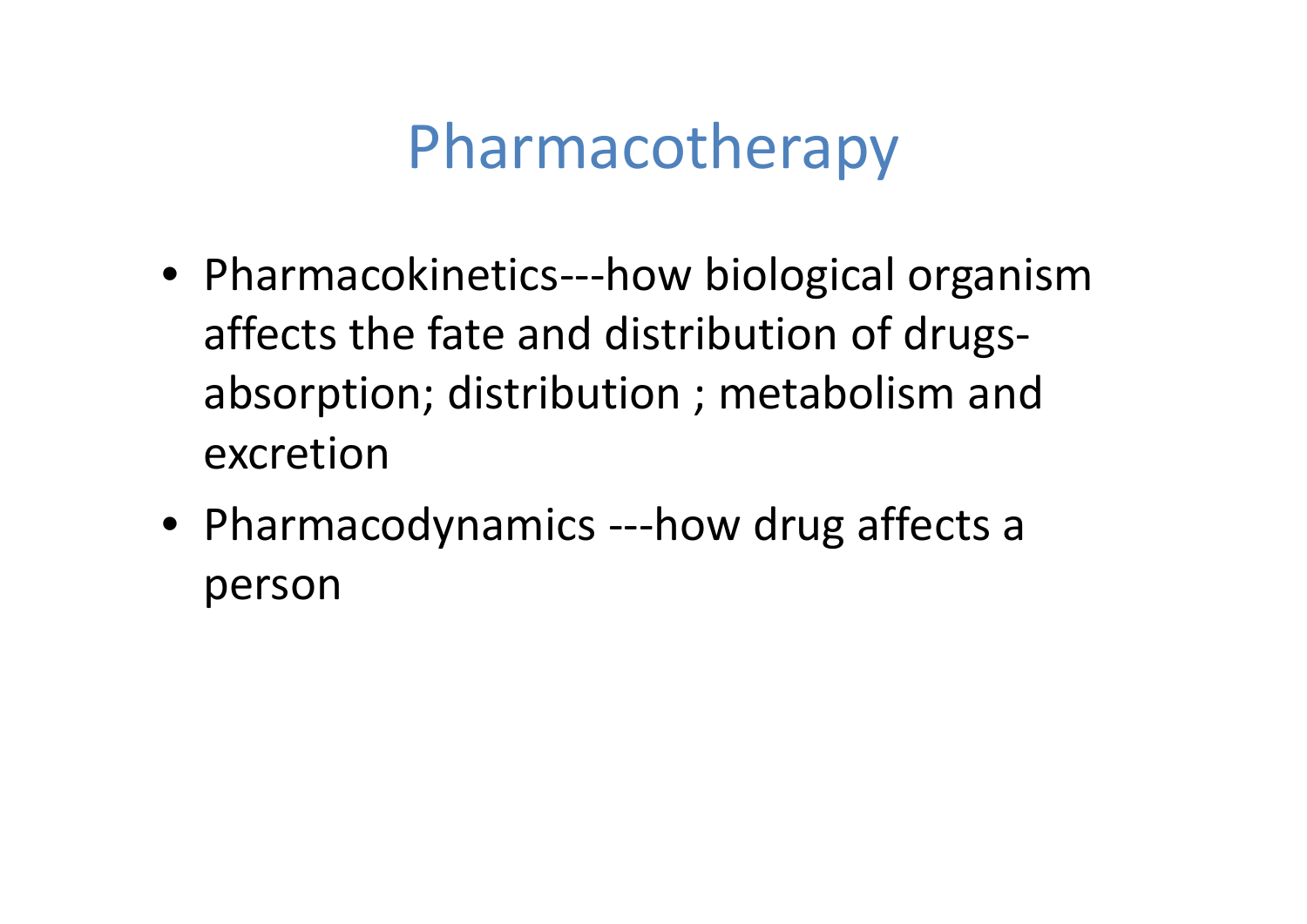### **Pharmacotherapy**

- Demographic factors-age, gender and ethnicity
- Pharmacogenetic factors
- Pharmacokinetic factors ‐enzymatic factors
- Dietary factors-taboos, special foods
- Environmental factors ‐smoking,CAM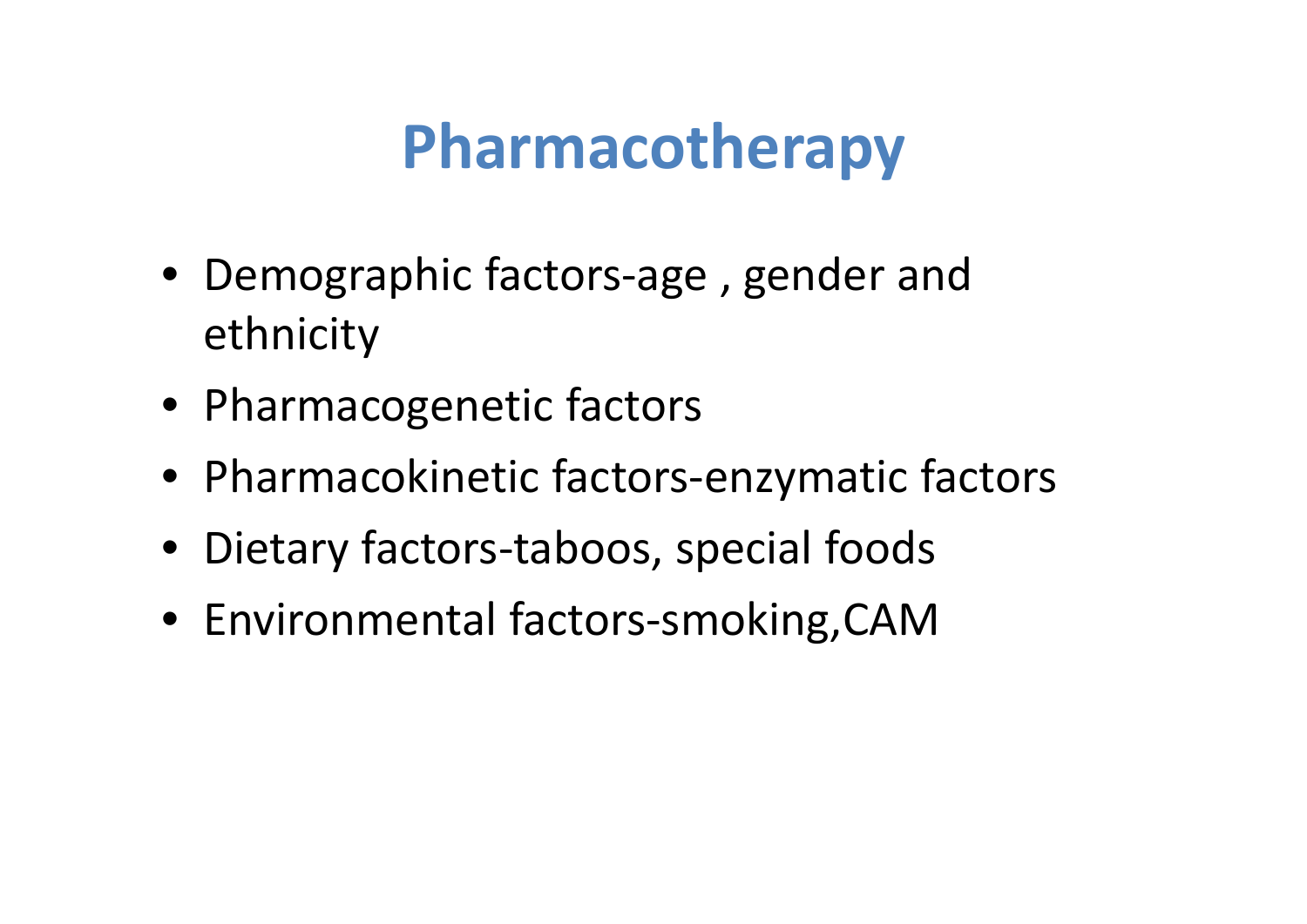### **Pharmacotherapy**

- Biological Factors-genetic variations---90% Asian Americans developed side effects cf 60% among blacks and 67% whites did so on similar doses of haloperidol
- Specific colour choices for medication
- Non-biological factors---stress, prescription patterns , treatment adherence and CAM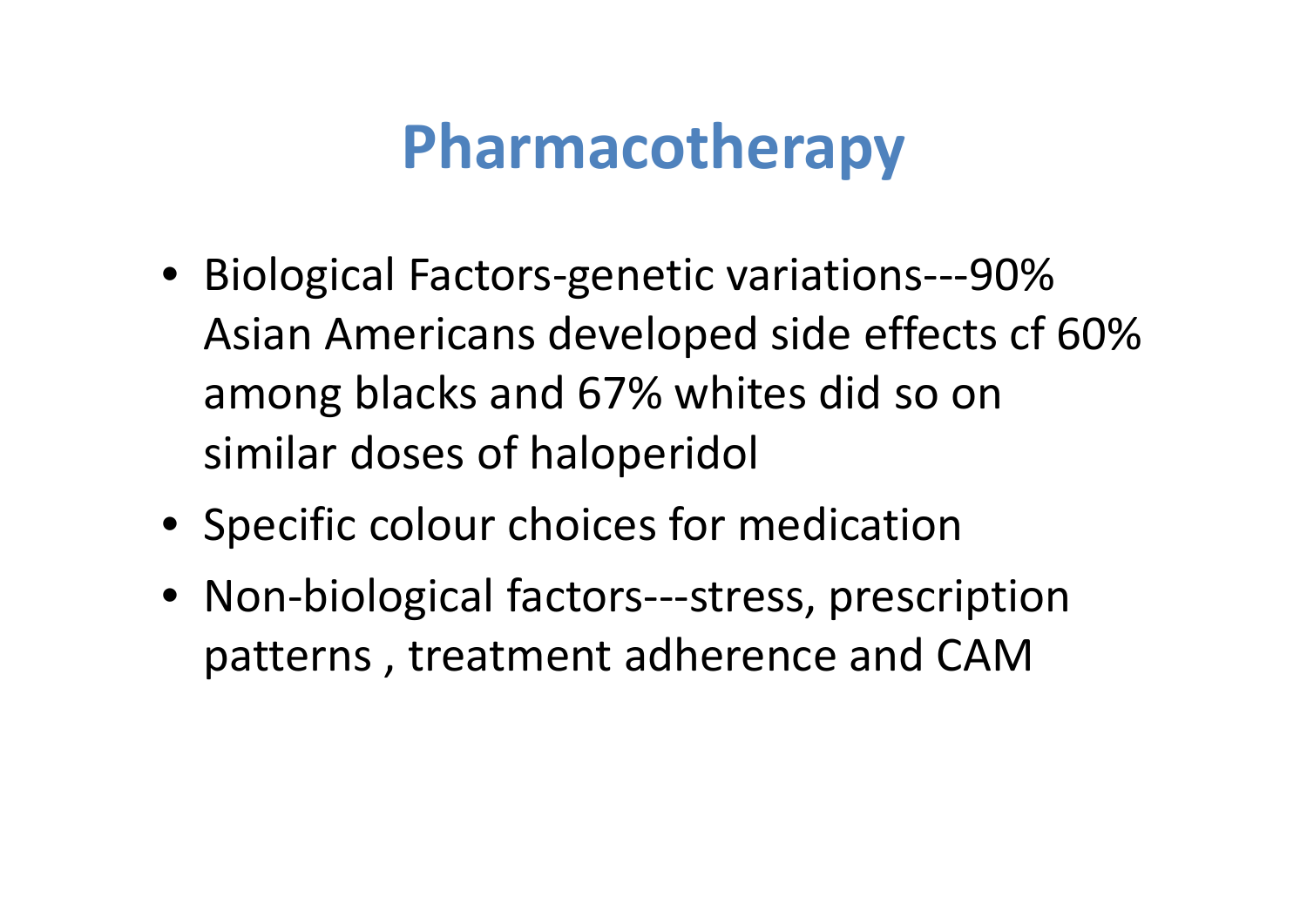# **Planning Pharmacotherapy**

- Prior: check diet, religious taboos, smoking, alcohol and drug use , attitudes to medication
- While: start at lower dose , low threshold for side effects, check compliance
- Afterwards: monitor side effects, check adherence, environmental factors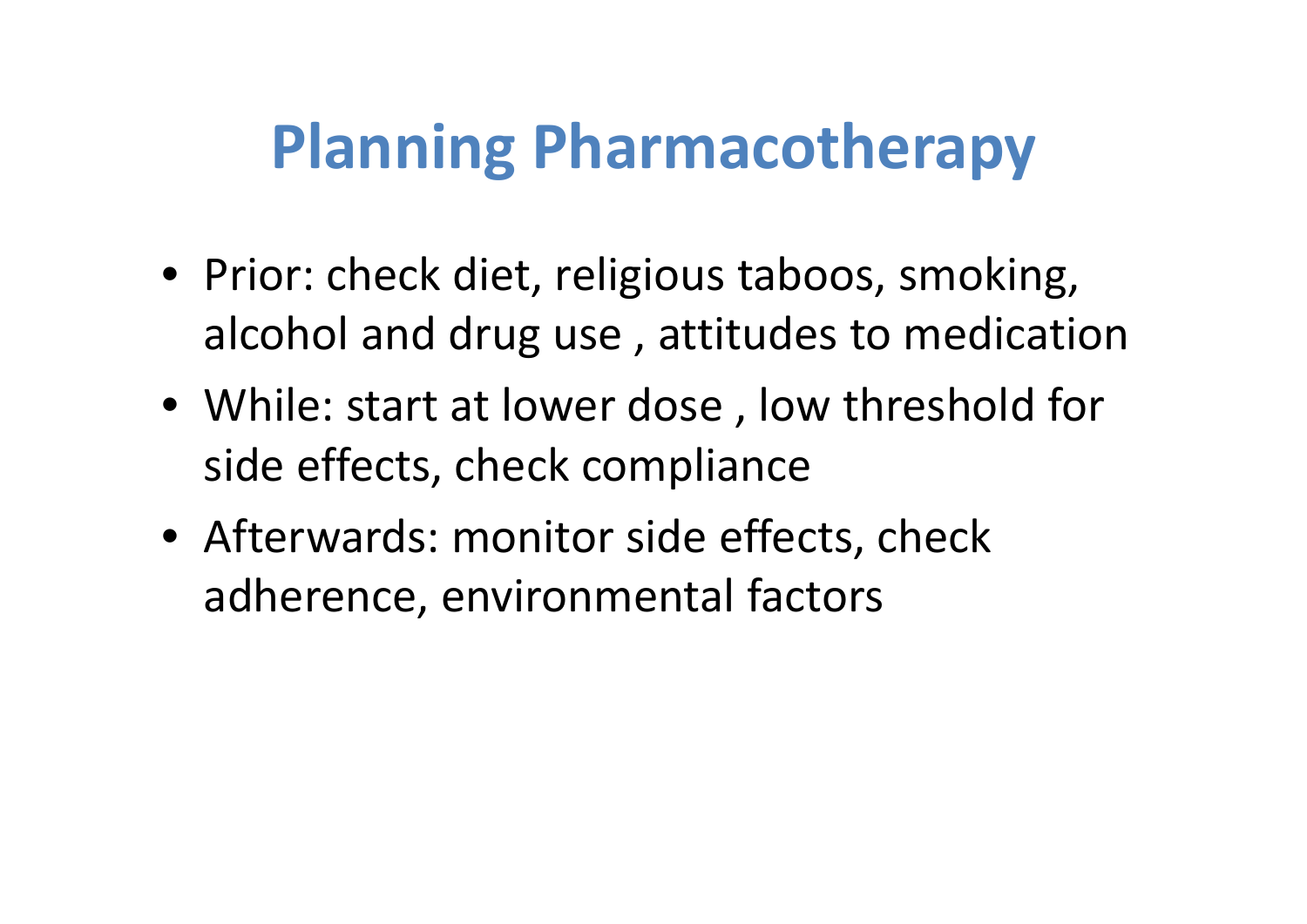# **Psychological interventions**

- Most Western psychotherapies ego based
- Cognitive behaviour therapies: adaptable across cultures
- Ethnically matching therapists & patients
- Use of indigenous therapies and their adaptation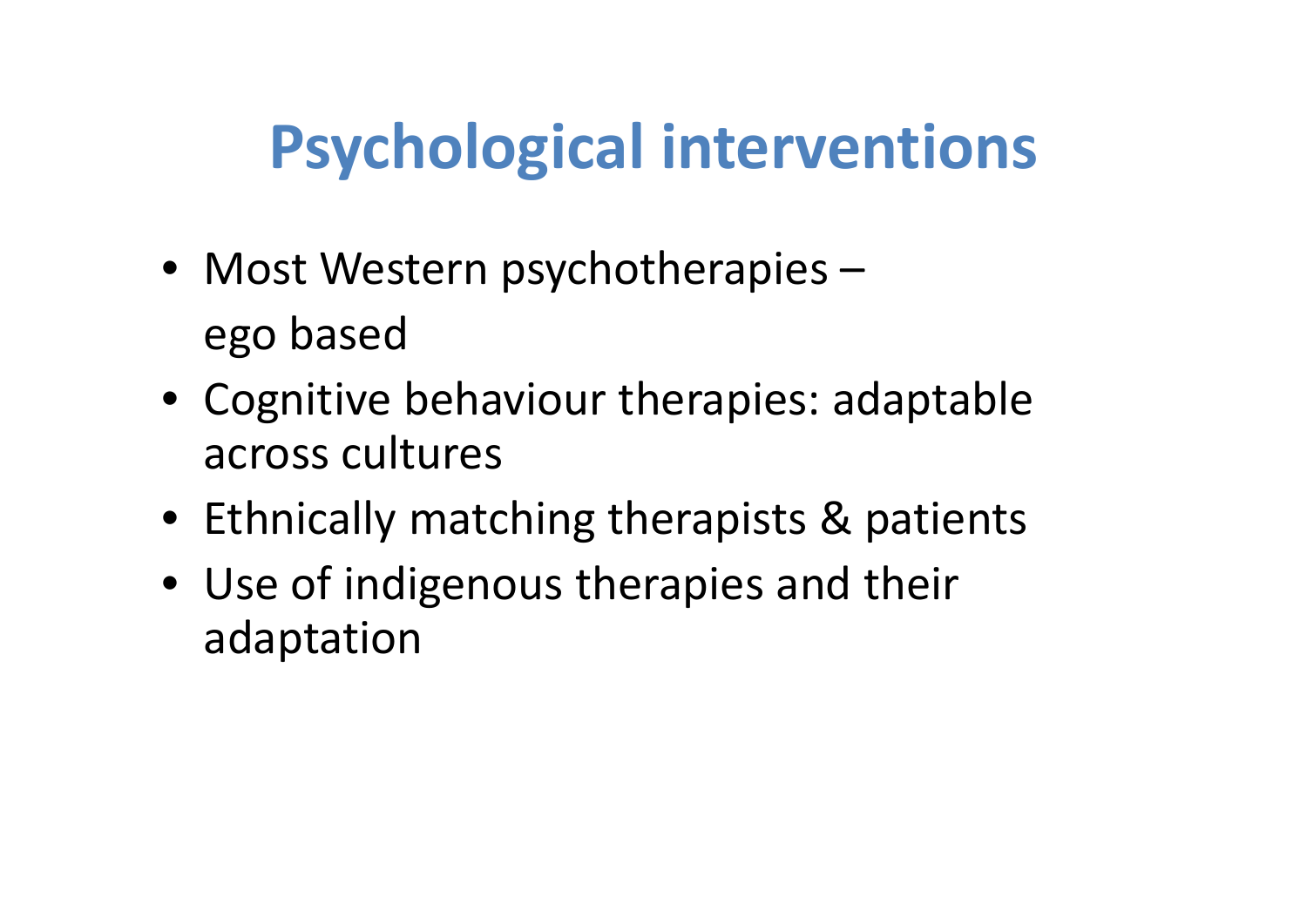### **Culture Bound Syndromes**

• "Cultural concepts of distress, cultural syndromes and cultural idioms of distress and cultural explanations are more relevant than previous notions of culture bound syndromes...CBS ignores clinical cultural differences and emphasises local explanations....all forms of distress are locally shaped including the DSM disorders "

*DSM <sup>5</sup> (American Psychiatric Association*)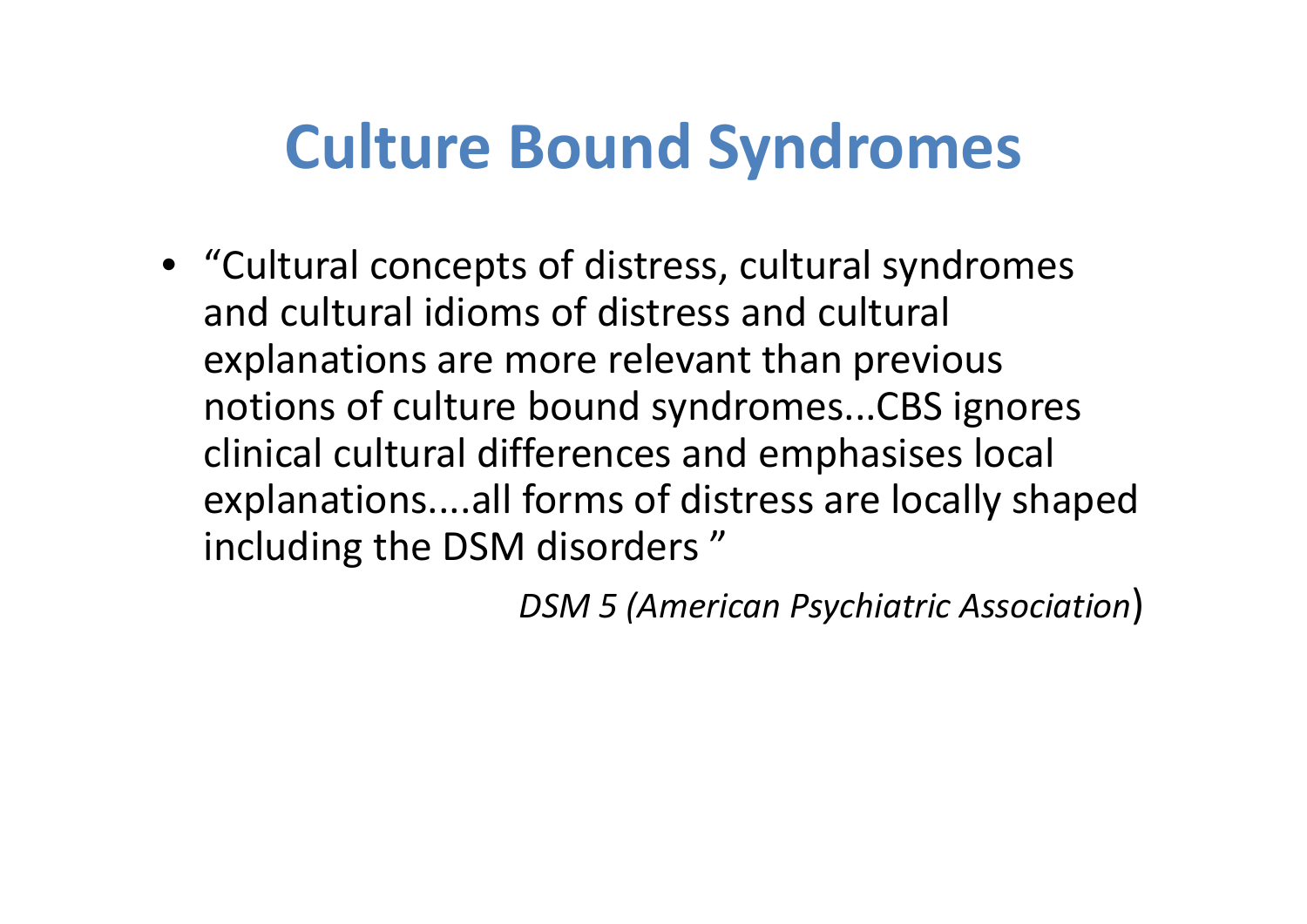#### **Culture Bound Syndromes**

- Many well described syndromes eg, Koro, Pikbloto, Amok, Dhat syndrome Increasing globalisation changes patterns
- Anorexia Nervosa: a CBS?
- More research into illness characteristics than symptoms needed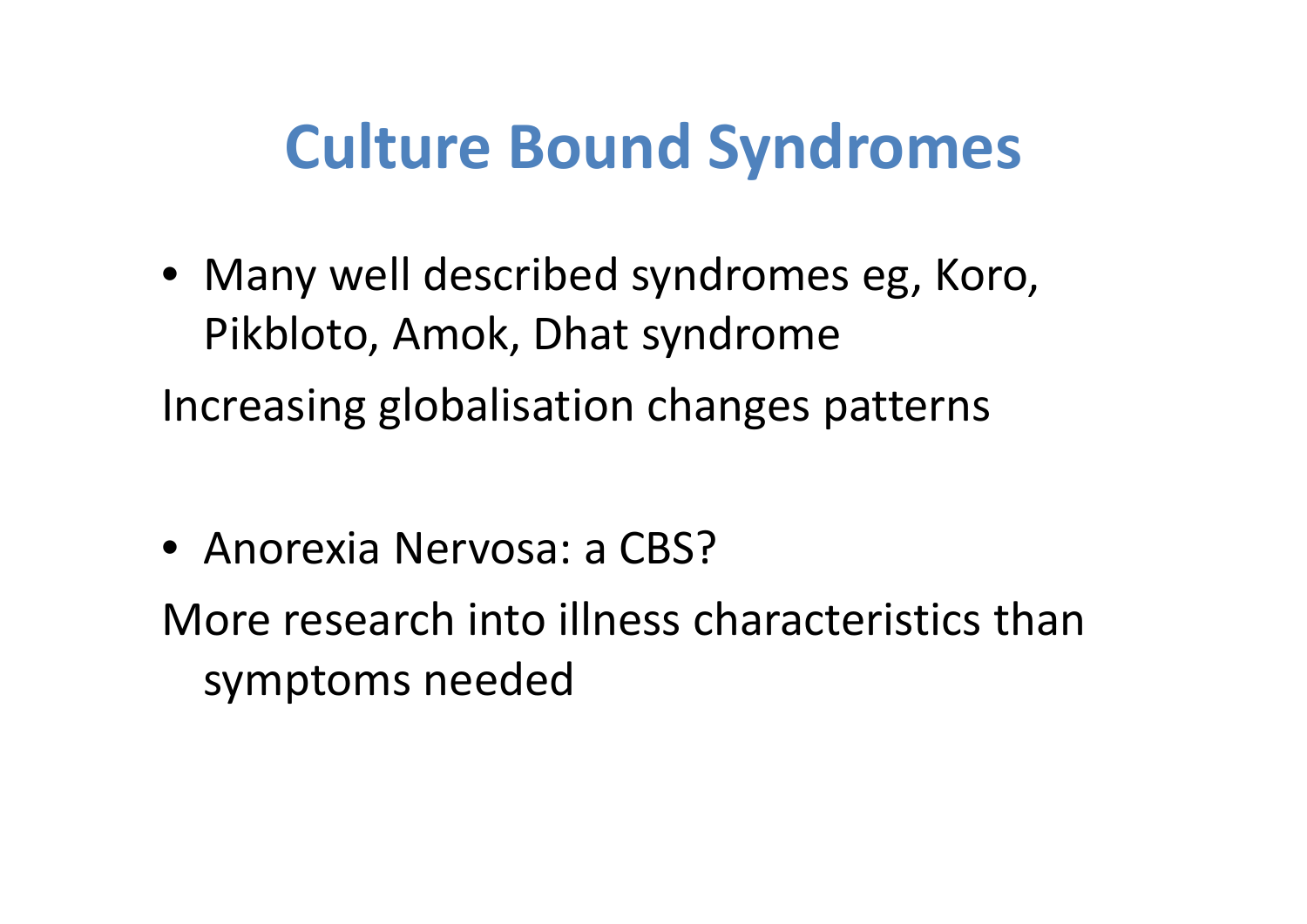# **Therapist qualities**

- Aware of own likes, dislikes, beliefs stereotypes
- Aware of own identity
- Ability to be neutral and open‐minded
- Ability to learn about other cultures
- Awareness that there are differences
- Tendency to idealise one or other cultures
- Strengths and weaknesses of own/other cultures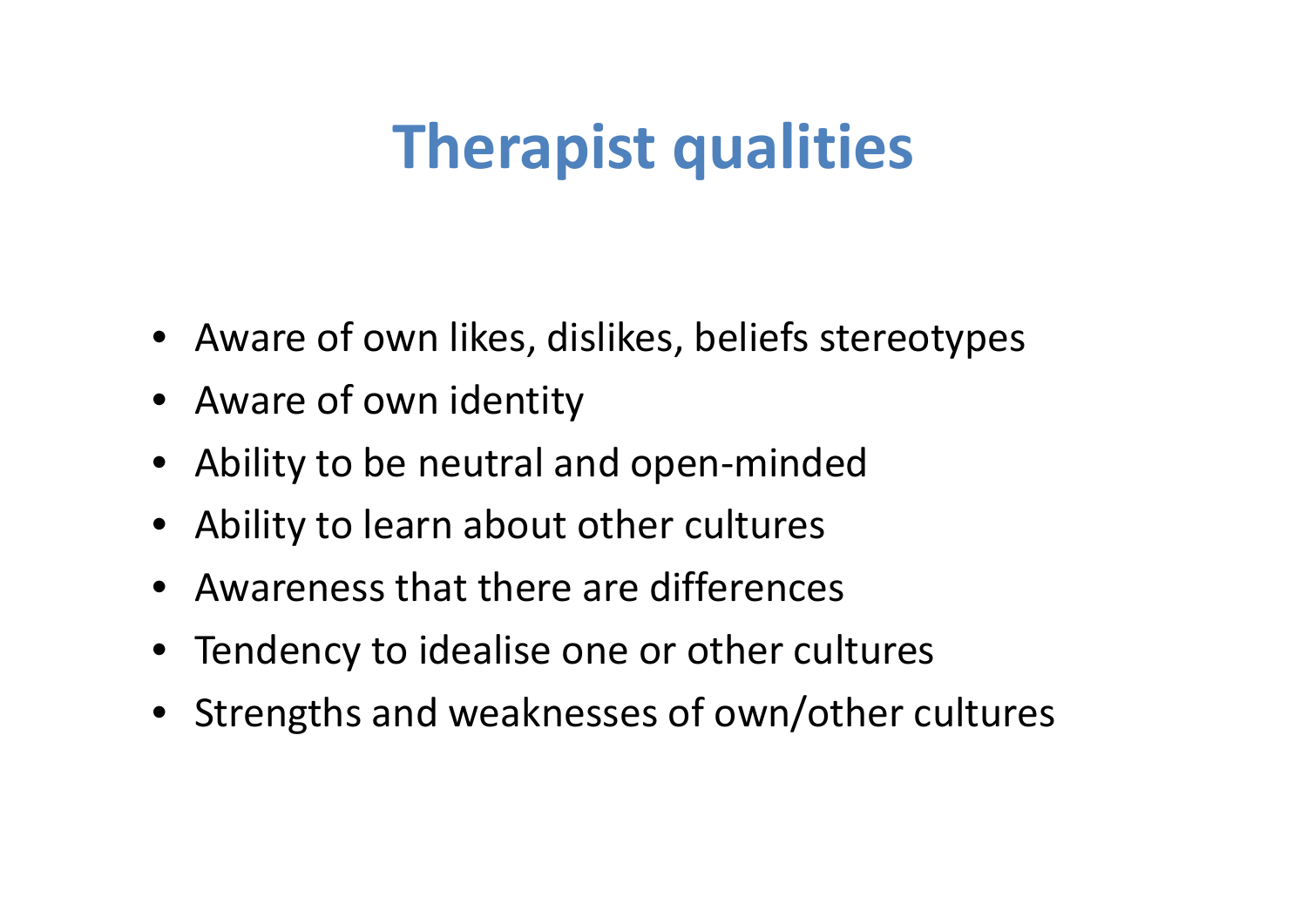#### **Some assumptions**

- Colour Blindness Assumes minority patient is same.
- Colour Consciousness All problems are due to minority status.
- $\bullet$  Cultural Transference Patients feelings to do with therapists race.
- Cultural Counter‐transference Therapist feelings to do with patients race.
- Cultural Identification Minority therapists may over identify.
- $\bullet$ • Identification with Oppressor Minority therapists deny their status.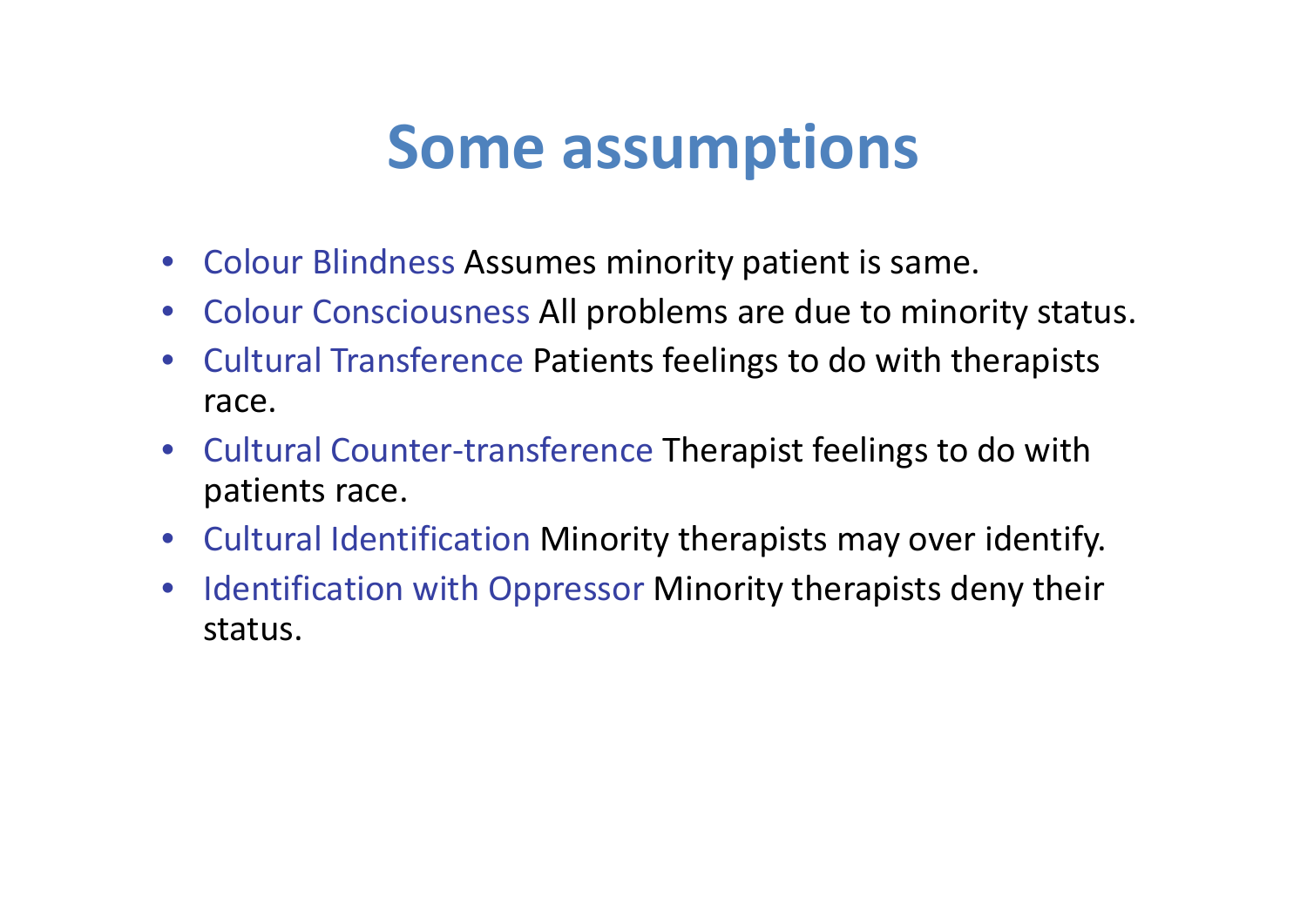### **Self examination**

- Do you know your ethnic heritage?
- Monocultural? Bicultural? Multicultural?
- What messages do you receive from each cultural group?
- How do these influence your therapeutic work?
- How well do you recognise your abilities, strengths and weaknesses?
- Are you aware of your worldview? discrepancy with the client?